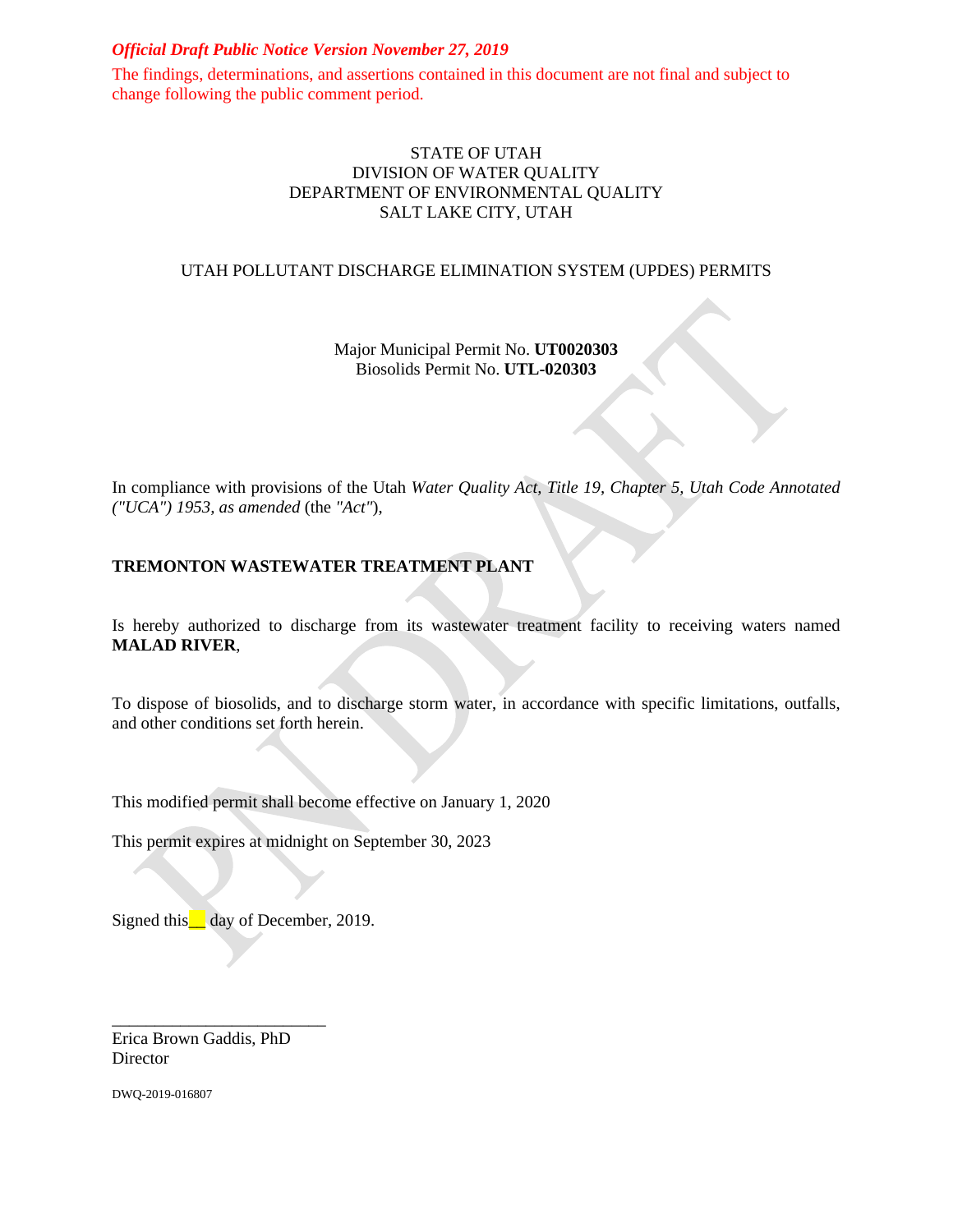| Table of Contents |             |
|-------------------|-------------|
| Outline           | Page Number |

| Page Number |  |  |
|-------------|--|--|

| V. MONITORING, RECORDING & GENERAL REPORTING REQUIREMENTS 27 |  |
|--------------------------------------------------------------|--|
|                                                              |  |
|                                                              |  |
|                                                              |  |
|                                                              |  |
|                                                              |  |
|                                                              |  |
|                                                              |  |
|                                                              |  |
|                                                              |  |
|                                                              |  |
|                                                              |  |
|                                                              |  |
|                                                              |  |
|                                                              |  |
|                                                              |  |
|                                                              |  |
|                                                              |  |
|                                                              |  |
|                                                              |  |
|                                                              |  |
|                                                              |  |
|                                                              |  |
|                                                              |  |
|                                                              |  |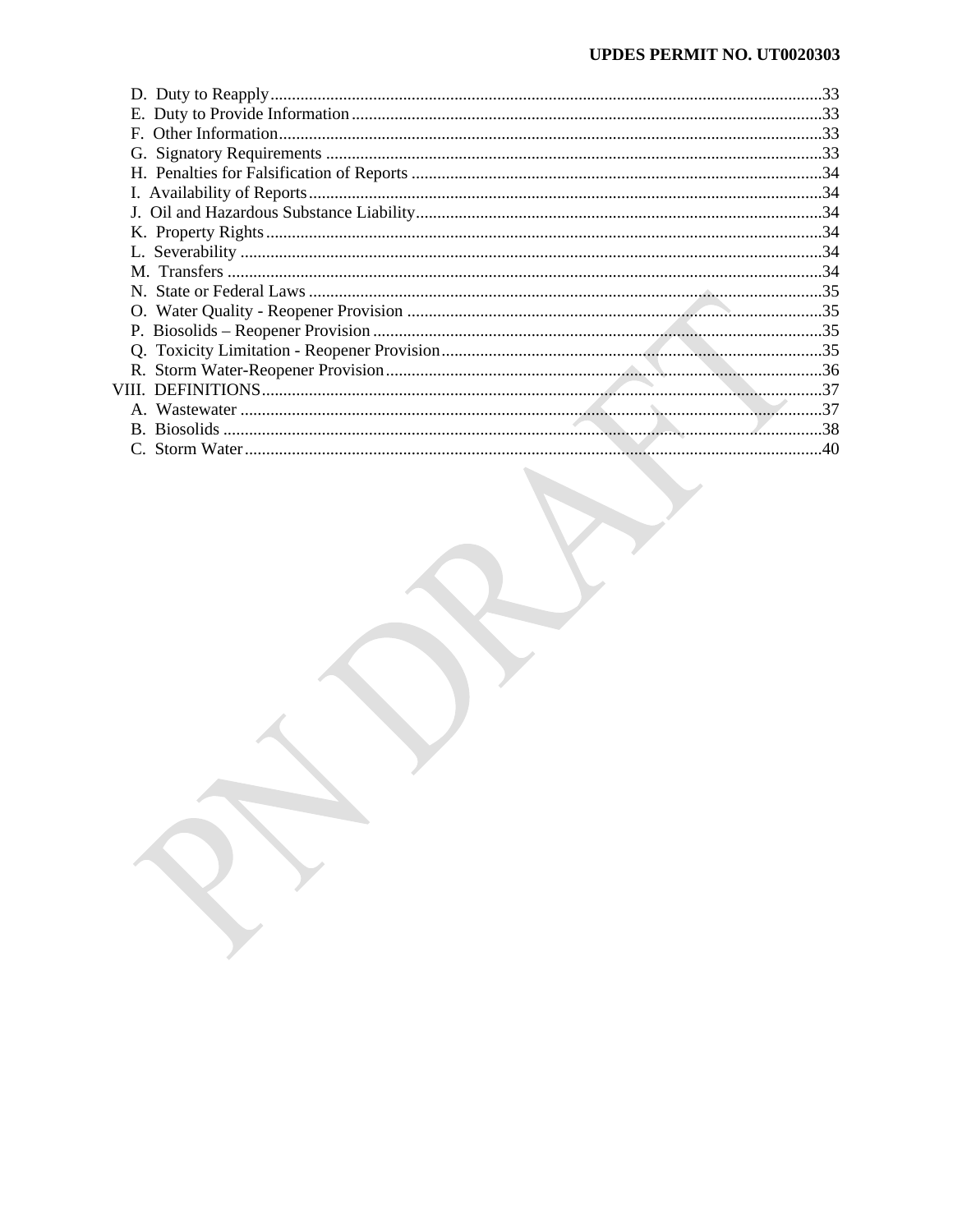## **I. DISCHARGE LIMITATIONS AND REPORTING REQUIREMENTS**

<span id="page-3-1"></span><span id="page-3-0"></span>A. Description of Discharge Points. The authorization to discharge wastewater provided under this part is limited to those outfalls specifically designated below as discharge locations. Discharges at any location not authorized under a UPDES permit are violations of the *Act* and may be subject to penalties under the *Act*. Knowingly discharging from an unauthorized location or failing to report an unauthorized discharge may be subject to criminal penalties as provided under the *Act*.

Outfall Number Location of Discharge Outfall 001 Located at latitude 40° 41' 57" and longitude 112° 09' 36". The discharge is through a 200 foot long 16-inch diameter gravity flow concrete pipe leading from the UV basin to the Malad River.

- <span id="page-3-2"></span>B. Narrative Standard. It shall be unlawful, and a violation of this permit, for the permittee to discharge or place any waste or other substance in such a way as will be or may become offensive such as unnatural deposits, floating debris, oil, scum, or other nuisances such as color, odor or taste, or cause conditions which produce undesirable aquatic life or which produce objectionable tastes in edible aquatic organisms; or result in concentrations or combinations of substances which produce undesirable physiological responses in desirable resident fish, or other desirable aquatic life, or undesirable human health effects, as determined by a bioassay or other tests performed in accordance with standard procedures.
- <span id="page-3-3"></span>C. Specific Limitations and Self-Monitoring Requirements.
	- 1. Effective immediately, and lasting through the life of this permit, there shall be no acute toxicity in Outfall 001 as defined in *Part VIII*, and determined by test procedures described in *Part I. C3.a & b* of this permit.
	- 2. Effective immediately and lasting the duration of this permit, the permittee is authorized to discharge from Outfall 001. Such discharges shall be limited and monitored by the permittee as specified below: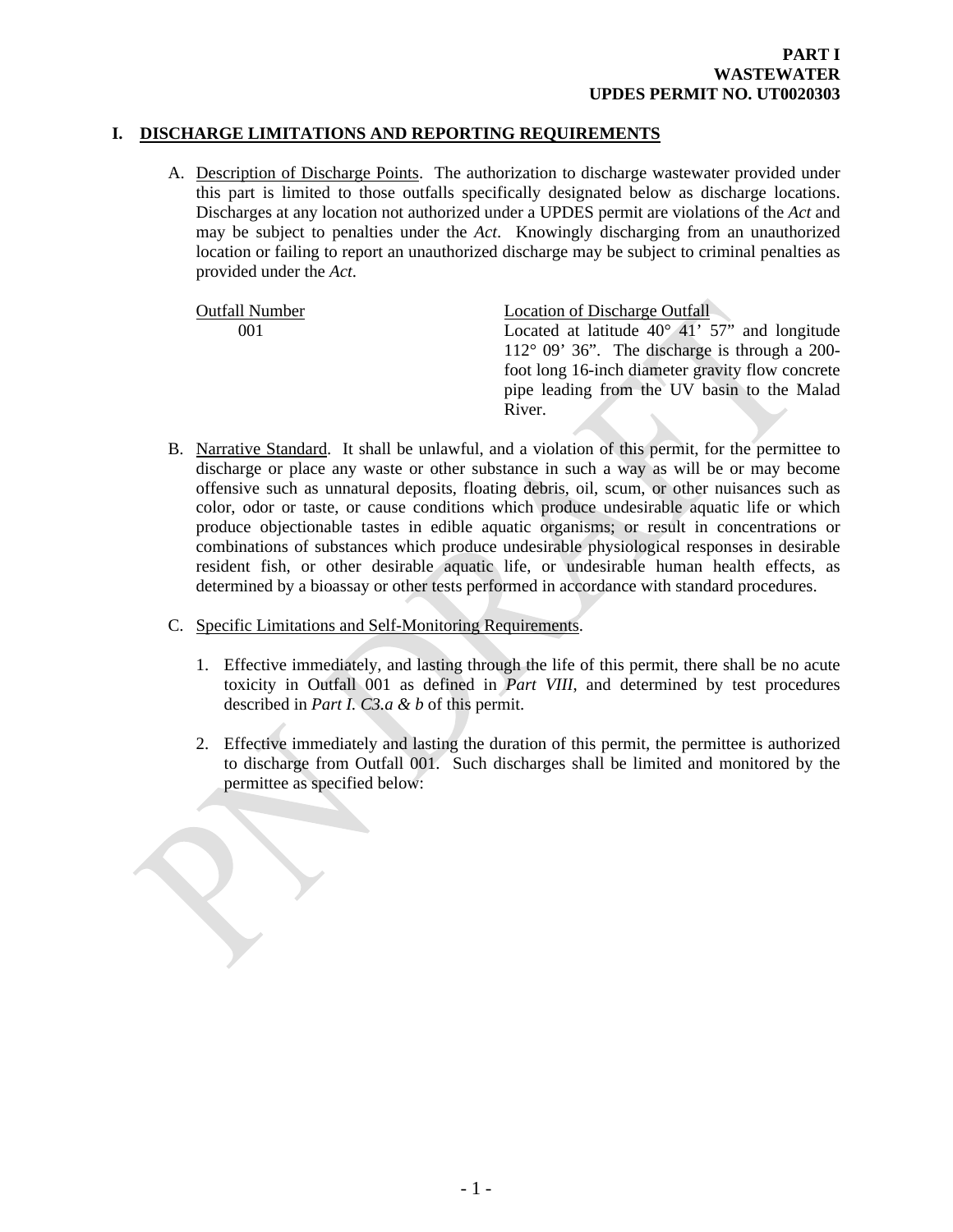#### **PART I WASTEWATER UPDES PERMIT NO. UT0020303**

| <b>Effluent Limitations *a</b>                                                            |           |           |           |           |
|-------------------------------------------------------------------------------------------|-----------|-----------|-----------|-----------|
|                                                                                           |           | Maximum   |           |           |
|                                                                                           | Monthly   | Weekly    | Daily     | Daily     |
| Parameter                                                                                 | Average   | Average   | Minimum   | Maximum   |
| <b>Total Flow, MGD</b>                                                                    | 2.0       | <b>NA</b> | <b>NA</b> | 3.0       |
| $BOD5$ , mg/L                                                                             | 25        | 35        | <b>NA</b> | <b>NA</b> |
| BOD5, Minimum % Removal                                                                   | 85        | <b>NA</b> | <b>NA</b> | <b>NA</b> |
| $TSS$ , mg/L                                                                              | 25        | 35        | <b>NA</b> | <b>NA</b> |
| TSS, Minimum % Removal                                                                    | 85        | NA        | <b>NA</b> | NA        |
| E. Coli, $no./100mL$                                                                      | 126       | 157       | <b>NA</b> | <b>NA</b> |
| Ammonia (mg/L) Winter (Jan-March)                                                         | 15        | NA        | <b>NA</b> | 25        |
| Ammonia (mg/L) Spring (April-Jun)                                                         | 15        | NA        | <b>NA</b> | 30        |
| Ammonia (mg/L) Summer (July-Sep)                                                          | 2.5       | <b>NA</b> | NA        | 12        |
| Ammonia (mg/L) Fall (Oct-Dec)                                                             | 5         | <b>NA</b> | <b>NA</b> | 17        |
| Dissolved Oxygen, mg/L                                                                    | <b>NA</b> | <b>NA</b> | 5.0       | <b>NA</b> |
| Oil & Grease, $mg/L$                                                                      | <b>NA</b> | NA        | <b>NA</b> | 10.0      |
| pH, Standard Units                                                                        | <b>NA</b> | <b>NA</b> | 6.5       | 9.0       |
| NA – Not Applicable;<br>$MGD$ – million gallons per day;<br>$mg/L$ – milligrams per liter |           |           |           |           |

| Parameter               | Limit, Annual Average |
|-------------------------|-----------------------|
| Total Phosphorous, mg/L | 0.1                   |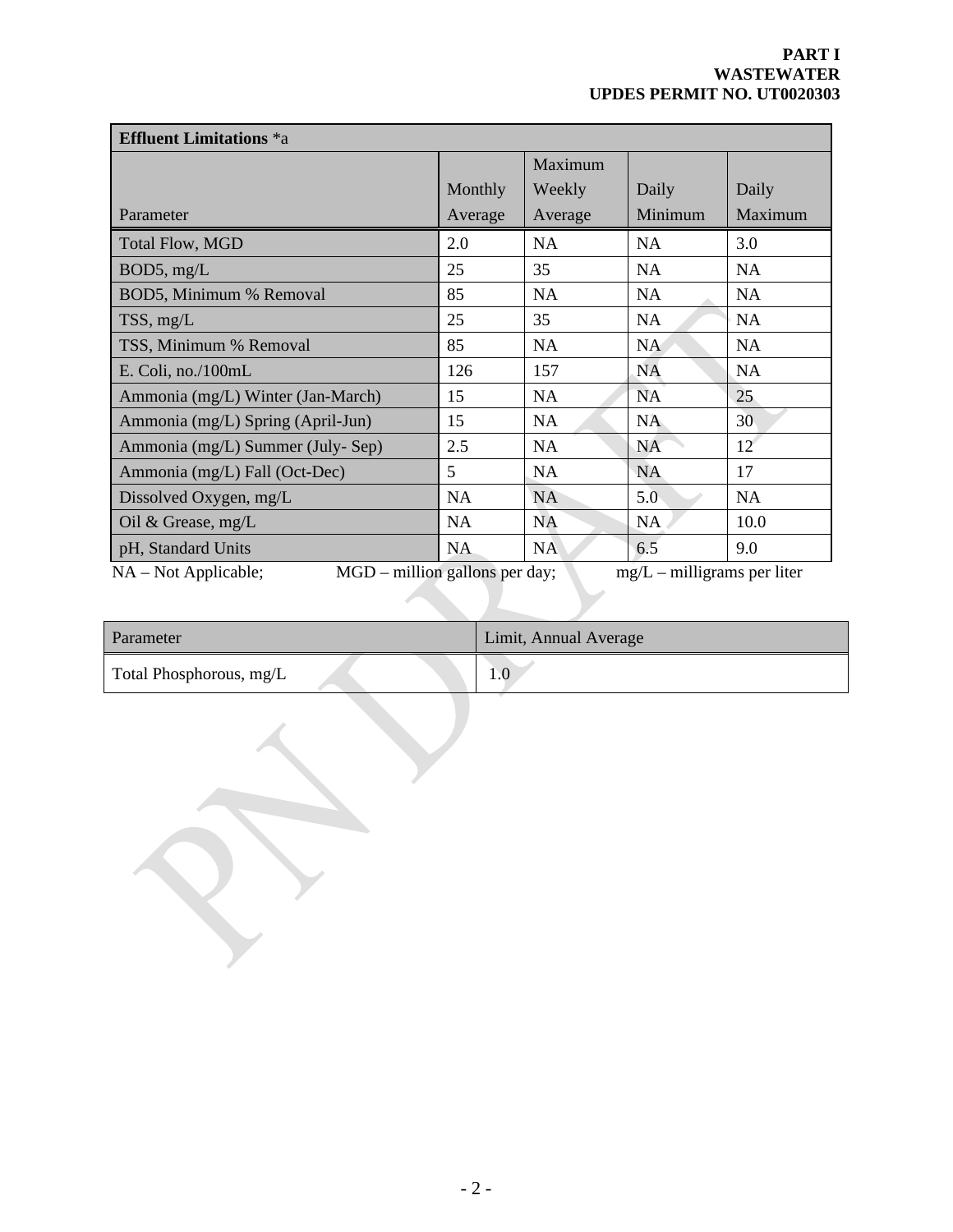| Self-Monitoring and Reporting Requirements *a               |                                            |             |            |  |
|-------------------------------------------------------------|--------------------------------------------|-------------|------------|--|
| Parameter                                                   | Frequency                                  | Sample Type | Units      |  |
| Total Flow *b *c                                            | Continuous                                 | Recorder    | <b>MGD</b> |  |
| BOD5, Influent *d                                           | 2 x Week                                   | Composite   | mg/L       |  |
| BOD5, Effluent                                              | 2 x Week                                   | Composite   | mg/L       |  |
| BOD5, Minimum % Removal                                     | Monthly                                    | Calculation | $\%$       |  |
| TSS, Influent *d                                            | 2 x Week                                   | Composite   | mg/L       |  |
| TSS, Effluent                                               | 2 x Week                                   | Composite   | mg/L       |  |
| TSS, Minimum % Removal                                      | Monthly                                    | Calculation | $\%$       |  |
| E. Coli                                                     | 2 x Week                                   | Grab        | mg/L       |  |
| Ammonia, effluent                                           | 2 x Week                                   | Composite   | mg/L       |  |
| Total Phosphorus, Influent *d                               | Monthly                                    | Grab        | mg/L       |  |
| Total Phosphorus, Effluent *e                               | Monthly                                    | Grab        | mg/L       |  |
| Orthophosphate (as P), Effluent only                        | Monthly                                    | Grab        | mg/L       |  |
| Total<br>Kjeldahl Nitrogen<br>(as)<br>$N$ ),<br>Influent *d | Monthly                                    | Grab        | mg/L       |  |
| Total Kjeldahl Nitrogen (as<br>$N$ ),<br>Effluent           | Monthly                                    | Grab        | mg/L       |  |
| Nitrate (NO3), Effluent only                                | Monthly                                    | Grab        | mg/L       |  |
| Nitrite (NO2), Effluent only                                | Monthly                                    | Grab        | mg/L       |  |
| Oil & Grease *f                                             | Monthly                                    | Visual/Grab | mg/L       |  |
| pH                                                          | 2 x Week                                   | Grab        | <b>SU</b>  |  |
| WET, Acute Biomonitoring                                    | Quarterly                                  | Composite   | Pass/Fail  |  |
| Metals, Influent                                            | 2 x Year                                   | Composite   | mg/L       |  |
| Metals, Effluent                                            | 2 x Year                                   | Composite   | mg/L       |  |
| Organic<br>Influent<br>Toxics,<br>and<br>Effluent, g/       | $1st$ . $3rd$ &<br>5 <sup>th</sup><br>Year | Grab        | mg/L       |  |

- \*a See Definitions, *Part VIII*, of the permit for definition of terms.
- \*b Flow measurements of influent/effluent volume shall be made in such a manner that TWWTP can affirmatively demonstrate that representative values are being obtained.
- \*c If the rate of discharge is controlled, the rate and duration of discharge shall be reported.
- \*d In addition to monitoring the final discharge, influent samples shall be taken and analyzed for this constituent at the same frequency as required for this constituent in the discharge.
- \*e Total Phosphorus is being sampled to reflect changes required with the adoption of UCA R317-1-3.3, Technology-based Phosphorus Effluent Limits rule and in support of the implementation work being done for the TMDL on the Bear River watershed.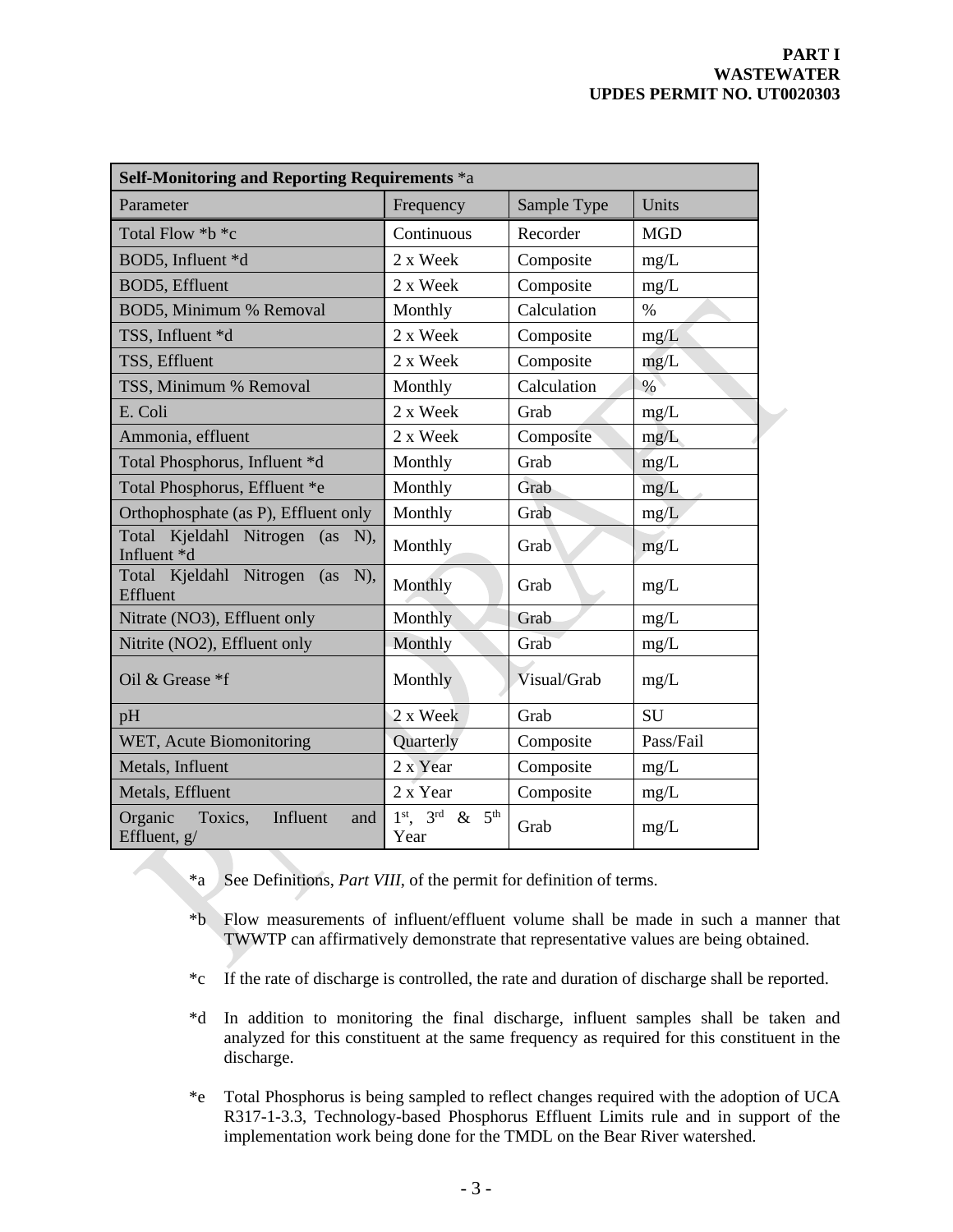- \*f Oil & Grease to be sampled when sheen is present or visible. If no sheen is present or visible, report NA.
- \*g Testing must be performed in the first, third and fifth year of the permit cycle. A list of the organics to be tested can be found in 40CFR122 appendix D table II. If results of metal analysis are detectable, more frequent sampling of the metals may be required

#### 3. Acute Whole Effluent Toxicity (WET) Testing.

a. *Whole Effluent Testing – Acute Toxicity*. Starting on the effective date of this permit, the permittee shall quarterly conduct acute static renewal toxicity tests on a composite sample of the final effluent at Outfall 001. The sample shall be collected at the point of compliance before mixing with the receiving water.

The monitoring frequency for acute tests shall be quarterly unless a sample is found to be acutely toxic during a routine test. If that occurs, the monitoring frequency shall become weekly (See Part I.C.3.b, Accelerated Testing). Unless otherwise approved by the Director, samples shall be collected on a two day progression; i.e., if the first sample is on a Monday, during the next sampling period, the sampling shall begin on a Wednesday, etc.

The static-renewal acute toxicity tests shall be conducted in general accordance with the procedures set out in the latest revision of Methods for Measuring the Acute Toxicity of Effluents and Receiving Waters to Freshwater and Marine Organisms, Fifth Edition, October 2002, EPA-821-R-02-012 as per 40 CFR 136.3(a) TABLE IA-LIST OF APPROVED BIOLOGICAL METHODS. The permittee shall conduct the 48-hour static renewal toxicity test using Ceriodaphnia dubia (solution renewal every 24 hours) and the acute 96-hour static renewal toxicity test using Pimephales promelas (fathead minnow) (solution renewal every 24 hours). This will be done alternating quarterly between Ceriodaphnia dubia and Pimephales promelas (fathead minnow). Based on the Test Acceptability Criteria included in Utah Pollutant Discharge Elimination System (UPDES) Permit and Enforcement Guidance Document for Whole Effluent Toxicity Control (Biomonitoring) February 2018, the Director may require acceptable variations in the test, i.e. temperature, carbon dioxide atmosphere, or any other acceptable variations in the testing procedure, documented in the Fact Sheet Statement of Basis. If possible dilution water should be taken from the receiving stream. A valid replacement test is required within the specified sampling period to remain in compliance.

Acute toxicity occurs when 50 percent or more mortality is observed for either species at any effluent concentration. Mortality in the control must simultaneously be 10 percent or less for the results to be considered valid. If more than 10 percent control survival occurs, the test shall be repeated until satisfactory control mortality is achieved. The permittee shall meet all QA/QC requirements of the acute WET testing method listed in this Section of the permit.

Quarterly test results shall be reported along with the Discharge Monitoring Report (DMR via NetDMR) submitted for the end of the required reporting period calendar quarter, e.g., biomonitoring results for the calendar quarter ending March 31 shall be reported with the DMR due April 28, with the remaining biomonitoring reports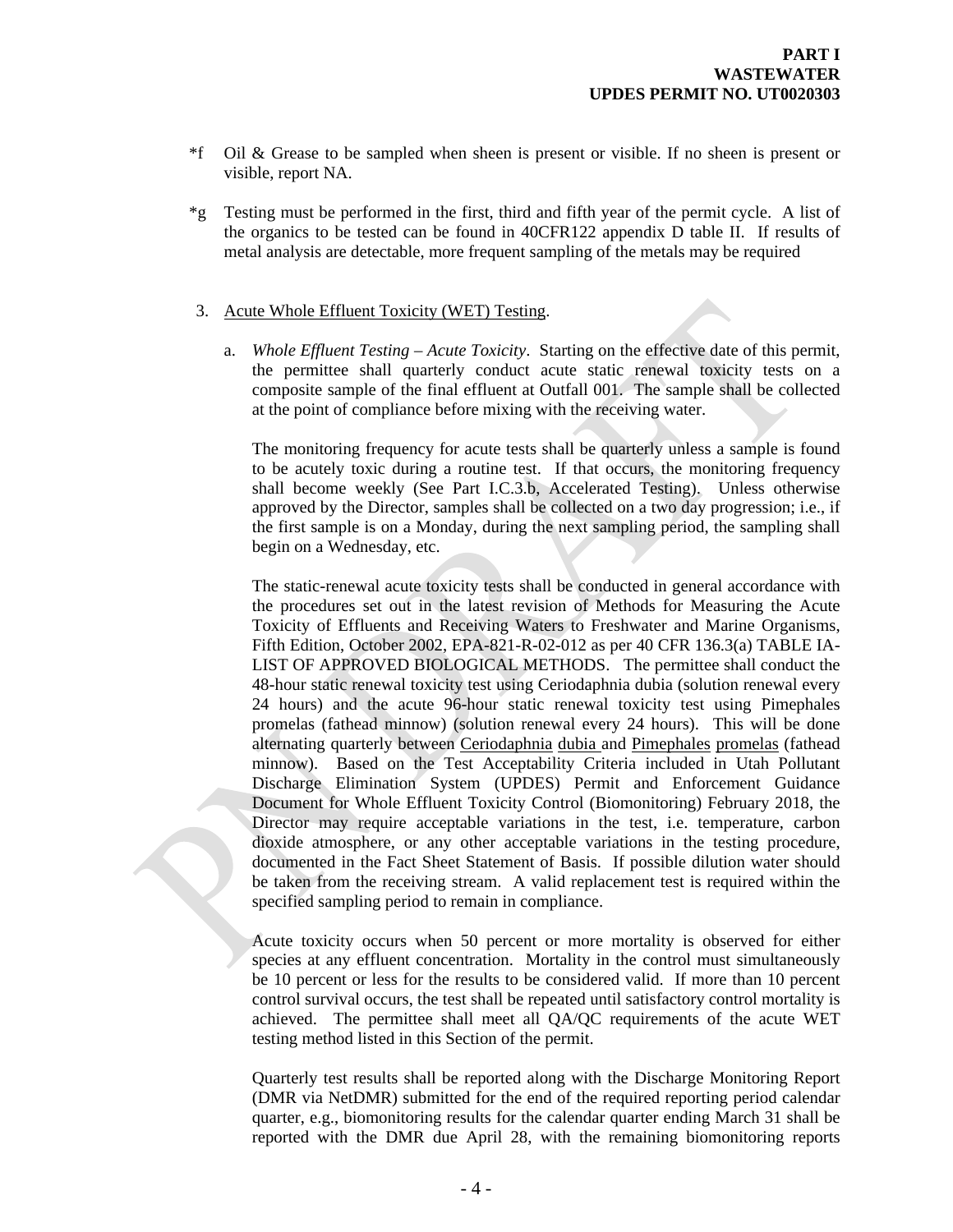submitted with DMRs due each July 28, October 28, and January 28. The format for the report shall be consistent with Appendix C of "Utah Pollutant Discharge Elimination System (UPDES) Permitting and Enforcement Guidance Document for Whole Effluent Toxicity (Biomonitoring), Utah Division of Water Quality, February 2018.

If the results for ten consecutive tests indicate no acute toxicity, the permittee may request a reduction in acute toxicity testing by a reduction in alternating species, or using only the most sensitive species. The Director may approve or deny the request. If the request is approved, the test procedures are to be the same as specified above for the test species. Under no circumstances shall monitoring for WET at major facilities be reduced less than quarterly.

- b. *Accelerated Testing*. When whole effluent toxicity is indicated during routine WET testing as specified in this permit, the permittee shall notify the Director in writing within 5 days after becoming aware of the test result. The permittee shall perform an accelerated schedule of WET testing to establish whether a pattern of toxicity exists unless the permittee notifies the Director and commences a PTI, TIE, or a TRE. Accelerated testing or the PTI, TIE, or TRE will begin within fourteen days after the permittee becomes aware of the test result. Accelerated testing shall be conducted as specified under Part I. Pattern of Toxicity. If the accelerated testing demonstrates no pattern of toxicity, routine monitoring shall be resumed.
- c. *Pattern of Toxicity*. A pattern of toxicity is defined by the results of a series of up to five biomonitoring tests pursuant to the accelerated testing requirements using a full set of dilutions for acute (five plus the control) and five effluent dilutions for chronic (five plus the control), on the species found to be more sensitive, once every week for up to five consecutive weeks for acute and once every two weeks up to ten consecutive weeks for chronic.

If two (2) consecutive tests (not including the scheduled test which triggered the search for a pattern of toxicity) do not result in an exceedance of the acute or chronic toxicity criteria, no further accelerated testing will be required and no pattern of toxicity will be found to exist. The permittee will provide written verification to the Director within 5 days of determining no pattern of toxicity exists, and resume routine monitoring.

A pattern of toxicity may or may not be established based on the following:

WET tests should be run at least weekly (acute) or every two weeks (chronic) (note that only one test should be run at a time), for up to 5 tests, until either:

1) 2 consecutive tests fail, or 3 out of 5 tests fail, at which point a pattern of toxicity will have been identified, or

2) 2 consecutive tests pass, or 3 out of 5 tests pass, in which case no pattern of toxicity is identified.

- d. *Preliminary Toxicity Investigation*.
	- (1) When a pattern of toxicity is detected the permittee will notify the Director in writing within 5 days and begin an evaluation of the possible causes of the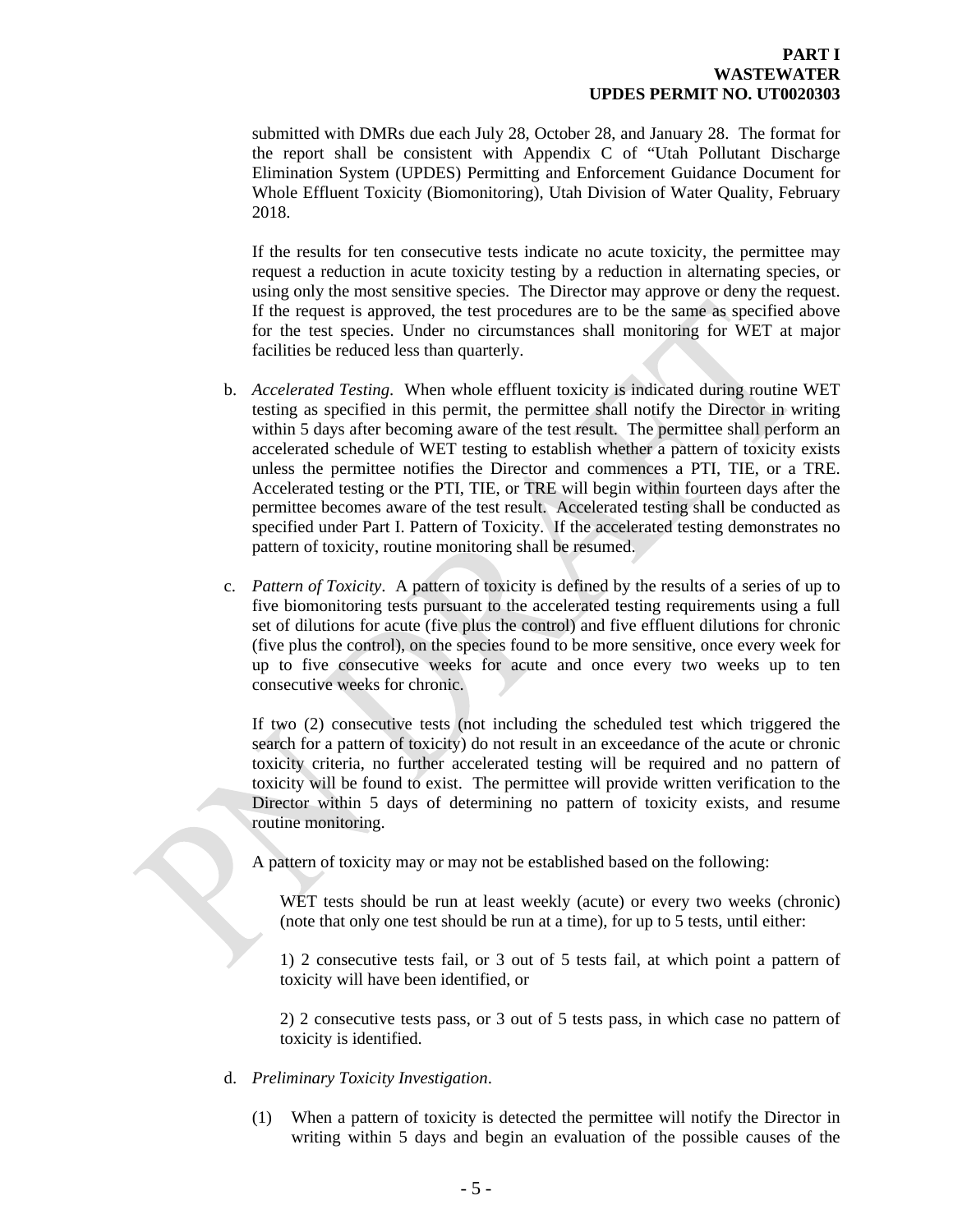toxicity. The permittee will have 15 working days from demonstration of the pattern of toxicity to complete an optional Preliminary Toxicity Investigation (PTI) and submit a written report of the results to the Director. The PTI may include, but is not limited to: additional chemical and biological monitoring, examination of pretreatment program records, examination of discharge monitoring reports, a thorough review of the testing protocol, evaluation of treatment processes and chemical use, inspection of material storage and transfer areas to determine if any spill may have occurred.

- (2) If the PTI identifies a probable toxicant and/or a probable source of toxicity, the permittee shall submit, as part of its final results, written notification of that effect to the Director. Within thirty days of completing the PTI the permittee shall submit to the Director for approval a control program to control effluent toxicity and shall proceed to implement such plan in accordance with the Director's approval. The control program, as submitted to or revised by the Director, will be incorporated into the permit. After final implementation, the permittee must demonstrate successful removal of toxicity by passing a two species WET test as outlined in this permit. With adequate justification, the Director may extend these deadlines.
- (3) If no probable explanation for toxicity is identified in the PTI, the permittee shall notify the Director as part of its final report, along with a schedule for conducting a Phase I Toxicity Reduction Evaluation (TRE) (see Part \_\_\_ Toxicity Reduction Evaluation
- (4) If toxicity spontaneously disappears during the PTI, the permittee shall submit written notification to that effect to the Director, with supporting testing evidence.
- e. *Toxicity Reduction Evaluation (TRE)*. If a pattern of toxicity is detected the permittee shall initiate a TIE/TRE within 7 days unless the Director has accepted the decision to complete a PTI. With adequate justification, the Director may extend the 7-day deadline. The purpose of the TIE portion of a TRE will be to establish the cause of the toxicity, locate the source(s) of the toxicity, and the TRE will control or provide treatment for the toxicity.

A TRE may include but is not limited to one, all, or a combination of the following:

- (1) Phase I Toxicity Characterization
- (2) Phase II Toxicity Identification Procedures
- (3) Phase III Toxicity Control Procedures
- (4) Any other appropriate procedures for toxicity source elimination and control.

If the TRE establishes that the toxicity cannot be immediately eliminated, the permittee shall submit a proposed compliance plan to the Director. The plan shall include the proposed approach to control toxicity and a proposed compliance schedule for achieving control. If the approach and schedule are acceptable to the Director, this permit may be reopened and modified.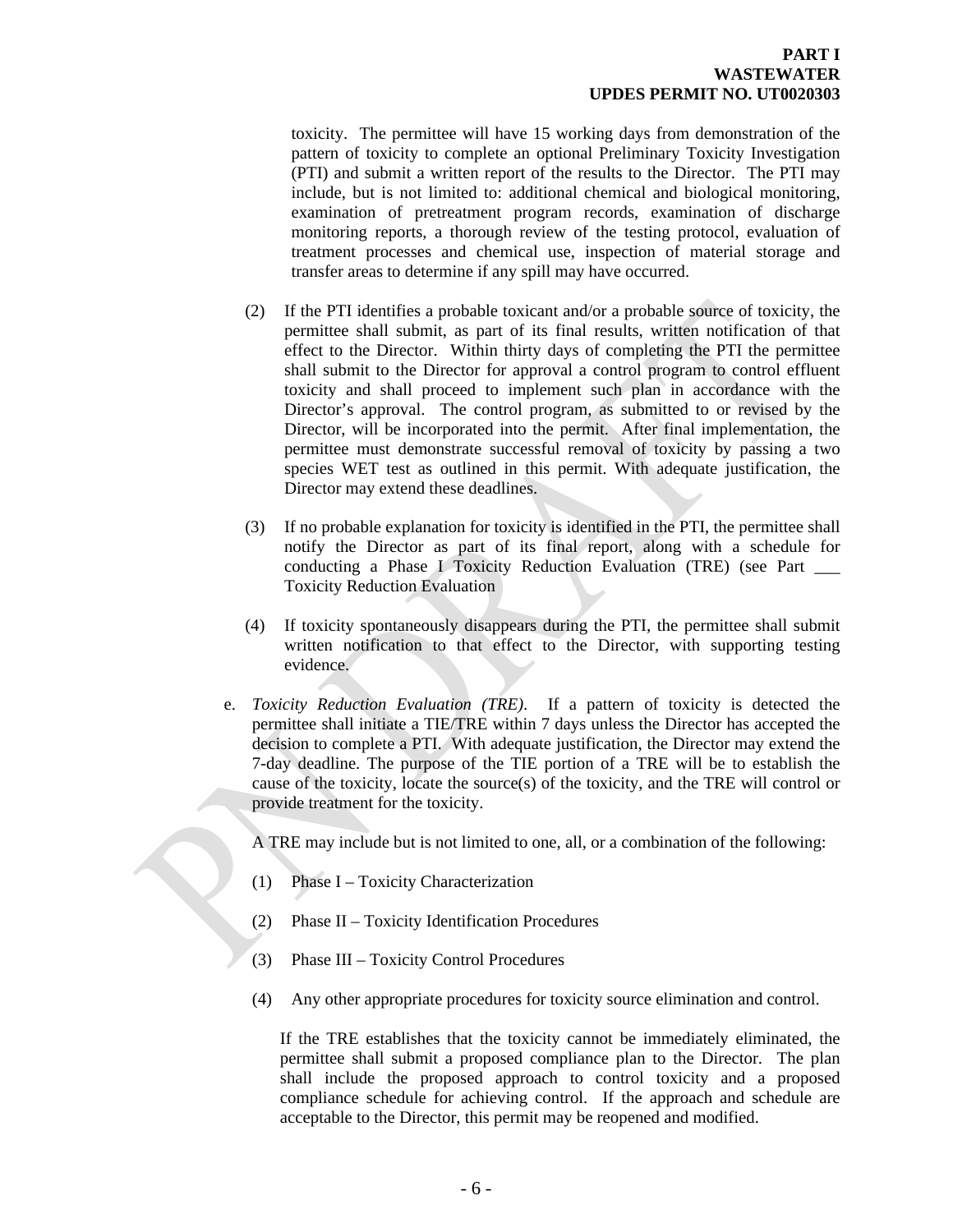If toxicity spontaneously disappears during the TIE/TRE, the permittee shall submit written notification to that effect to the Director.

If the TRE shows that the toxicity is caused by a toxicant(s) that may be controlled with specific numerical limitations, the permittee shall submit the following:

- (a) An alternative control program for compliance with the numerical requirements.
- (b) If necessary, as determined by the Director, provide a modified biomonitoring protocol which compensates for the pollutant(s) being controlled numerically.

This permit may be reopened and modified to incorporate any additional numerical limitations, a modified compliance schedule if judged necessary by the Director, and/or modified WET testing requirements without public notice.

<span id="page-9-0"></span>Failure to conduct an adequate TIE/TRE plan or program as described above, or the submittal of a plan or program judged inadequate by the Director, shall be considered a violation of this permit. After implementation of TIE/TRE plan, the permittee must demonstrate successful removal of toxicity by passing a two species WET test as outlined in this permit.

- D. Reporting of Monitoring Results.
	- 1. Reporting of Wastewater Monitoring Results Monitoring results obtained during the previous month shall be summarized for each month and reported on a Discharge Monitoring Report Form (EPA No. 3320-1)\* or by NetDMR, post-marked or entered into NetDMR no later than the  $28<sup>th</sup>$  day of the month following the completed reporting period. If no discharge occurs during the reporting period, "no discharge" shall be reported. Legible copies of these, and all other reports including whole effluent toxicity (WET) test reports required herein, shall be signed and certified in accordance with the requirements of *Signatory Requirements (see Part VII.G*), and submitted by NetDMR, or to the Division of Water Quality at the following address:

Department of Environmental Quality Division of Water Quality PO Box 144870 Salt Lake City, Utah 84114-4870

<sup>\*</sup> Starting January 1, 2017 monitoring results must be submitted using NetDMR unless the permittee has successfully petitioned for an exception.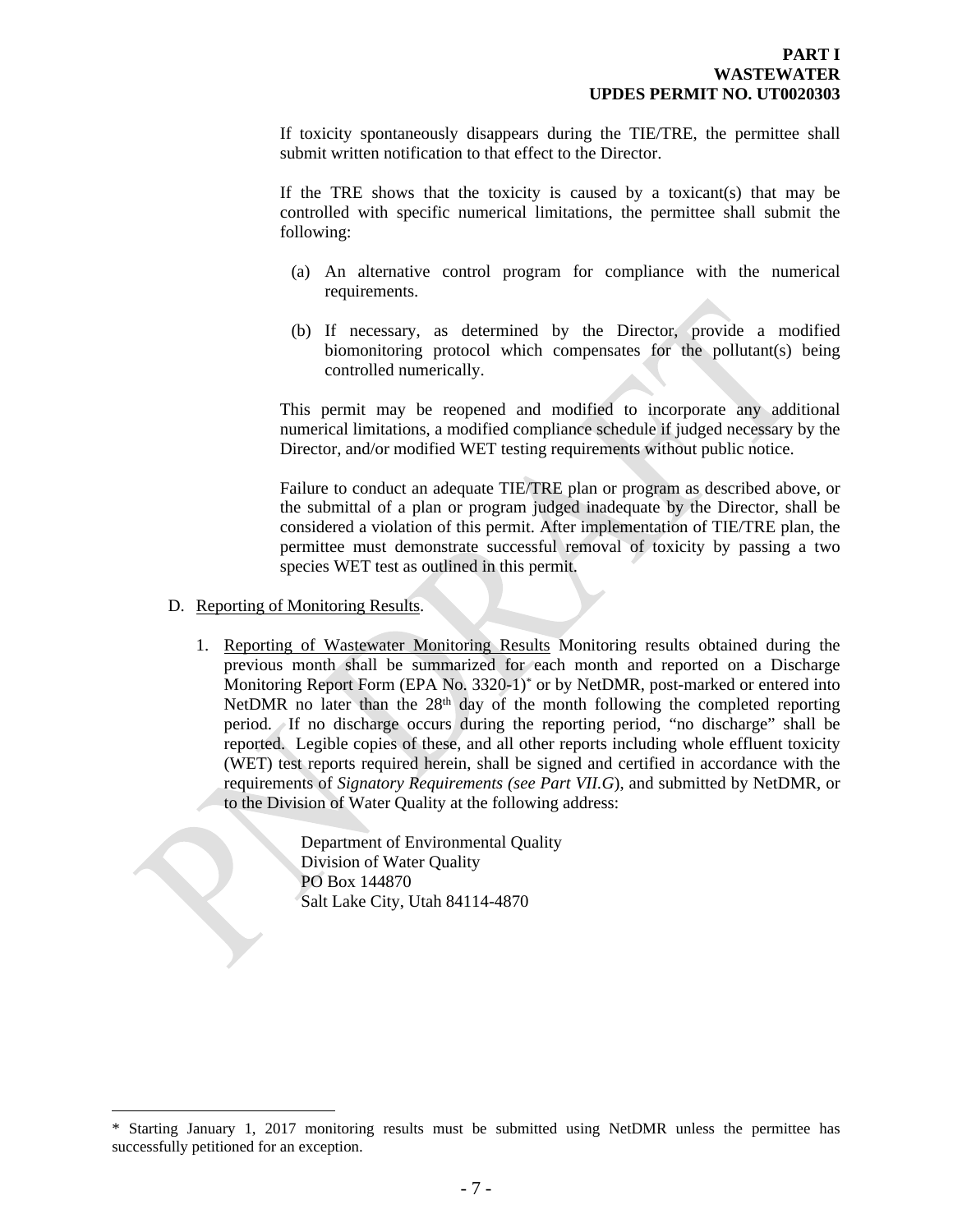### **II. INDUSTRIAL PRETREATMENT PROGRAM**

### A. Definitions.

<span id="page-10-1"></span><span id="page-10-0"></span>For this section the following definitions shall apply:

- 1. Indirect Discharge means the introduction of pollutants into a POTW from any nondomestic source regulated under section 307 (b), (c) or (d) of the Act.
- 2. Local Limit is defined as a limit designed to prevent pass through and/or interference. And is developed in accordance with 40 CFR 403.5(c).
- 3. Significant industrial user (SIU) is defined as an industrial user discharging to a publiclyowned treatment works (POTW) that satisfies any of the following:
	- a. Has a process wastewater flow of 25,000 gallons or more per average work day;
	- b. Has a flow greater than five percent of the flow carried by the municipal system receiving the waste;
	- c. Is subject to Categorical Pretreatment Standards, or
	- d. Has a reasonable potential for adversely affecting the POTW's operation or for violating any pretreatment standard or requirement.
- <span id="page-10-2"></span>4. User or Industrial User means a source of Indirect Discharge
- B. Self-Monitoring and Reporting Requirements.
	- 1. Because the design capacity of this municipal wastewater treatment facility is less than 5 MGD, the permittee will not be required to develop a State-approved industrial pretreatment program at this time. However, in order to determine if development of an industrial pretreatment program is warranted, the permittee shall conduct an **industrial waste survey**, as described in *Part II.C.1*, and submit it to the Division of Water Quality within **sixty (60) calendar days** of the effective date of this permit and shall sample and analyze both the influent and effluent twice a year, for the following parameters.

| <b>Metals Monitoring for Pretreatment Program</b> |                |           |               |       |
|---------------------------------------------------|----------------|-----------|---------------|-------|
| Parameter                                         | Sample Type    | Frequency | Test Limit a/ | Units |
| <b>Total Arsenic</b>                              |                |           | 1.23          |       |
| <b>Total Cadmium</b>                              |                |           | 0.0043        |       |
| <b>Total Chromium</b>                             | Composite      |           | 0.0484        |       |
| <b>Total Copper</b>                               |                |           | 0.108         |       |
| <b>Total Lead</b>                                 |                |           | 0.0795        |       |
| <b>Total Cyanide</b>                              |                | 2 x Year  | 0.025         |       |
| <b>Total Mercury</b>                              | Composite/Grab |           | 0.000058      | mg/L  |
| <b>Total Molybdenum</b>                           |                |           | <b>NA</b>     |       |
| <b>Total Nickel</b>                               |                |           | 1.38          |       |
| <b>Total Selenium</b>                             | Composite      |           | 0.0357        |       |
| <b>Total Silver</b>                               |                |           | 0.0197        |       |
| <b>Total Zinc</b>                                 |                |           | 0.934         |       |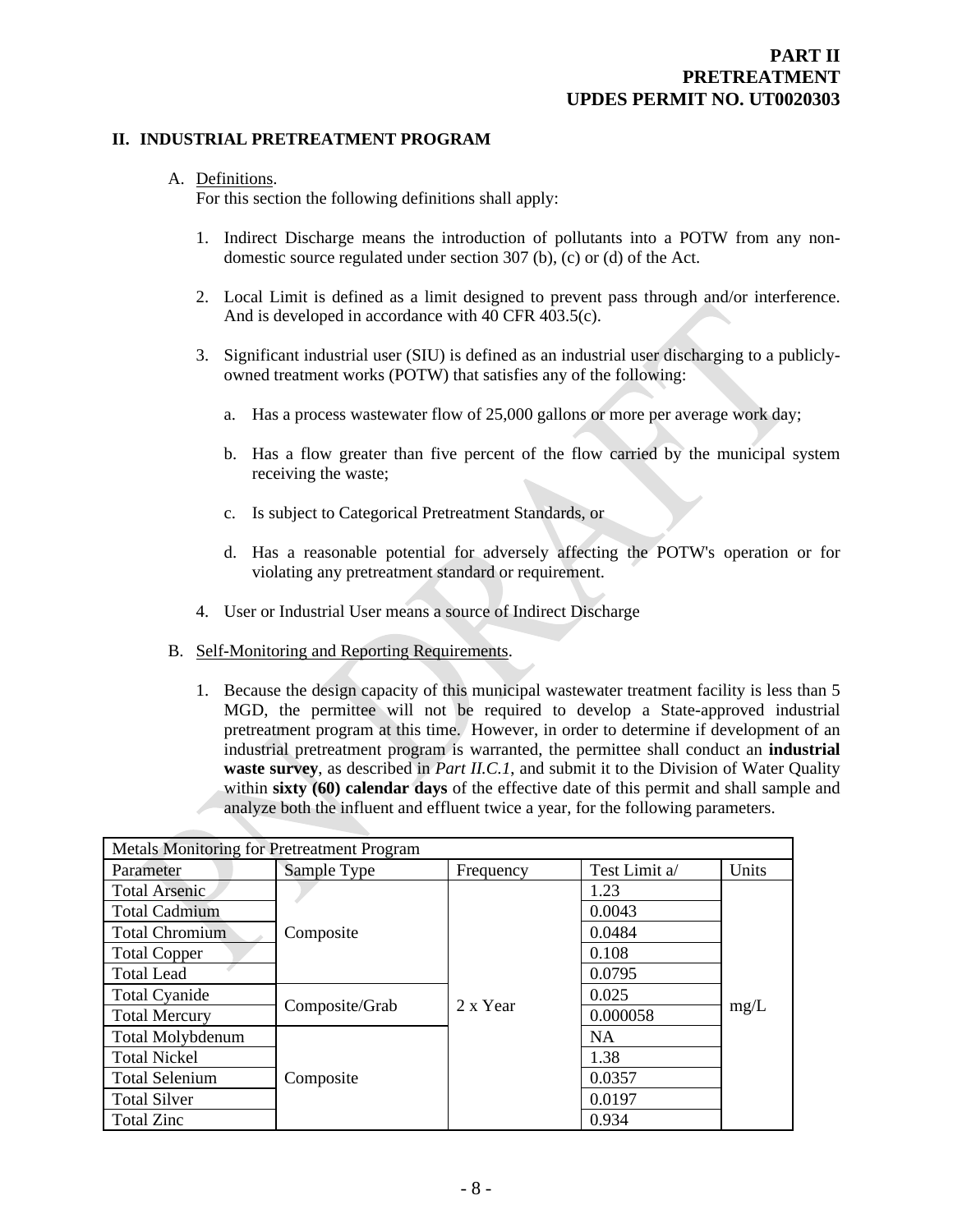The results of these analyses shall be submitted along with the Discharge Monitoring Report (DMR) at the end of that reporting period.

a./ The minimum detection limit (MDL) of the test method used for analysis must be below this limit, if a test method is not available the permittee must submit documentation to the Director regarding the method that will be used.

In addition, the permittee shall analyze the influent and effluent for the presence of the toxic pollutants listed in 40 CFR 122 Appendix D Table II (Organic Toxic Pollutants). The pesticides fraction of Appendix D, Table II is suspended unless pesticides are expected to be present.

#### C. Industrial Wastes.

- <span id="page-11-0"></span>1. The "Industrial Waste Survey" as required by *Part II.B.1*. consists of;
	- a. Identifying each industrial user (IU) and determining if the IU is a signification industrial user (SIU),
	- b. Determination of the qualitative and quantitative characteristics of each discharge, and
	- c. Appropriate production data.
- 2. The IWS must be maintained and updated with IU information as necessary, to ensure that all IUs are properly permitted and/or controlled at all times. Updates must be submitted to the Director sixty (60) days following a change to the IWS.
- *3.* Evaluate all significant industrial users at least once every two years to determine if they need to develop a slug prevention plan. If a slug prevention plan is required, the permittee shall notify the Director.
- 4. Notify all industrial users of their obligation to comply with applicable requirements under *Subtitles C and D* of the *Resource* Conservation and Recovery Act (RCRA).
- 5. The permittee must notify the Director of any new introductions by new or existing SIUs or any substantial change in pollutants from any major industrial source. Such notice must contain the information described in 1. above, and be forwarded no later than sixty (60) days following the introduction or change
- D. General and Specific Prohibitions.

<span id="page-11-1"></span>The general prohibitions and the specific prohibitions apply to each User introducing pollutants into a POTW whether or not the User is subject to other Pretreatment Standards or any national, State or local Pretreatment Requirements.

- 1. General prohibition Standards a User may not introduce into a POTW any pollutant(s) which cause Pass Through or Interference.
- 2. Specific Prohibited Standards (*40 CFR 403.5*) developed pursuant to *Section 307* of *The Water Quality Act of 1987* require that under no circumstances shall the permittee allow introduction of the following pollutants into the waste treatment system from any User: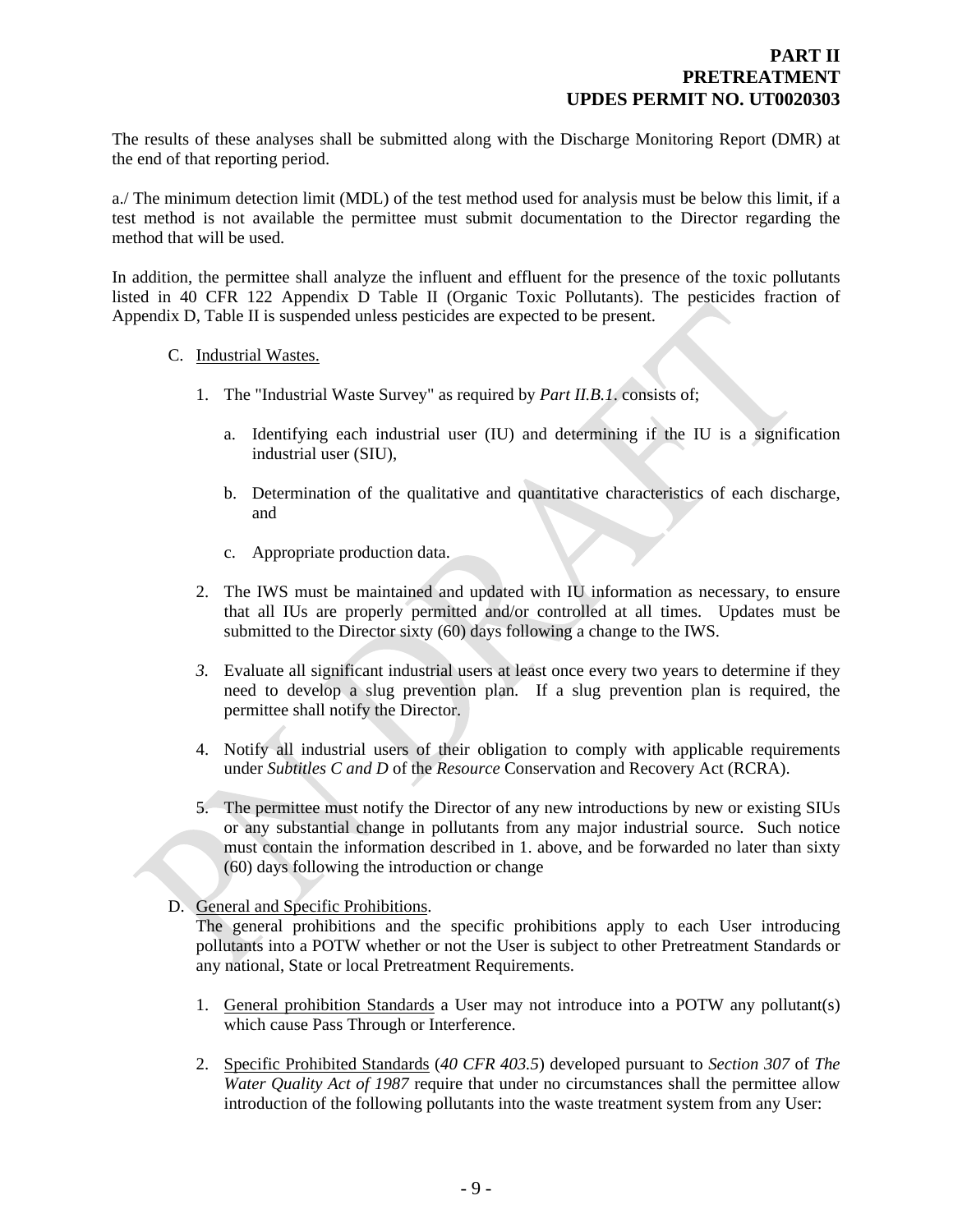# **PART II PRETREATMENT UPDES PERMIT NO. UT0020303**

- a. Pollutants which create a fire or explosion hazard in the publicly owned treatment works (POTW), including, but not limited to, waste streams with a closed cup flashpoint of less than  $140^{\circ}F(60^{\circ}C)$ ;
- b. Pollutants, which will cause corrosive structural damage to the POTW, but in no case, discharges with a pH lower than 5.0;
- c. Solid or viscous pollutants in amounts which will cause obstruction to the flow in the POTW resulting in interference;
- d. Any pollutant, including oxygen demanding pollutants (BOD, etc.) released in a discharge at such volume or strength as to cause interference in the POTW;
- e. Heat in amounts, which will inhibit biological activity in the POTW, resulting in interference, but in no case, heat in such quantities that the influent to the sewage treatment works exceeds 104˚F (40˚C);
- f. Petroleum oil, non-biodegradable cutting oil, or products of mineral oil origin in amounts that will cause interference or pass through;
- g. Pollutants which result in the presence of toxic gases, vapor, or fumes within the POTW in a quantity that may cause worker health or safety problems; or,
- h. Any trucked or hauled pollutants, except at discharge points designated by the POTW.
- <span id="page-12-0"></span>i. Any pollutant that causes pass through or interference at the POTW.
- 3. In addition to the general and specific limitations expressed above, more specific pretreatment limitations have been and will be promulgated for specific industrial categories under *Section 307* of *the Water Quality Act of 1987 as amended (WQA). (See 40 CFR, Subchapter N, Parts 400* through *500*, for specific information).
- E. Significant Industrial Users Discharging to the POTW. The permittee shall provide adequate notice to the Director and the Division of Water Quality Industrial Pretreatment Coordinator of;
	- 1. Any new introduction of pollutants into the treatment works from an indirect discharger (i.e., industrial user) which would be subject to *Sections 301* or *306* of the *WQA* if it were directly discharging those pollutants;
	- 2. Any substantial change in the volume or character of pollutants being introduced into the treatment works by a source introducing pollutants into the treatment works at the time of issuance of the permit; and
	- 3. For the purposes of this section, adequate notice shall include information on:
		- a. The quality and quantity of effluent to be introduced into such treatment works; and,
		- b. Any anticipated impact of the change on the quantity or quality of effluent to be discharged from such publicly owned treatment works.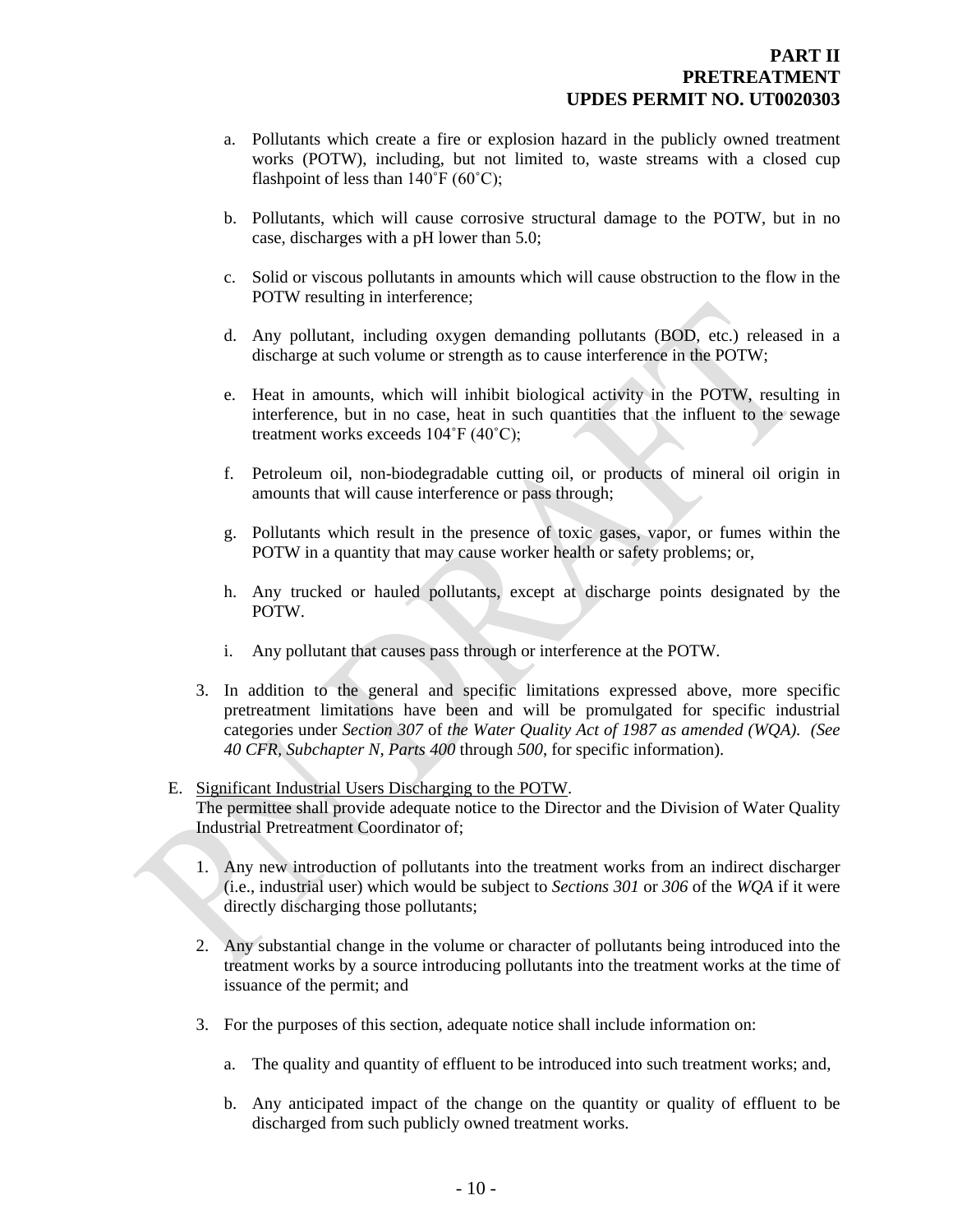# **PART II PRETREATMENT UPDES PERMIT NO. UT0020303**

- 4. Any SIU that must comply with applicable requirements under Subtitles C and D of the Resource Conservation and Recovery Act (RCRA).
- F. Change of Conditions.

<span id="page-13-0"></span>At such time as a specific pretreatment limitation becomes applicable to an industrial user of the permittee, the Director may, as appropriate, do the following:

- 1. Amend the permittee's UPDES discharge permit to specify the additional pollutant(s) and corresponding effluent limitation(s) consistent with the applicable national pretreatment limitation;
- 2. Require the permittee to specify, by ordinance, contract, or other enforceable means, the type of pollutant(s) and the maximum amount which may be discharged to the permittee's facility for treatment. Such requirement shall be imposed in a manner consistent with the POTW program development requirements of the *General Pretreatment Regulations* at *40 CFR 403*; and/or,
- 3. Require the permittee to monitor its discharge for any pollutant, which may likely be discharged from the permittee's facility, should the industrial user fail to properly pretreat its waste.
- 4. Require the permittee to develop an approved pretreatment program.
- G. Legal Action.

<span id="page-13-1"></span>The Director retains, at all times, the right to take legal action against the industrial user and/or the treatment works, in those cases where a permit violation has occurred because of the failure of an industrial user to discharge at an acceptable level. If the permittee has failed to properly delineate maximum acceptable industrial contributor levels, the Director will look primarily to the permittee as the responsible party.

H. Local Limits.

R

<span id="page-13-2"></span>If local limits are developed per R317-8-8.5(4)(b) to protect the POTW from pass-through or interference, then the POTW must submit limits to DWQ for review and public notice, as required by R317-8-8.5(4)(c).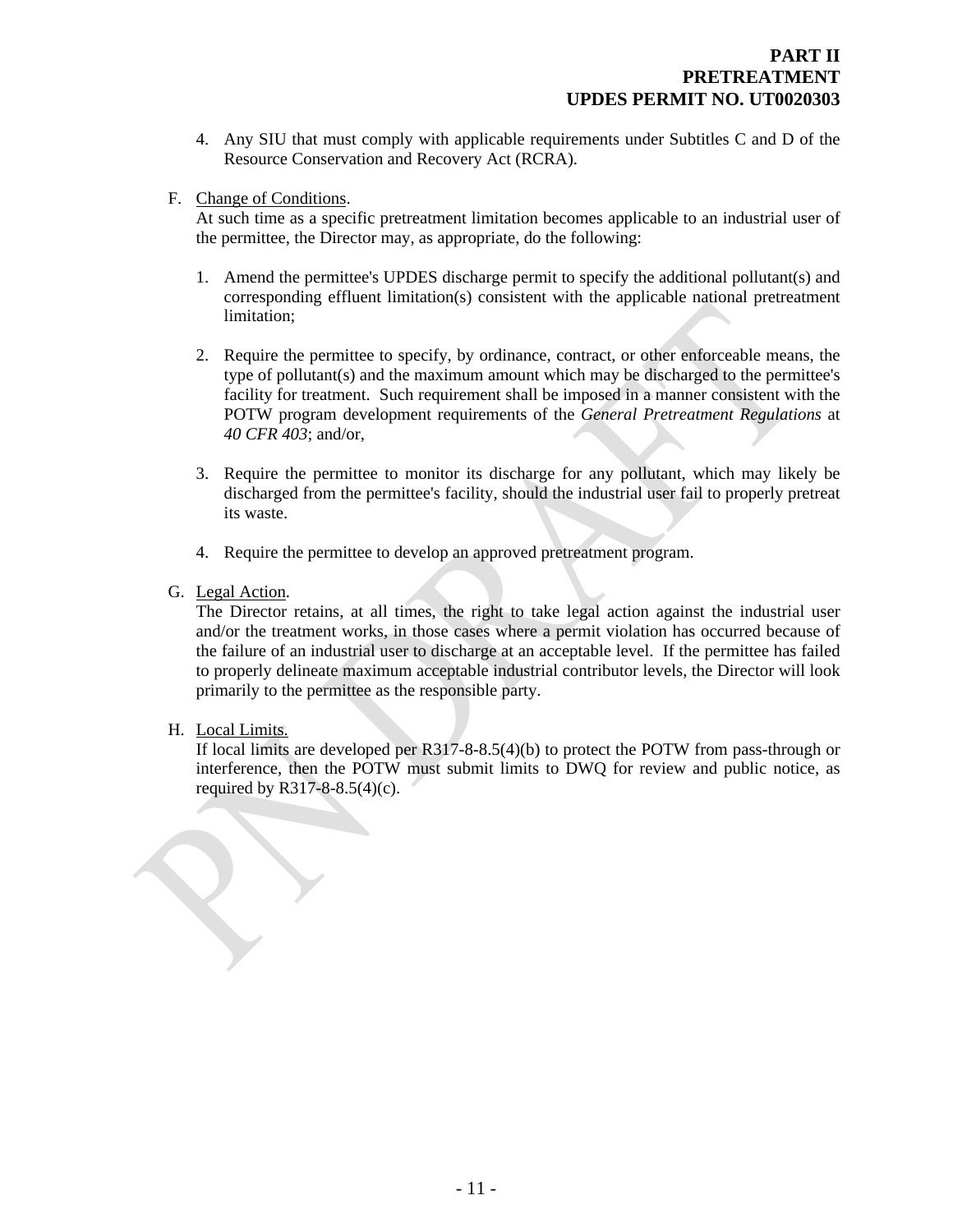#### **III. BIOSOLIDS REQUIREMENTS**

- <span id="page-14-1"></span><span id="page-14-0"></span>A. Biosolids Treatment and Disposal. The authorization to dispose of biosolids provided under this permit is limited to those biosolids produced from the treatment works owned and operated by the permittee. The treatment methods and disposal practices are designated below.
	- 1. Treatment
		- a. Windrow Composting -Using the windrow composting method, the temperature of the sewage sludge is maintained at 55 degrees or higher for 15 days or longer. During the period when the compost is maintained at 55 degrees or higher, there shall be a minimum of five turnings of the windrow. 40 CFR  $503.32(a)(8)(ii)$  Appendix B. B. 1.
	- 2. Description of Biosolids Disposal Method
		- a. Class A biosolids may be sold or given away to the public for lawn and garden use or land application.
		- b. Class B biosolids may be land applied for agriculture use or at reclamation sites at agronomic rates.
		- c. Biosolids may be disposed of in a landfill or transferred to another facility for treatment/disposal.
	- 3. Changes in Treatment Systems and Disposal Practices.
		- a. Should the permittee change their disposal methods or the biosolids generation and handling processes of the plant, the permittee must notify the Director at least 30 days in advance if the process/method is specified in 40 CFR 503. This includes, but is not limited to, the permanent addition or removal of any biosolids treatment units (i.e., digesters, drying beds, belt presses, etc.) and/or any other change.
		- b. Should the permittee change their disposal methods or the biosolids generation and handling processes of the plant, the permittee must notify the Director at least 180 days in advance if the process/method is not specified in 40 CFR 503. This includes, but is not limited to, the permanent addition or removal of any biosolids treatment units (i.e., digesters, drying beds, belt presses, etc.) and/or any other change.

For any biosolids that are land filled, the requirements in *Section 2.12* of the latest version of the *EPA Region VIII Biosolids Management Handbook* must be followed

- <span id="page-14-2"></span>B. Specific Limitations and Monitoring Requirements. All biosolids generated by this facility to be sold or given away to the public shall meet the requirements of *Part III.B.1, 2, 3* and *4* listed below.
	- 1. Metals Limitations. All biosolids sold or given away in a bag or similar container for application to lawns and home gardens must meet the metals limitations as described below. If these metals limitations are not met, the biosolids must be landfilled.

| Pollutant Limits, (40 CFR Part 503.13(b)) Dry Mass Basis |         |         |         |         |
|----------------------------------------------------------|---------|---------|---------|---------|
| <b>Heavy Metals</b>                                      | Table 1 | Table 2 | Table 3 | Table 4 |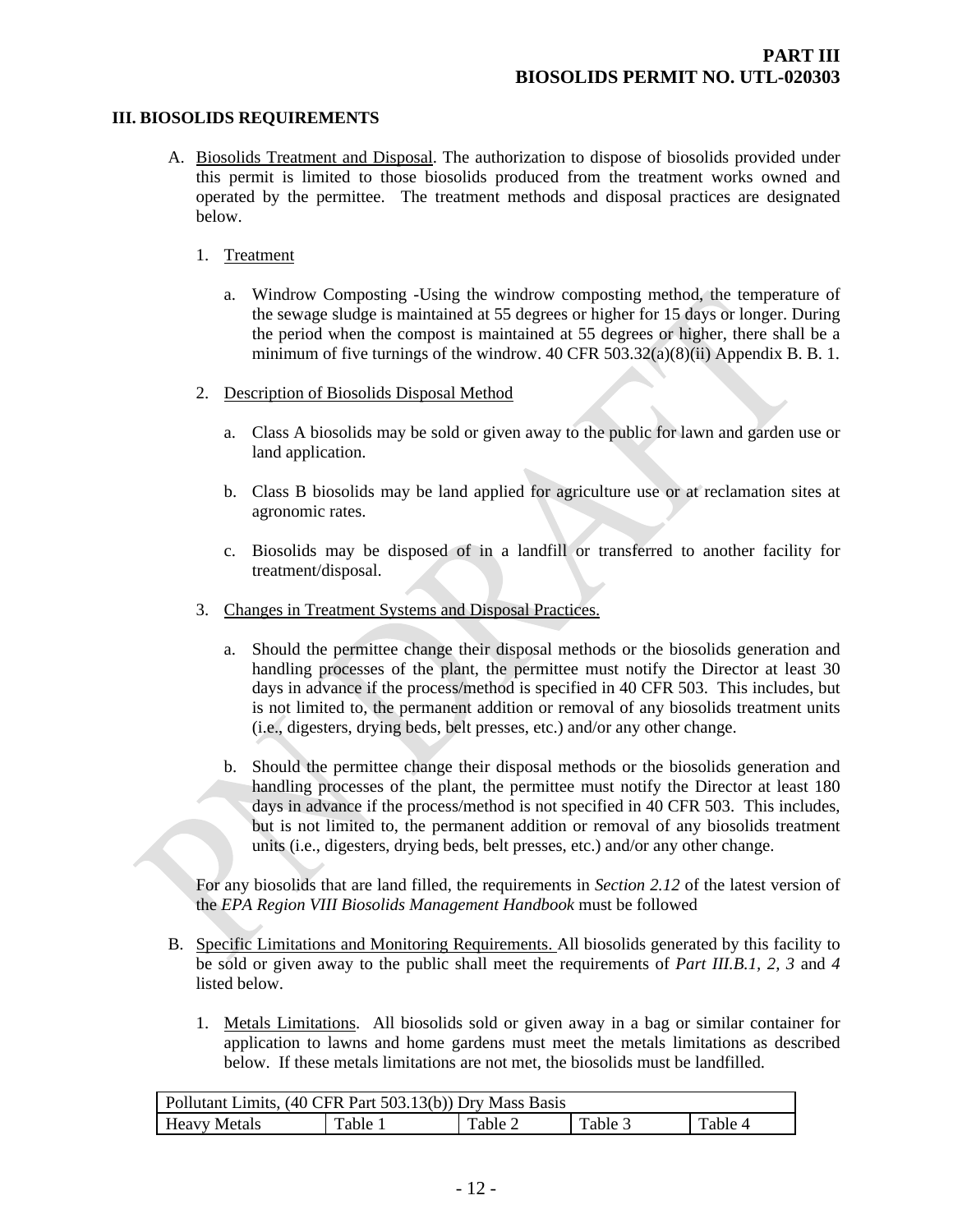|                       | Ceiling<br>Conc.<br>Limits, $(mg/kg)$ | $CPLR^{\dagger}$ ,<br>(mg/ha) | Pollutant<br>Conc. Limits,<br>(mg/kg) | $APLR^{\ddagger}$ ,<br>$(mg/ha-yr)$ |
|-----------------------|---------------------------------------|-------------------------------|---------------------------------------|-------------------------------------|
| <b>Total Arsenic</b>  | 75                                    | 41                            | 41                                    | 41                                  |
| <b>Total Cadmium</b>  | 85                                    | 39                            | 39                                    | 39                                  |
| <b>Total Copper</b>   | 4300                                  | 1500                          | 1500                                  | 1500                                |
| <b>Total Lead</b>     | 840                                   | 300                           | 300                                   | 300                                 |
| <b>Total Mercury</b>  | 57                                    | 17                            | 17                                    | 17                                  |
| Total Molybdenum      | 75                                    | N/A                           | N/A                                   | N/A                                 |
| <b>Total Nickel</b>   | 420                                   | 420                           | 420                                   | 420                                 |
| <b>Total Selenium</b> | 100                                   | 100                           | 100                                   | 100                                 |
| Total Zinc            | 7500                                  | 2800                          | 2800                                  | 2800                                |

# **PART III BIOSOLIDS PERMIT NO. UTL-020303**

- 2. Pathogen Limitations. All biosolids sold or given away in a bag or a similar container for application to lawns and home gardens must meet the pathogen limitations for Class A. Land applied biosolids must meet the pathogen limitations for Class B as described below. If the pathogen limitations are not met, the biosolids must be landfilled.
	- a. Class A biosolids shall meet one of the pathogen measurement requirements in the following Pathogen Control Class table or shall meet the requirements for a Process to Further Reduce Pathogens as defined in *40 CFR Part 503.32(a) Sewage Sludge – Class A.*
	- b. Class B biosolids shall meet the pathogen measurement requirements in the following Pathogen Control Class table or shall meet the requirements for a Process to Significantly Reduce Pathogens as defined in 40 CFR Part 503.32(b) *Sewage Sludge – Class B*. In addition, the permittee shall comply with all applicable site restrictions listed below *(40 CFR Part 503.32,(b),(5)):*
		- (1) Food crops with harvested parts that touch the biosolids/soil mixture and are totally above the land surface shall not be harvested for 14 months after application.
		- (2) Food crops with harvested parts below the land surface shall not be harvested for 20 months after application if the biosolids remains on the land surface for four months or more prior to incorporation into the soil.
		- (3) Food crops with harvested parts below the surface of the land shall not be harvested for 38 months after application of sewage sludge when the sewage sludge remains on the land surface for less than four months prior to incorporation into the soil.
		- (4) Food crops, feed crops, and fiber crops shall not be harvested from the land for 30 days after application.
		- (5) Animals shall not be allowed to graze on the land for 30 days after application.

<sup>†</sup> CPLR -- Cumulative Pollutant Loading Rate

<sup>‡</sup> APLR – Annual Pollutant Loading Rate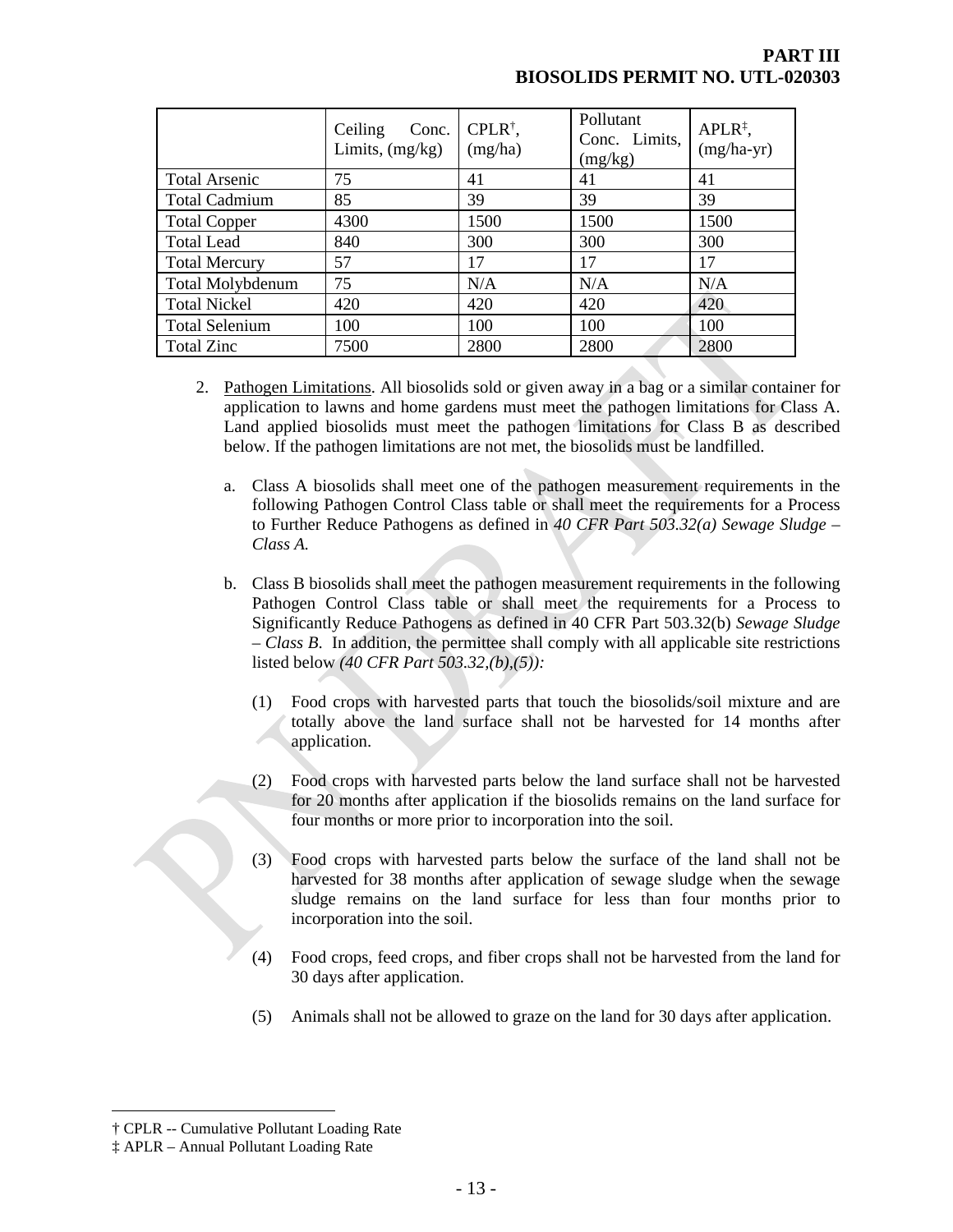- (6) Turf grown on land where biosolids is applied shall not be harvested for one year after application if the harvested turf is placed on either land with a high potential for public exposure or a lawn.
- (7) Public access to land with a high potential for public exposure shall be restricted for one year after application.
- (8) Public access to land with a low potential for public exposure shall be restricted for 30 days after application.
- (9) The sludge or the application of the sludge shall not cause or contribute to the harm of a threatened or endangered species or result in the destruction or adverse modification of critical habitat of a threatened or endangered species after application.

| Pathogen Control Class                                     |                                             |
|------------------------------------------------------------|---------------------------------------------|
| Class A                                                    | Class B                                     |
| B Salmonella species –less than three (3) MPN <sup>§</sup> | Fecal Coliforms –less than 2,000,000 colony |
| per four (4) grams total solids (or less than              | forming units (CFU) per gram total solids   |
| 1,000 fecal coliforms per gram total solids)               |                                             |
| Enteric viruses $-{\text{less}}$ than one (1) MPN (or      |                                             |
| plaque forming unit) per four (4) grams total              |                                             |
| solids                                                     |                                             |
| Viable helminth ova $-$ less than one $(1)$ MPN            |                                             |
| per four (4) grams total solids                            |                                             |

- 3. Vector Attraction Reduction Requirements.
	- a. The permittee will meet vector attraction reduction through use of one of the methods listed in *40 CFR 503.33*. Facility is meeting the requirements though the following methods.
		- (1) TWWTP is meeting vector attraction reduction through *40 CFR Part 503.*   $33(b)(5)$  "the solids need treated through composting with a temperature of  $40^{\circ}$ C (104° F) or higher for at least 14 days with an average temperature of over  $45^{\circ}$  C (113 $^{\circ}$  F).

If the permittee intends to use another one of the alternatives, the Director and the EPA must be informed at least thirty (30) days prior to its use. This change may be made without additional public comment.

- 4. Self-Monitoring Requirements.
	- a. At a minimum, upon the effective date of this permit, all chemical pollutants, pathogens and applicable vector attraction reduction requirements shall be monitored according to *40 CFR 503.16(1)(a)*.

| Minimum Frequency of Monitoring (40 CFR Part 503.16, 503.26. and 503.46) |                 |                             |
|--------------------------------------------------------------------------|-----------------|-----------------------------|
| Amount of Biosolids Disposed Per Year                                    |                 | <b>Monitoring Frequency</b> |
| Dry US Tons                                                              | Dry Metric Tons | Per Year or Batch           |

<sup>§</sup> MPN –Most Probable Number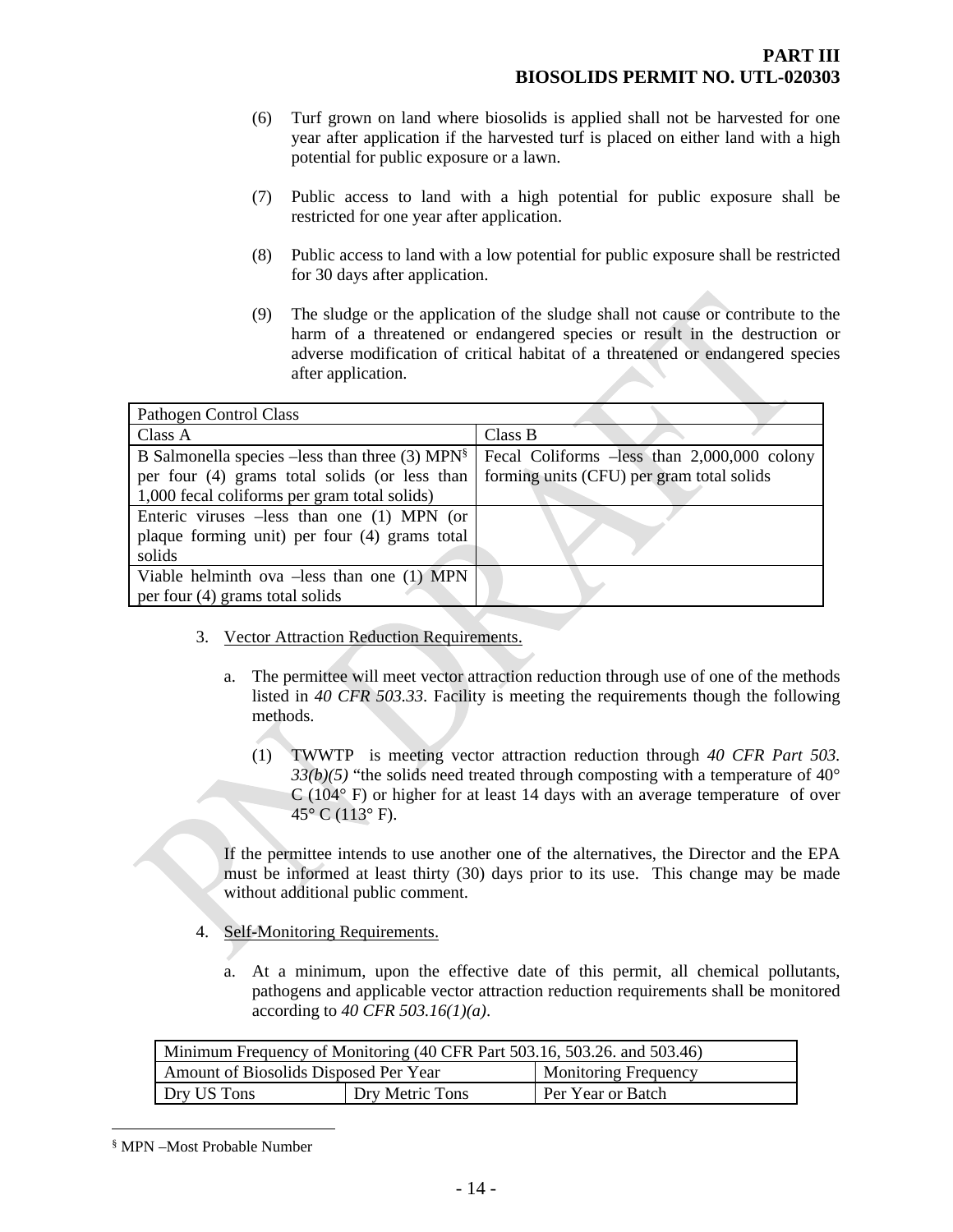| Minimum Frequency of Monitoring (40 CFR Part 503.16, 503.26. and 503.46) |                         |                                |
|--------------------------------------------------------------------------|-------------------------|--------------------------------|
| Amount of Biosolids Disposed Per Year                                    |                         | <b>Monitoring Frequency</b>    |
| Dry US Tons                                                              | Dry Metric Tons         | Per Year or Batch              |
| $> 0$ to $< 320$                                                         | $> 0$ to $< 290$        | Once Per Year or Batch         |
| $>$ 320 to $<$ 1650                                                      | $>$ 290 to < 1,500**    | Once a Quarter or Four Times   |
| $>1,650$ to $< 16,500$                                                   | $> 1,500$ to $< 15,000$ | <b>Bi-Monthly or Six Times</b> |
| 16,500                                                                   | 15,000                  | Monthly or Twelve Times        |

- b. Sample collection, preservation and analysis shall be performed in a manner consistent with the requirements of *40 CRF 503* and/or other criteria specific to this permit. A metals analysis is to be performed using *Method SW 846* with *Method 3050* used for digestion. For the digestion procedure, an amount of biosolids equivalent to a dry weight of one gram shall be used. The methods are also described in the latest version of the *Region VIII Biosolids Management Handbook.*
- c. The Director may request additional monitoring for specific pollutants derived from biosolids if the data shows a potential for concern.
- d. After two (2) years of monitoring at the frequency specified, the permittee may request that the Director reduce the sampling frequency for the heavy metals. The frequency cannot be reduced to less than once per year for biosolids that are sold or given away to the public for any parameter. The frequency also cannot be reduced for any of the pathogen or vector attraction reduction requirements listed in this permit.

### C. Management Practices of Biosolids.

- <span id="page-17-0"></span>1. Biosolids Distribution Information
	- a. For biosolids that are sold or given away, an information sheet shall be provided to the person who receives the biosolids. The label or information sheet shall contain:
		- (1) The name and address of the person who prepared the biosolids for a sale or to be given away.
		- (2) A statement that prohibits the application of the biosolids to the land except in accordance with the instructions on the label or information sheet.
- 2. Biosolids Application Site Storage
	- a. For biosolids or material derived from biosolids that are stored in piles for one year or longer, measures shall be taken to ensure that erosion (whether by wind or water) does not occur. However, best management practices should also be used for piles used for biosolids treatment. If a treatment pile is considered to have caused a problem, best management practices could be added as a requirement in the next permit renewal
- 3. Land Application Practices

Permittee produced 760 Dry Metric Tons in 2017. Accordingly, they will sample at least 4 times per year.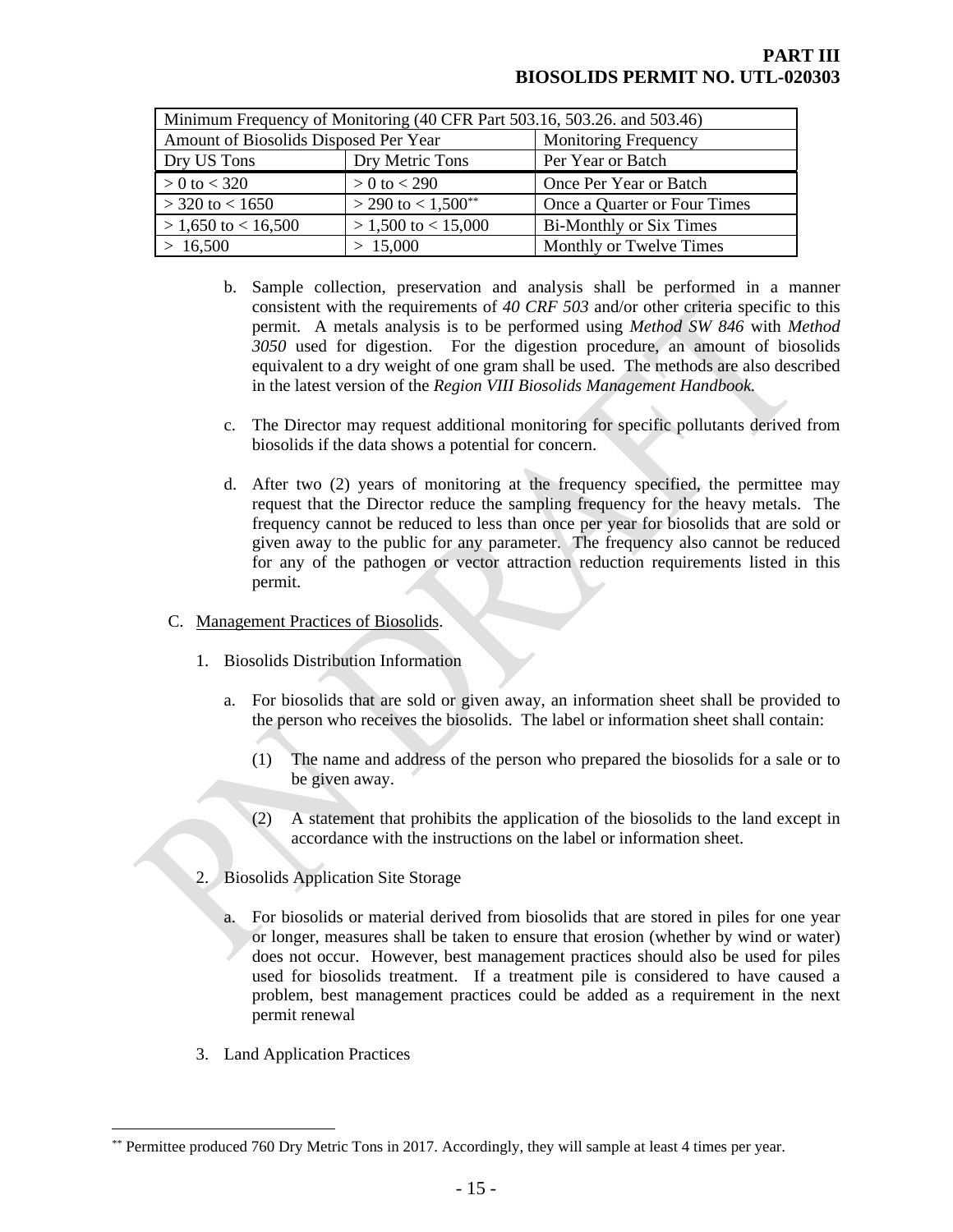- a. The permittee shall operate and maintain the land application site operations in accordance with the following requirements:
	- (1) The permittee shall provide to the Director and the EPA within 90 days of the effective date of this permit a land application plan.
	- (2) Application of biosolids shall be conducted in a manner that will not contaminate the groundwater or impair the use classification for that water underlying the sites.
	- (3) Application of biosolids shall be conducted in a manner that will not cause a violation of any receiving water quality standard from discharges of surface runoff from the land application sites. Biosolids shall not be applied to land 10 meters or less from waters of the United States (as defined in 40 CFR 122.2).
	- (4) No person shall apply biosolids for beneficial use to frozen, ice-covered, or snow-covered land where the slope of such land is greater than three percent and is less than or equal to six percent unless one of the following requirements is met:
		- (a) there is 80 percent vegetative ground cover; or,
		- (b) approval has been obtained based upon a plan demonstrating adequate runoff containment measures.
	- (5) Application of biosolids is prohibited to frozen, ice-covered, or snow covered sites where the slope of the site exceeds six percent.
	- (6) Agronomic Rate
		- (a) Application of biosolids shall be conducted in a manner that does not exceed the agronomic rate for available nitrogen of the crops grown on the site. At a minimum, the permittee is required to follow the methods for calculating agronomic rate outlined in the latest version of the *Region VIII Biosolids Management Handbook* (other methods may be approved by the Director). The treatment plant shall provide written notification to the applier of the biosolids of the concentration of total nitrogen (as N on a dry weight basis) in the biosolids. Written permission from the Director is required to exceed the agronomic rate.
		- (b) The permittee may request the limits of *Part III, C, 6* be modified if different limits would be justified based on local conditions. The limits are required to be developed in cooperation with the local agricultural extension office or university.
		- (c) Deep soil monitoring for nitrate-nitrogen is required for all land application sites (does not apply to sites where biosolids are applied less than once every five years). A minimum of six samples for each 320 (or less) acre area is to be collected. These samples are to be collected down to either a 5 foot depth, or the confining layer, whichever is shallower (sample at 1 foot, 2 foot, 3 foot, 4 foot and 5 foot intervals). Each of these one-foot interval samples shall be analyzed for nitrate-nitrogen. In addition to the one-foot interval samples, a composite sample of the 5 foot intervals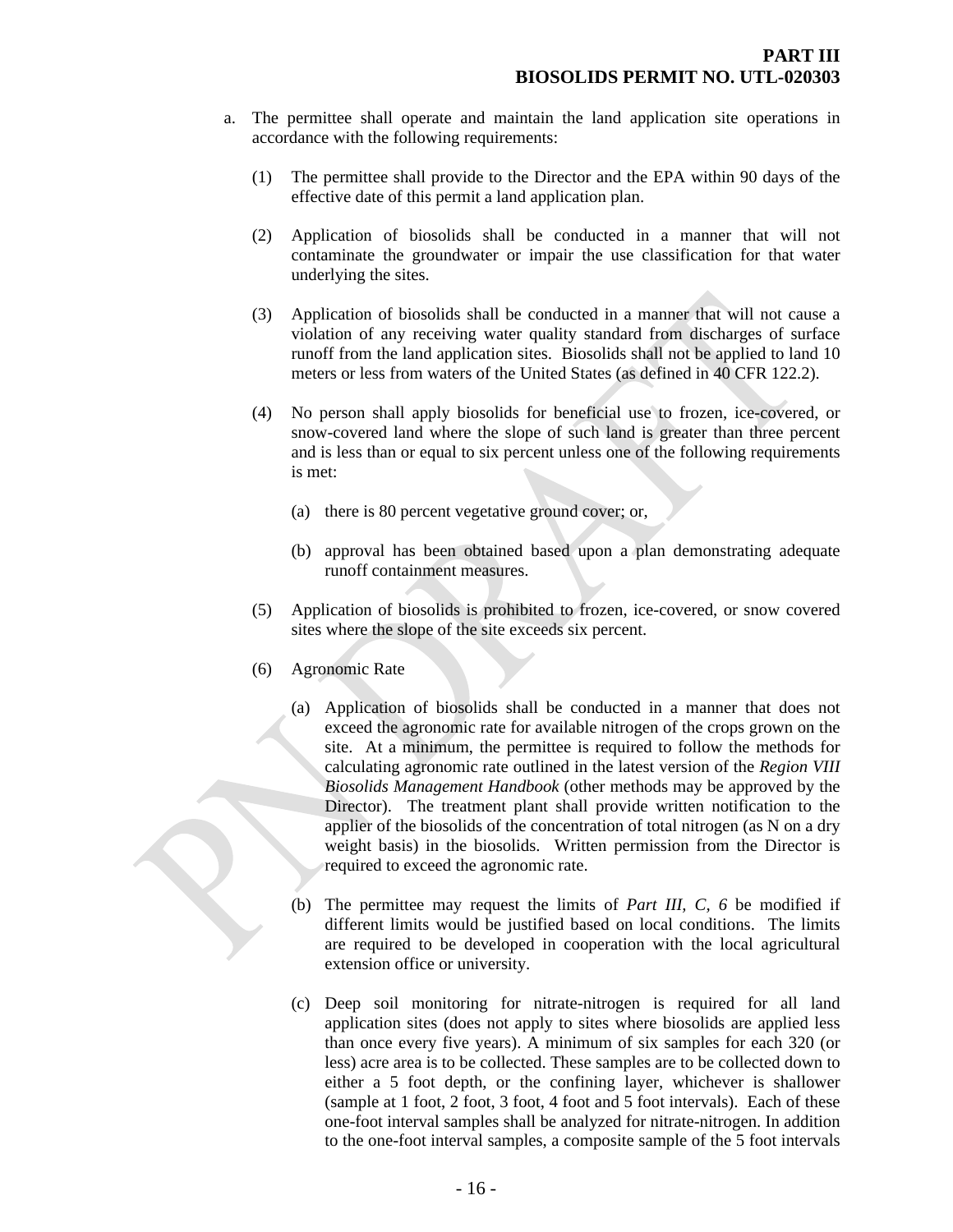shall be taken, and analyzed for nitrate-nitrogen as well. Samples are required to be taken once every five years for non-irrigated sites that receive more than 18 inches of precipitation annually or for irrigated sites

- (7) Biosolids shall not be applied to any site area with standing surface water. If the annual high groundwater level is known or suspected to be within five feet of the surface, additional deep soil monitoring for nitrate-nitrogen as described in *Part III.C.*( $6$ ), $(c)$ . is to be performed. At a minimum, this additional monitoring will involve a collection of more samples in the affected area and possibly more frequent sampling. The exact number of samples to be collected will be outlined in a deep soil monitoring plan to be submitted to the Director and the EPA within 90 days of the effective date of this permit. The plan is subject to approval by the Director.
- (8) The specified cover crop shall be planted during the next available planting season. If this does not occur, the permittee shall notify the Director in writing. Additional restrictions may be placed on the application of the biosolids on that site on a case-by-case basis to control nitrate movement. Deep soil monitoring may be increased under the discretion of the Director.
- (9) When weather and or soil conditions prevent adherence to the biosolids application procedure, biosolids shall not be applied on the site.
- (10) For biosolids that are sold or given away, an information sheet shall be provided to the person who receives the biosolids. The label or information sheet shall contain:
	- (a) The name and address of the person who prepared the biosolids for sale or give away for application to the land.
	- (b) A statement that prohibits the application of the biosolids to the land except in accordance with the instructions on the label or information sheet.
	- (c) The annual whole biosolids application rate for the biosolids that do not cause the metals loading rates in Tables 1, 2, and 3 (*Part III.B.1.*) to be exceeded.
- (11) Biosolids subject to the cumulative pollutant loading rates in Table 2 (*Part III.B.1.*) shall not be applied to agricultural land, forest, a public contact site, or a reclamation site if any of the cumulative pollutant loading rates in Table 2 have been reached.
- (12) If the treatment plant applies the biosolids, it shall provide the owner or leaseholder of the land on which the biosolids are applied notice and necessary information to comply with the requirements in this permit.
- (13) The permittee shall inspect the application of the biosolids to active sites to prevent malfunctions and deterioration, operator errors and discharges, which may cause or lead to the release of biosolids to the environment or a threat to human health. The permittee must conduct these inspections often enough to identify problems in time to correct them before they harm human health or the environment. The permittee shall keep an inspection log or summary including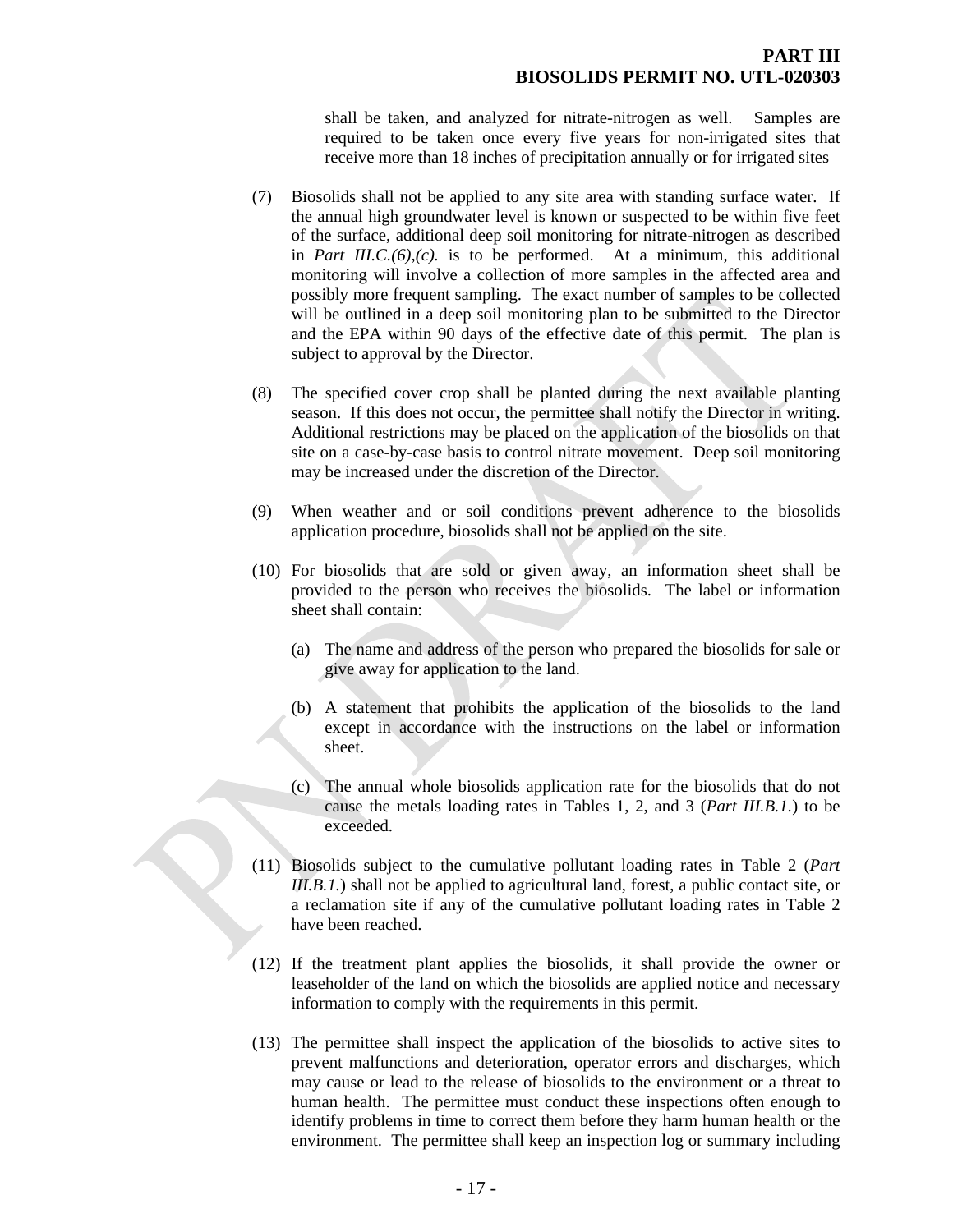<span id="page-20-0"></span>at least the date and time of inspection, the printed name and the handwritten signature of the inspector, a notation of observations made and the date and nature of any repairs or corrective action.

- D. Special Conditions on Biosolids Storage. Permanent storage of biosolids is prohibited. Biosolids shall not be temporarily stored for more than two (2) years. Written permission to store biosolids for more than two years must be obtained from the Director. Storage of biosolids for more than two years will be allowed only if it is determined that significant treatment is occurring.
- <span id="page-20-1"></span>E. Representative Sampling. Biosolids samples used to measure compliance with *Part III* of this Permit shall be collected at locations representative of the quality of biosolids generated at the treatment works and immediately prior to land application.
- <span id="page-20-2"></span>F. Reporting of Monitoring Results.
	- 1. Biosolids. The permittee shall provide the results of all monitoring performed in accordance with *Part III.B*, and information on management practices, biosolids treatment, site restrictions and certifications shall be provided no later than February 19 of each year. Each report is for the previous calendar year. If no biosolids were sold or given away during the reporting period, "no biosolids were sold or given away" shall be reported. Legible copies of these, and all other reports required herein, shall be signed and certified in accordance with the *Signatory Requirements (see Part VII.G)*, and submitted to the Utah Division of Water Quality by NetDMR<sup>††</sup> or at the following address:

<span id="page-20-3"></span>Original to: Biosolids Coordinator Utah Division of Water Quality PO Box 144870 Salt Lake City Utah, 84114-4870

- G. Additional Record Keeping Requirements Specific to Biosolids.
	- 1. Unless otherwise required by the Director, **the permittee is not required to keep records** on compost products if the permittee prepared them from biosolids that meet the limits in Table 3 (*Part III.B.1*), the Class A pathogen requirements in *Part III.B.2* and the vector attraction reduction requirements in *Part III.B.3*. The Director may notify the permittee that additional record keeping is required if it is determined to be significant to protecting public health and the environment.
	- 2. **The permittee is required** to keep the following information for at least 5 years:
		- a. Concentration of each heavy metal in Table 3 (*Part III.B.1*).
		- b. A description of how the pathogen reduction requirements in *Part III.B.2* were met.
		- c. A description of how the vector attraction reduction requirements in *Part III.B.3* were met.
		- d. A description of how the management practices in *Part III.C* were met (if necessary).

<sup>††</sup> Starting January 1, 2017 monitoring results must be submitted using NetDMR unless the permittee has successfully petitioned for an exception. Annual Biosolids Reports should also be submitted through this system.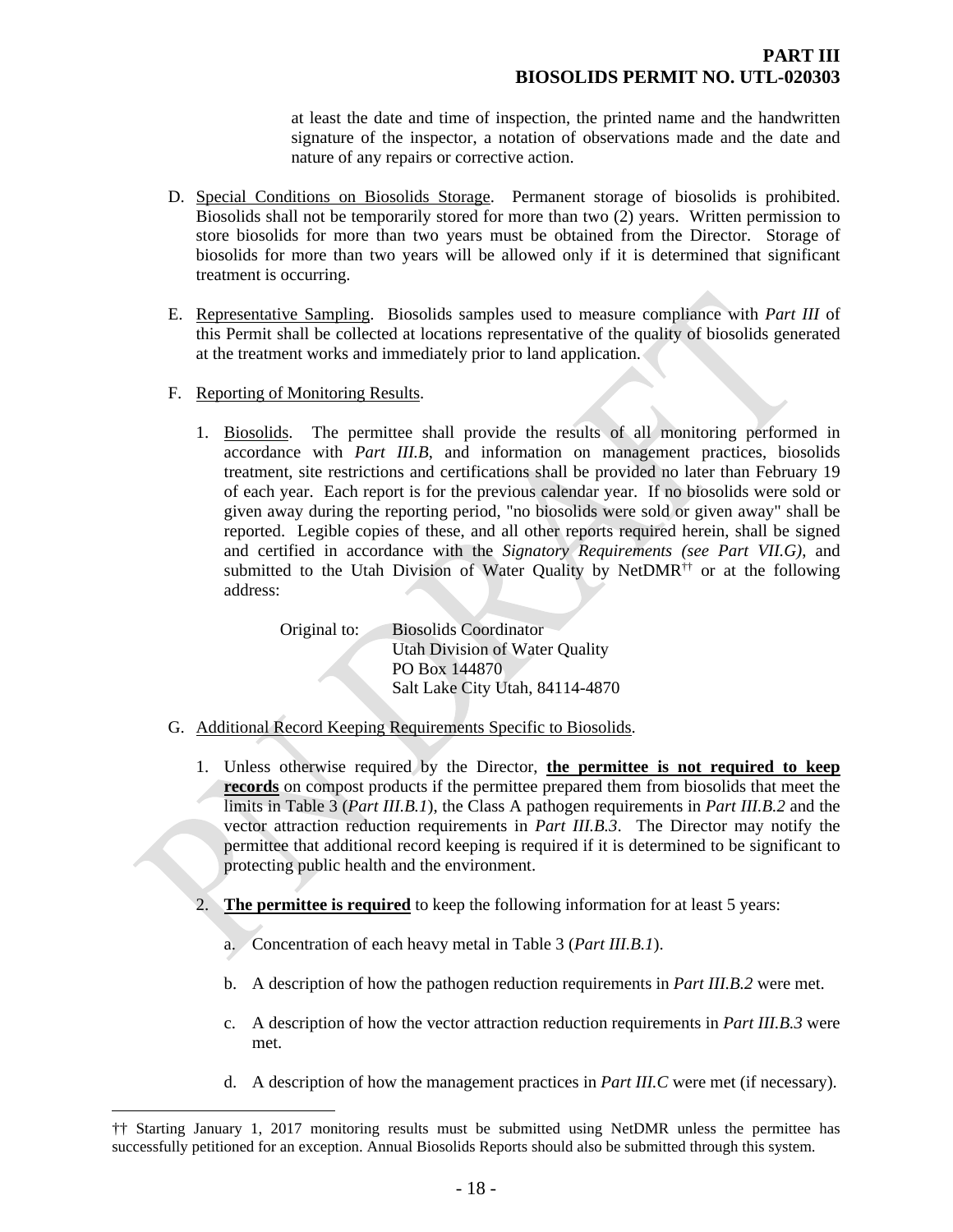e. The following certification statement:

"I certify under the penalty of law, that the heavy metals requirements in *Part III.B.1*, the pathogen requirements in *Part III.B.2*, the vector attraction requirements in *Part III.B.3*, the management practices in *Part III.C*. This determination has been made under my direction and supervision in accordance with the system designed to assure that qualified personnel properly gather and evaluate the information used to determine that the pathogen requirements, the vector attraction reduction requirements and the management practices have been met. I am aware that there are significant penalties for false certification including the possibility of imprisonment."

3. The permittee shall retain records of all monitoring information, including all calibration and maintenance records and all original strip chart recordings for continuous monitoring instrumentation, copies of all reports required by this permit and records of all data used to complete the application for this permit for the life of the permit. Data collected on site, copies of Biosolids Report forms, and a copy of this UPDES biosolids-only permit must be maintained on site during the duration of activity at the permitted location.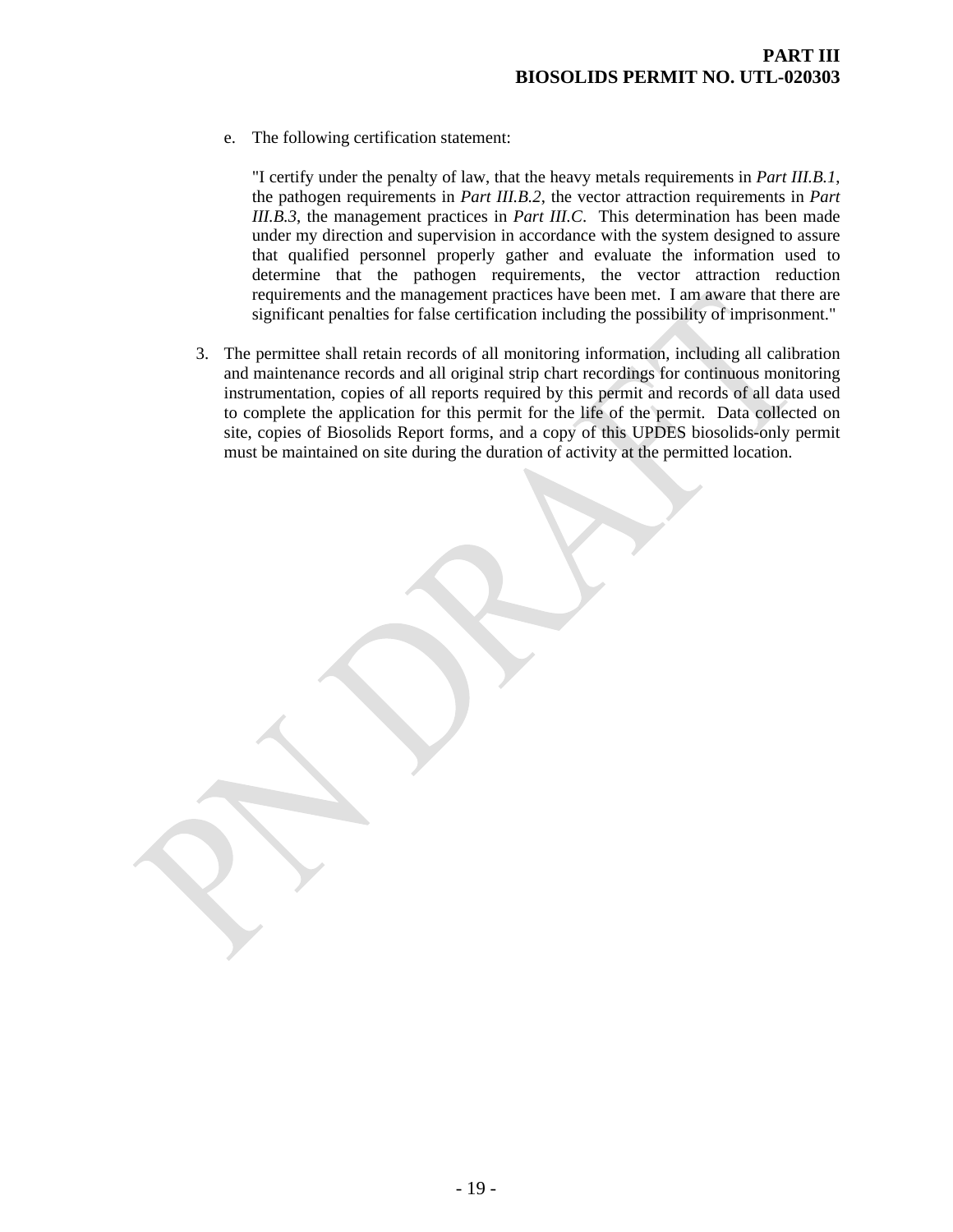## **IV. STORM WATER REQUIREMENTS.**

- <span id="page-22-1"></span><span id="page-22-0"></span>A. Coverage of This Section. The requirements listed under this section shall apply to storm water discharges. Storm water discharges from the following portions of the facility may be eligible for coverage under this permit: biosolids drying beds, haul or access roads on which transportation of biosolids may occur, grit screen cleaning areas, chemical loading, unloading and storage areas, salt or sand storage areas, vehicle or equipment storage and maintenance areas, or any other wastewater treatment device or system, used in the storage, treatment, recycling, and reclamation of municipal or domestic sewage, including lands dedicated to the disposal of sewage sludge that are located within the confines of the facility that may have a reasonable expectation to contribute to pollutants in a storm water discharge.
- <span id="page-22-2"></span>B. Prohibition of Non-Storm Water Discharges. Except for discharges identified in *Part I.*, and discharges described below in this paragraph, non-storm water discharges are prohibited. The following non-storm water discharges may be authorized under this permit provided the non-storm water component of the discharge is in compliance with this section; discharges from firefighting activities; fire hydrant flushing; potable water sources including waterline flushing; drinking fountain water; irrigation drainage and lawn watering; routine external building wash down water where detergents or other compounds have not been used in the process; pavement wash waters where spills or leaks of toxic or hazardous materials (including oils and fuels) have not occurred (unless all spilled material has been removed) and where detergents are not used; air conditioning condensate; uncontaminated compressor condensate; uncontaminated springs; uncontaminated ground water; and foundation or footing drains where flows are not contaminated with process materials such as solvents.
- <span id="page-22-3"></span>C. Storm Water Pollution Prevention Plan Requirements. The permittee must have (on site) or develop and implement a storm water pollution prevention plan as a condition of this permit.
	- 1. Contents of the Plan. The plan shall include, at a minimum, the following items:
		- a. *Pollution Prevention Team*. Each plan shall identify a specific individual or individuals within the facility organization as members of a storm water Pollution Prevention Team who are responsible for developing the storm water pollution prevention plan and assisting the facility or plant manager in its implementation, maintenance, and revision. The plan shall clearly identify the responsibilities of each team member. The activities and responsibilities of the team shall address all aspects of the facility's storm water pollution prevention plan.
		- b. *Description of Potential Pollutant Sources*. Each plan shall provide a description of potential sources which may reasonably be expected to add significant amounts of pollutants to storm water discharges or which may result in the discharge of pollutants during dry weather from separate storm sewers draining the facility. Each plan shall identify all activities and significant materials, which may be reasonably expected to have the potential as a significant pollutant source. Each plan shall include, at a minimum:
			- (1) *Drainage*. A site map indicating drainage areas and storm water outfalls. For each area of the facility that generates storm water discharges associated with the waste water treatment related activity with a reasonable potential for containing significant amounts of pollutants, a prediction of the direction of flow and an identification of the types of pollutants that are likely to be present in storm water discharges associated with the activity. Factors to consider include the toxicity of the pollutant; quantity of chemicals used, produced or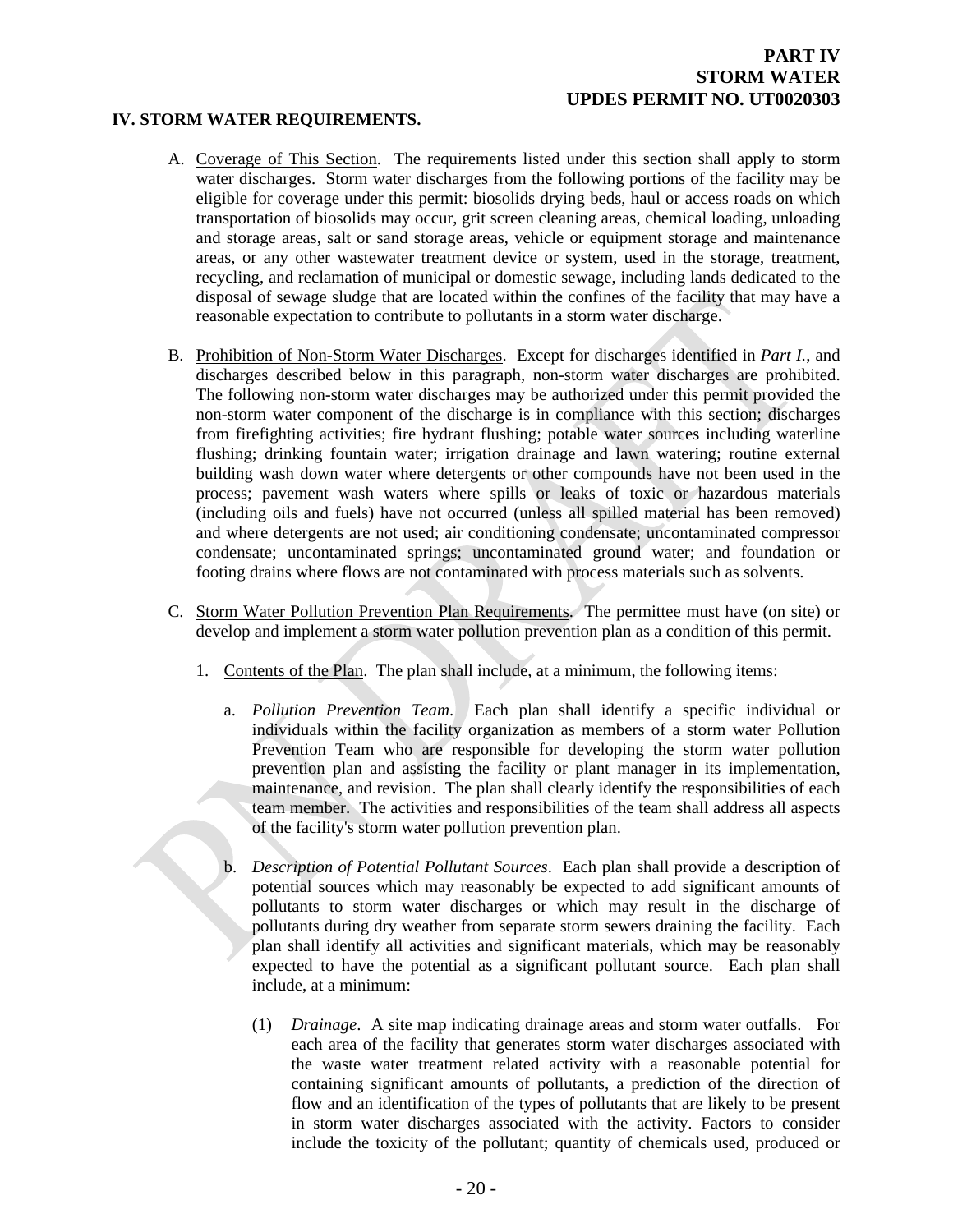discharged; the likelihood of contact with storm water; and history of significant leaks or spills of toxic or hazardous pollutants. Flows with a significant potential for causing erosion shall be identified. The site map shall include but not be limited to:

- (a) Drainage direction and discharge points from all wastewater associated activities including but not limited to grit screen cleaning, bio-solids drying beds and transport, chemical/material loading, unloading and storage areas, vehicle maintenance areas, salt or sand storage areas.
- (b) Location of any erosion and sediment control structure or other control measures utilized for reducing pollutants in storm water runoff.
- (c) Location of bio-solids drying beds where exposed to precipitation or where the transportation of bio-solids may be spilled onto internal roadways or tracked off site.
- (d) Location where grit screen cleaning or other routinely performed industrial activities are located and are exposed to precipitation.
- (e) Location of any handling, loading, unloading or storage of chemicals or potential pollutants such as caustics, hydraulic fluids, lubricants, solvents or other petroleum products, or hazardous wastes and where these may be exposed to precipitation.
- (f) Locations where any major spills or leaks of toxic or hazardous materials have occurred.
- (g) Location of any sand or salt piles.
- (h) Location of fueling stations or vehicle and equipment maintenance and cleaning areas that are exposed to precipitation.
- (i) Location of receiving streams or other surface water bodies.
- (j) Locations of outfalls and the types of discharges contained in the drainage areas of the outfalls.
- (2) *Inventory of Exposed Materials*. An inventory of the types of materials handled at the site that potentially may be exposed to precipitation. Such inventory shall include a narrative description of significant materials that have been handled, treated, stored or disposed in a manner to allow exposure to storm water between the time of 3 years prior to the effective date of this permit and the present; method and location of onsite storage or disposal; materials management practices employed to minimize contact of materials with storm water runoff between the time of 3 years prior to the effective date of this permit and the present; the location and a description of existing structural and nonstructural control measures to reduce pollutants in storm water runoff; and a description of any treatment the storm water receives.
- (3) *Spills and Leaks*. A list of significant spills and significant leaks of toxic or hazardous pollutants that occurred at areas that are exposed to precipitation or that otherwise drain to a storm water conveyance at the facility after the date of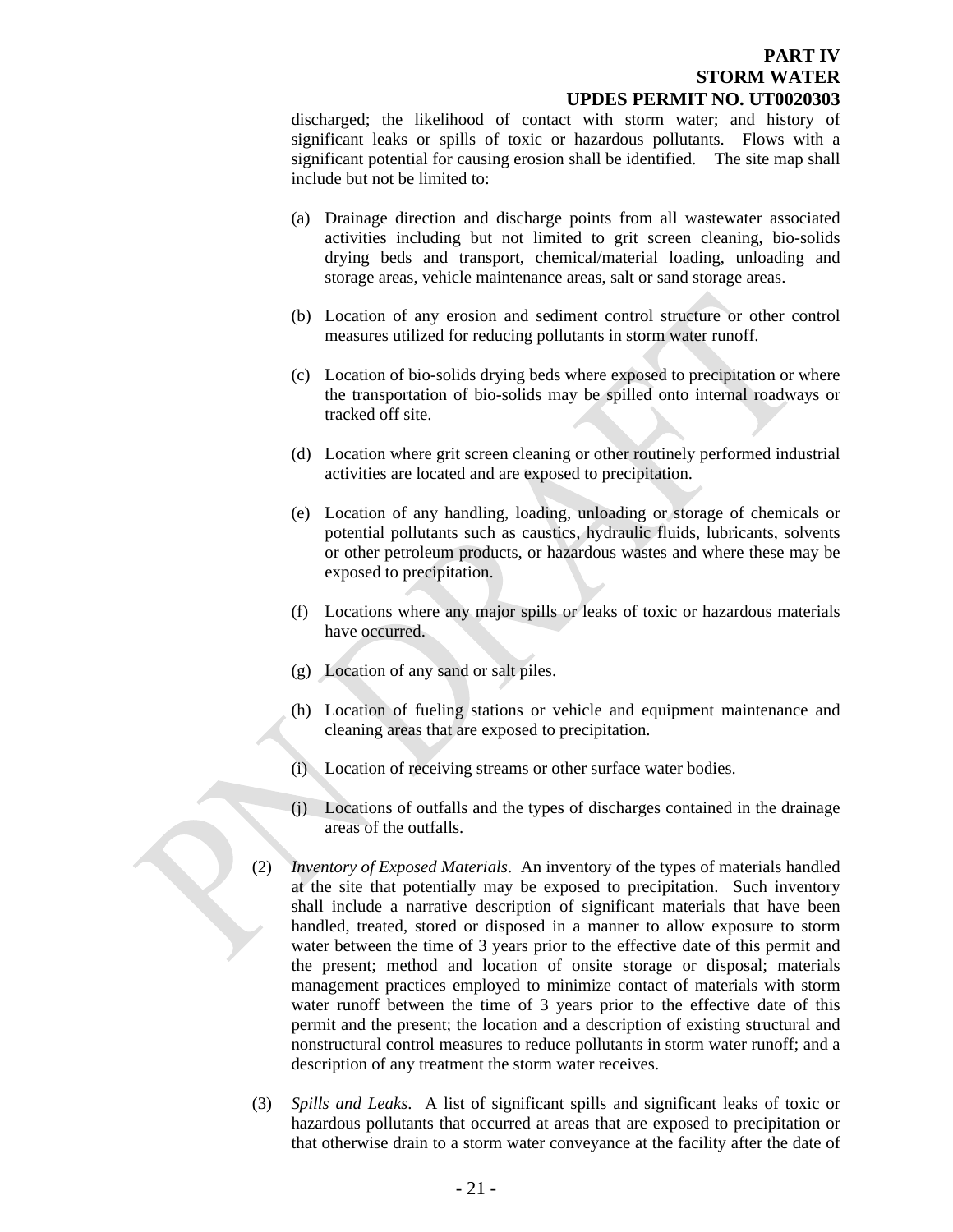3 years prior to the effective date of this permit. Such list shall be updated as appropriate during the term of the permit.

- (4) *Sampling Data*. A summary of existing discharge sampling data describing pollutants in storm water discharges from the facility, including a summary of sampling data collected during the term of this permit.
- (5) *Summary of Potential Pollutant Sources and Risk Assessment*. A narrative description of the potential pollutant sources from the following activities associated with treatment works: access roads/rail lines; loading and unloading operations; outdoor storage activities; material handling sites; outdoor vehicle storage or maintenance sites; significant dust or particulate generating processes; and onsite waste disposal practices. Specific potential pollutants shall be identified where known.
- (6) *Measures and Controls*. The permittee shall develop a description of storm water management controls appropriate for the facility, and implement such controls. The appropriateness and priorities of controls in a plan shall reflect identified potential sources of pollutants at the facility. The description of storm water management controls shall address the following minimum components, including a schedule for implementing such controls:
- (7) *Good Housekeeping*. All areas that may contribute pollutants to storm waters discharges shall be maintained in a clean, orderly manner. These are practices that would minimize the generation of pollutants at the source or before it would be necessary to employ sediment ponds or other control measures at the discharge outlets. Where applicable, such measures or other equivalent measures would include the following: sweepers and covered storage to minimize dust generation and storm runoff; conservation of vegetation where possible to minimize erosion; sweeping of haul roads, bio-solids access points, and exits to reduce or eliminate off site tracking; sweeping of sand or salt storage areas to minimize entrainment in storm water runoff; collection, removal, and proper disposal of waste oils and other fluids resulting from vehicle and equipment maintenance; other equivalent measures to address identified potential sources of pollution.
- (8) *Preventive Maintenance*. A preventive maintenance program shall involve timely inspection and maintenance of storm water management devices (e.g., cleaning oil/water separators, catch basins) as well as inspecting and testing facility equipment and systems to uncover conditions that could cause breakdowns or failures resulting in discharges of pollutants to surface waters, and ensuring appropriate maintenance of such equipment and systems.
- (9) *Spill Prevention and Response Procedures*. Areas where potential spills that can contribute pollutants to storm water discharges can occur, and their accompanying drainage points, shall be identified clearly in the storm water pollution prevention plan. Where appropriate, specifying material handling procedures, storage requirements, and use of equipment such as diversion valves in the plan should be considered. Procedures and equipment for cleaning up spills shall be identified in the plan and made available to the appropriate personnel.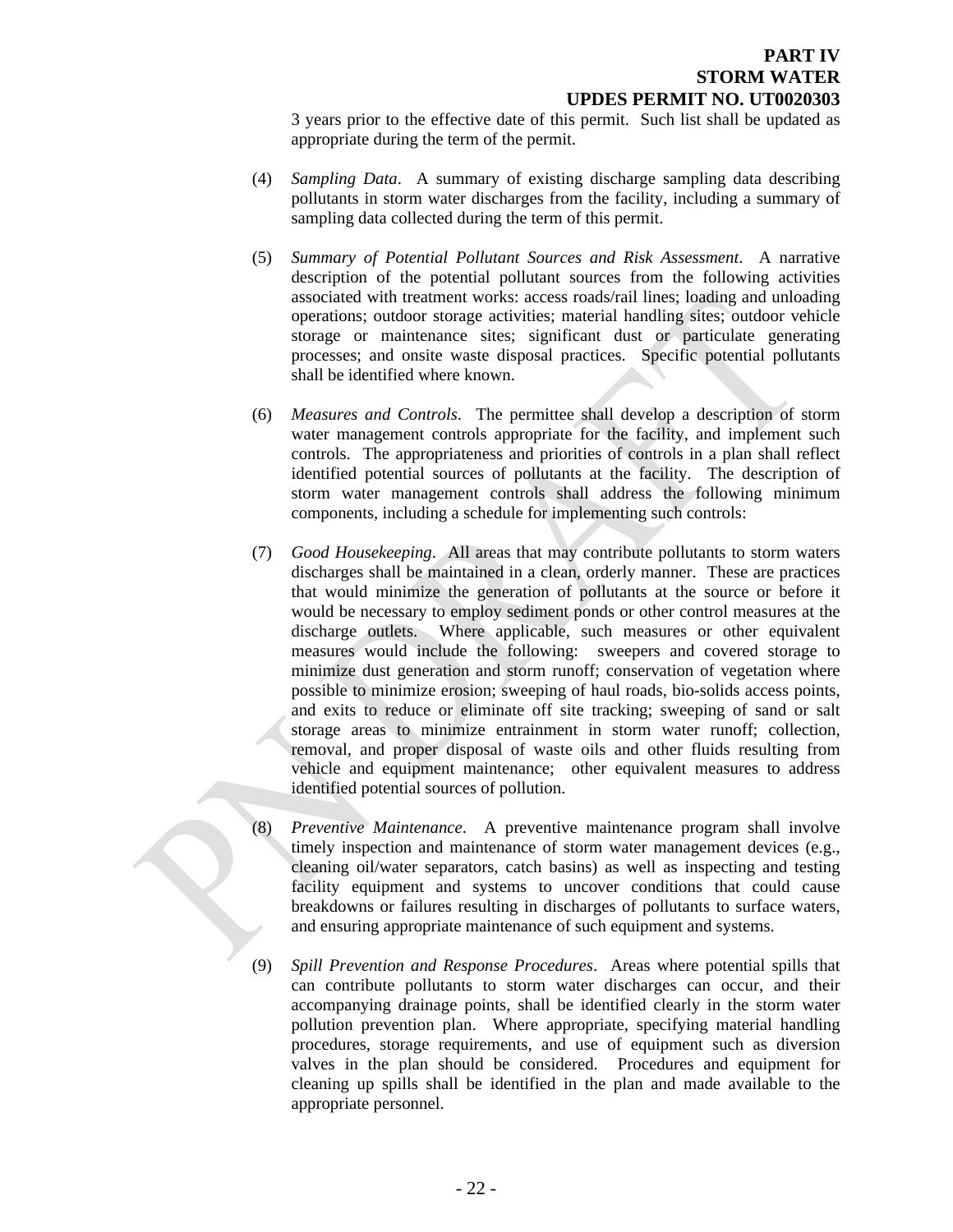- (10) *Inspections*. In addition to the comprehensive site evaluation required under paragraph (*Part IV.C.1.b.(16))* of this section, qualified facility personnel shall be identified to inspect designated equipment and areas of the facility on a periodic basis. The following areas shall be included in all inspections: access roads/rail lines, equipment storage and maintenance areas (both indoor and outdoor areas); fueling; material handling areas, residual treatment, storage, and disposal areas; and wastewater treatment areas. A set of tracking or follow-up procedures shall be used to ensure that appropriate actions are taken in response to the inspections. Records of inspections shall be maintained. The use of a checklist developed by the facility is encouraged.
- (11) *Employee Training*. Employee training programs shall inform personnel responsible for implementing activities identified in the storm water pollution prevention plan or otherwise responsible for storm water management at all levels of responsibility of the components and goals of the storm water pollution prevention plan. Training should address topics such as spill response, good housekeeping and material management practices. The pollution prevention plan shall identify how often training will take place, but training should be held at least annually (once per calendar year). Employee training must, at a minimum, address the following areas when applicable to a facility: petroleum product management; process chemical management; spill prevention and control; fueling procedures; general good housekeeping practices; proper procedures for using fertilizers, herbicides and pesticides.
- (12) *Record keeping and Internal Reporting Procedures*. A description of incidents (such as spills, or other discharges), along with other information describing the quality and quantity of storm water discharges shall be included in the plan required under this part. Inspections and maintenance activities shall be documented and records of such activities shall be incorporated into the plan.
- (13) *Non-storm Water Discharges*.
	- (a) *Certification*. The plan shall include a certification that the discharge has been tested or evaluated for the presence of non-storm water discharges. The certification shall include the identification of potential significant sources of non-storm water at the site, a description of the results of any test and/or evaluation for the presence of non-storm water discharges, the evaluation criteria or testing method used, the date of any testing and/or evaluation, and the onsite drainage points that were directly observed during the test. Certifications shall be signed in accordance with *Part VII.G* of this permit.
	- (b) *Exceptions*. Except for flows from firefighting activities, sources of nonstorm water listed in *Part IV.B.* (Prohibition of Non-storm Water Discharges) of this permit that are combined with storm water discharges associated with industrial activity must be identified in the plan. The plan shall identify and ensure the implementation of appropriate pollution prevention measures for the non-storm water component(s) of the discharge.
	- (c) *Failure to Certify*. Any facility that is unable to provide the certification required (testing for non-storm water discharges), must notify the *Director* within 180 days after the effective date of this permit. If the failure to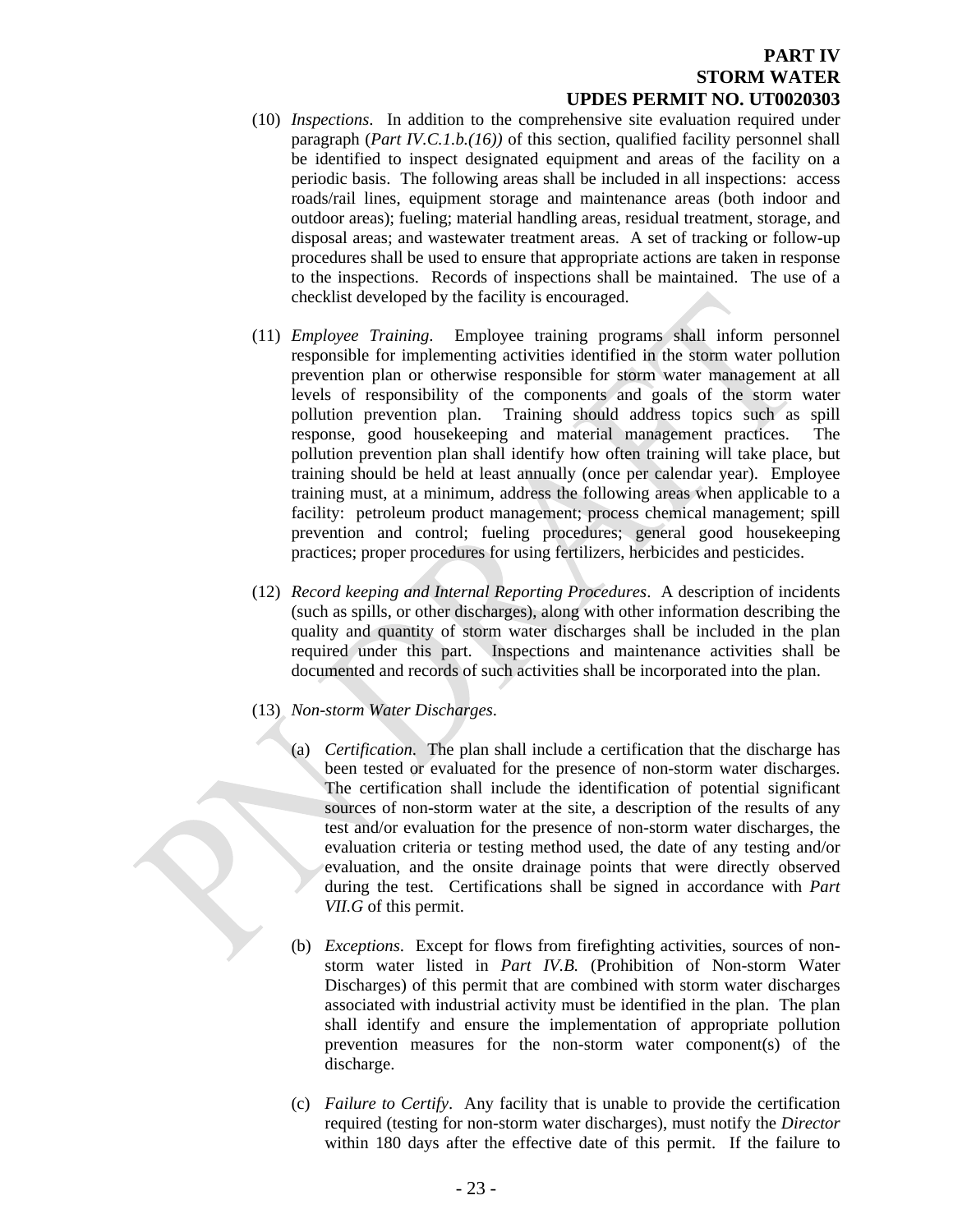certify is caused by the inability to perform adequate tests or evaluations, such notification shall describe: the procedure of any test conducted for the presence of non-storm water discharges; the results of such test or other relevant observations; potential sources of non-storm water discharges to the storm sewer; and why adequate tests for such storm sewers were not feasible. Non-storm water discharges to waters of the State, which are not, authorized by a *UPDES* permit are unlawful, and must be terminated.

- (14) *Sediment and Erosion Control*. The plan shall identify areas, which, due to topography, activities, or other factors, have a high potential for significant soil erosion, and identify structural, vegetative, and/or stabilization measures to be used to limit erosion.
- (15) *Management of Runoff*. The plan shall contain a narrative consideration of the appropriateness of traditional storm water management practices (practices other than those which control the generation or source(s) of pollutants) used to divert, infiltrate, reuse, or otherwise manage storm water runoff in a manner that reduces pollutants in storm water discharges from the site. The plan shall provide that measures that the permittee determines to be reasonable and appropriate shall be implemented and maintained. The potential of various sources at the facility to contribute pollutants to storm water discharges associated with industrial activity *Part IV.C.1.b* (Description of Potential Pollutant Sources) of this permit] shall be considered when determining reasonable and appropriate measures. Appropriate measures or other equivalent measures may include: vegetative swales and practices, reuse of collected storm water (such as for a process or as an irrigation source), inlet controls (such as oil/water separators), snow management activities, infiltration devices, wet detention/retention devices and discharging storm water through the waste water facility for treatment.
- (16) *Comprehensive Site Compliance Evaluation*. Qualified personnel shall conduct site compliance evaluations at appropriate intervals specified in the plan, but in no case less than once a year. Such evaluations shall provide:
	- (a) Areas contributing to a storm water discharge associated with industrial activity shall be visually inspected for evidence of, or the potential for, pollutants entering the drainage system. Measures to reduce pollutant loadings shall be evaluated to determine whether they are adequate and properly implemented in accordance with the terms of the permit or whether additional control measures are needed. Structural storm water management measures, sediment and erosion control measures, and other structural pollution prevention measures identified in the plan shall be observed to ensure that they are operating correctly. A visual inspection of equipment needed to implement the plan, such as spill response equipment, shall be made.
	- (b) Based on the results of the evaluation, the description of potential pollutant sources identified in the plan in accordance with *Part IV.C.1.b* (Description of Potential Pollutant Sources) of this section and pollution prevention measures and controls identified in the plan in accordance with *Part IV.C.1.b.(6)* (Measures and Controls) of this section shall be revised as appropriate within 2 weeks of such evaluation and shall provide for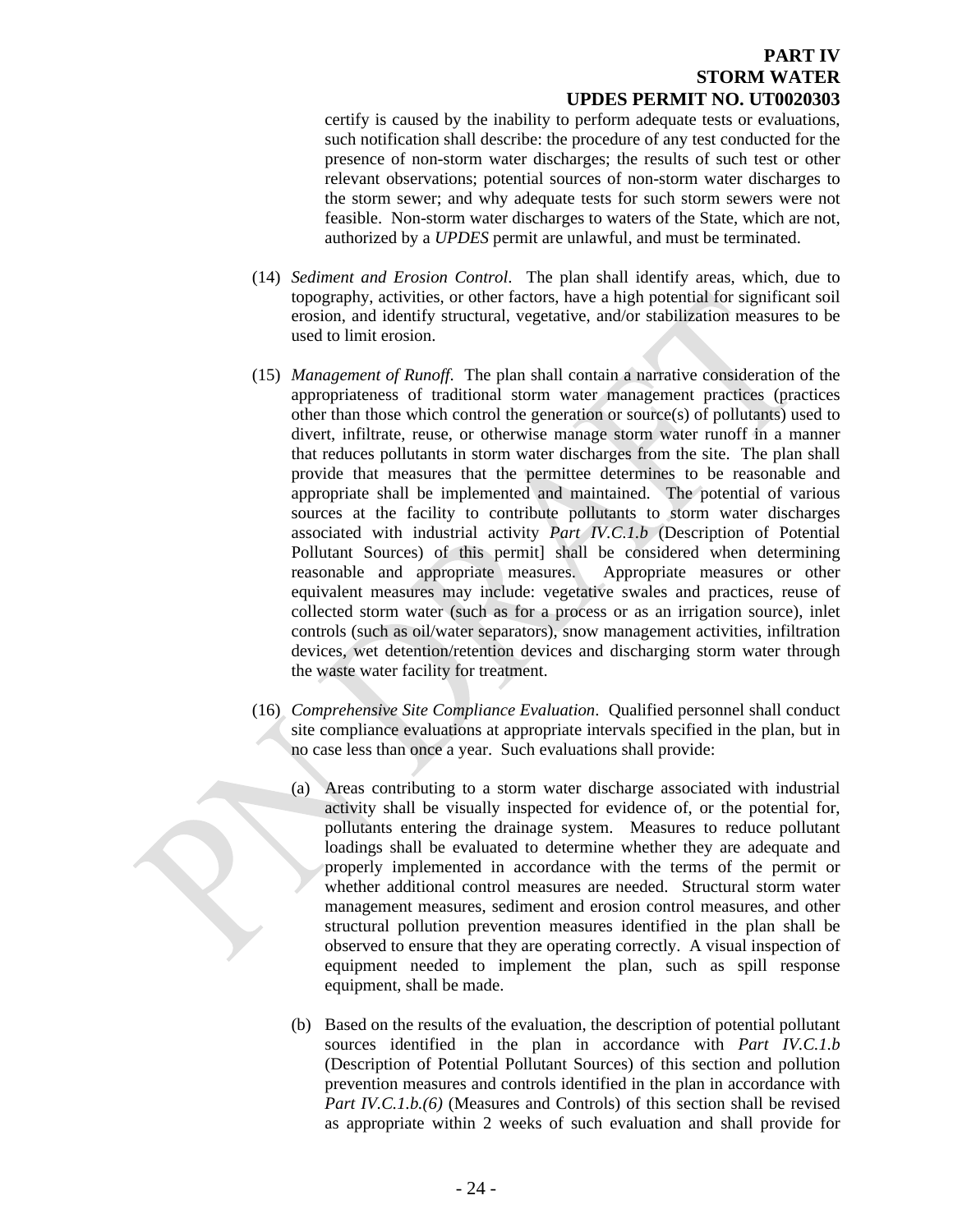implementation of any changes to the plan in a timely manner, but in no case more than 12 weeks after the evaluation.

- (c) A report summarizing the scope of the evaluation, personnel making the evaluation, the date(s) of the evaluation, major observations relating to the implementation of the storm water pollution prevention plan, and actions taken in accordance with paragraph *i.* (above) shall be made and retained as part of the storm water pollution prevention plan for at least 3 years after the date of the evaluation. The report shall identify any incidents of noncompliance. Where a report does not identify any incidents of noncompliance, the report shall contain a certification that the facility is in compliance with the storm water pollution prevention plan and this permit. The report shall be signed in accordance with *Part VII.G* (Signatory Requirements) of this permit.
- (17) *Deadlines for Plan Preparation and Compliance*. The permittee shall prepare and implement a plan in compliance with the provisions of this section within 270 days of the effective date of this permit. If the permittee already has a plan, it shall be revised according to *Part IV.C.1.b.(16)*, Comprehensive Site Evaluation.
- <span id="page-27-0"></span>(18) *Keeping Plans Current*. The permittee shall amend the plan whenever there is a change in design, construction, operation, or maintenance, that has a significant effect on the potential for the discharge of pollutants to the waters of the state or if the storm water pollution prevention plan proves to be ineffective in eliminating or significantly minimizing pollutants from sources identified by the plan, or in otherwise achieving the general objective of controlling pollutants in storm water discharges associated with the activities at the facility.

# D. Monitoring and Reporting Requirements.

- 1. Quarterly Visual Examination of Storm Water Quality. Facilities shall perform and document a visual examination of a storm water discharge associated with industrial activity from each outfall, except discharges exempted below. The examination must be made at least once in each of the following designated periods during daylight hours unless there is insufficient rainfall or snow melt to produce a runoff event: January through March; April through June; July through September; and October through December.
	- a. *Sample and Data Collection*. Examinations shall be made of samples collected within the first 30 minutes (or as soon thereafter as practical, but not to exceed 1 hour) of when the runoff or snowmelt begins discharging. The examinations shall document observations of color, odor, clarity, floating solids, settled solids, suspended solids, foam, oil sheen, and other obvious indicators of storm water pollution. The examination must be conducted in a well-lit area. No analytical tests are required to be performed on the samples. All such samples shall be collected from the discharge resulting from a storm event that is greater than 0.1 inches in magnitude and that occurs at least 72 hours from the previously measurable (greater than 0.1 inch rainfall) storm event. Where practicable, the same individual should carry out the collection and examination of discharges for entire permit term.
	- b. *Visual Storm Water Discharge Examination Reports*. Visual examination reports must be maintained onsite in the pollution prevention plan. The report shall include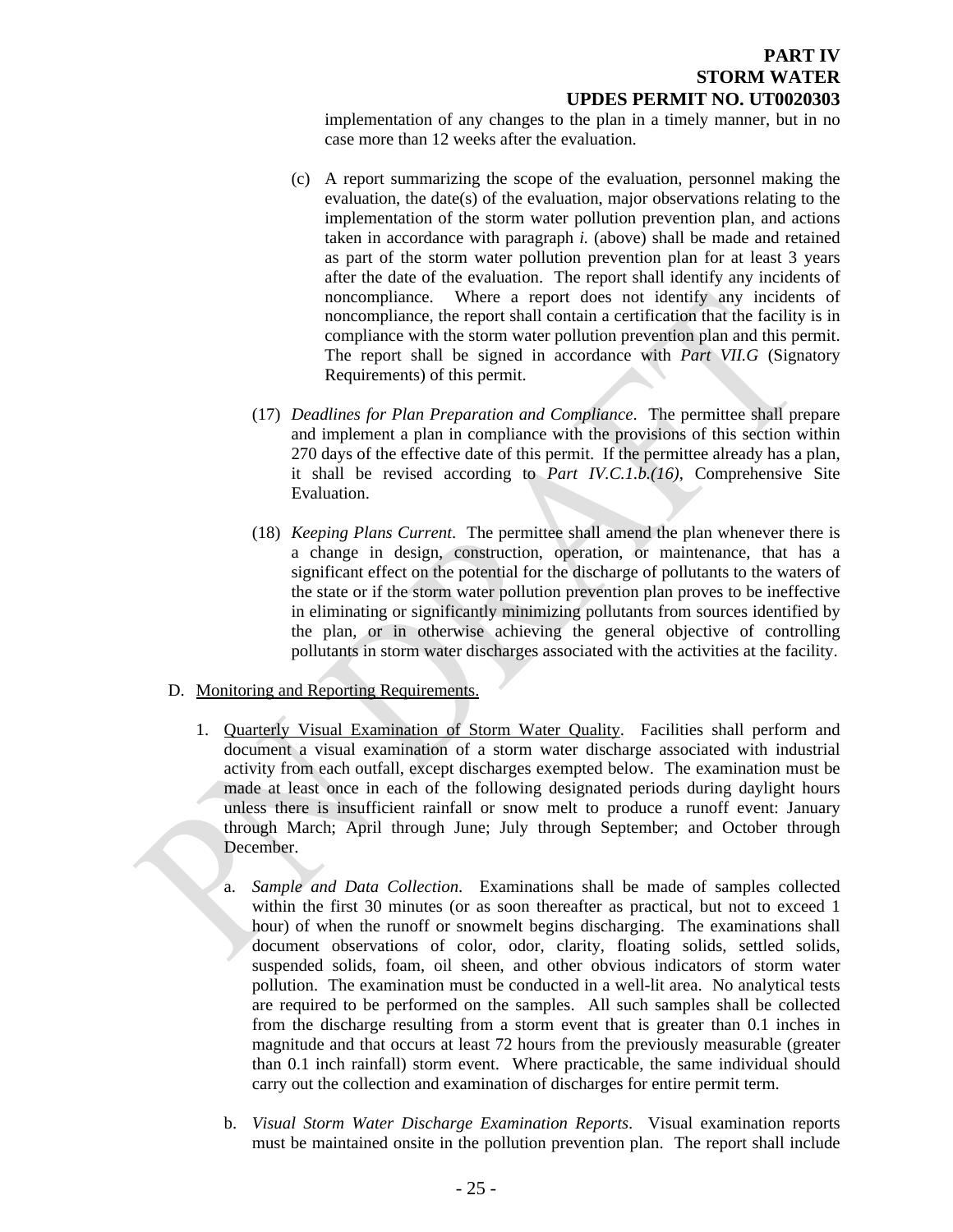the examination date and time, examination personnel, the nature of the discharge (i.e., runoff or snow melt), visual quality of the storm water discharge (including observations of color, odor, clarity, floating solids, settled solids, suspended solids, foam, oil sheen, and other obvious indicators of storm water pollution), and probable sources of any observed storm water contamination.

- c. *Representative Discharge*. When the permittee has two or more outfalls that, based on a consideration of industrial activity, significant materials, and management practices and activities within the area drained by the outfall, the permittee reasonably believes discharge substantially identical effluents, the permittee may collect a sample of effluent of one of such outfalls and report that the observation data also applies to the substantially identical outfall(s) provided that the permittee includes in the storm water pollution prevention plan a description of the location of the outfalls and explains in detail why the outfalls are expected to discharge substantially identical effluents. In addition, for each outfall that the permittee believes is representative, an estimate of the size of the drainage area (in square feet) and an estimate of the runoff coefficient of the drainage area [e.g., low (under 40 percent), medium (40 to 65 percent), or high (above 65 percent)] shall be provided in the plan.
- d. *Adverse Conditions*. When a discharger is unable to collect samples over the course of the visual examination period as a result of adverse climatic conditions, the discharger must document the reason for not performing the visual examination and retain this documentation onsite with the results of the visual examination. Adverse weather conditions, which may prohibit the collection of samples, include weather conditions that create dangerous conditions for personnel (such as local flooding, high winds, hurricane, tornadoes, electrical storms, etc.) or otherwise make the collection of a sample impracticable (drought, extended frozen conditions, etc.).
- e. *Inactive and Unstaffed Site*. When a discharger is unable to conduct visual storm water examinations at an inactive and unstaffed site, the operator of the facility may exercise a waiver of the monitoring requirement as long as the facility remains inactive and unstaffed. The facility must maintain a certification with the pollution prevention plan stating that the site is inactive and unstaffed so that performing visual examinations during a qualifying event is not feasible.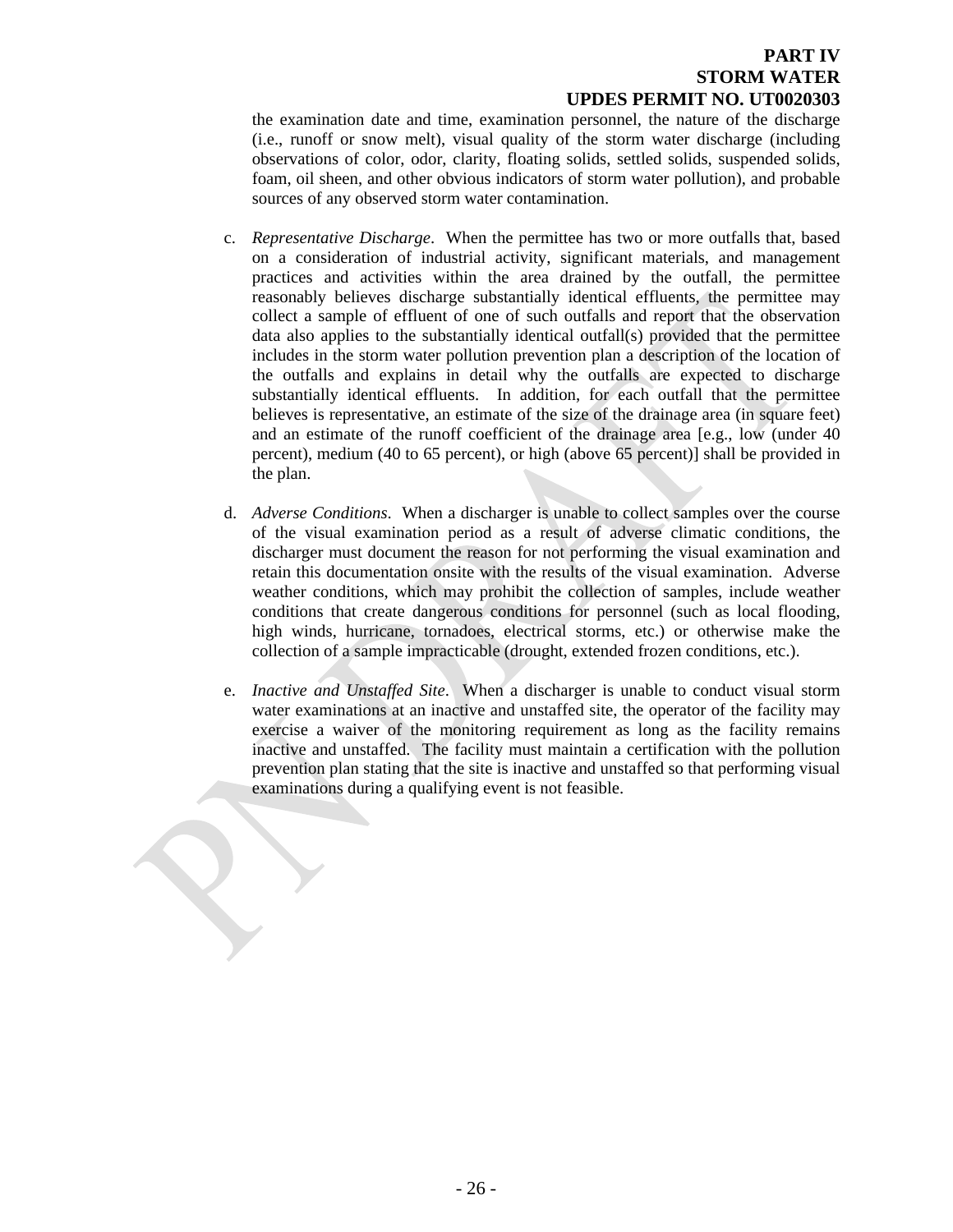#### V. MONITORING, RECORDING & GENERAL REPORTING REQUIREMENTS

- <span id="page-29-1"></span><span id="page-29-0"></span>A. Representative Sampling. Samples taken in compliance with the monitoring requirements established under *Part I* shall be collected from the effluent stream prior to discharge into the receiving waters. Samples and measurements shall be representative of the volume and nature of the monitored discharge. Samples of biosolids shall be collected at a location representative of the quality of biosolids immediately prior to the use-disposal practice.
- <span id="page-29-2"></span>B. Monitoring Procedures. Monitoring must be conducted according to test procedures approved under *Utah Administrative Code ("UAC") R317-2-10 and 40CFR Part 503*, unless other test procedures have been specified in this permit.
- <span id="page-29-3"></span>C. Penalties for Tampering. The *Act* provides that any person who falsifies, tampers with, or knowingly renders inaccurate, any monitoring device or method required to be maintained under this permit shall, upon conviction, be punished by a fine of not more than \$10,000 per violation, or by imprisonment for not more than six months per violation, or by both.
- <span id="page-29-4"></span>D. Compliance Schedules. Reports of compliance or noncompliance with, or any progress reports on, interim and final requirements contained in any Compliance Schedule of this permit shall be submitted no later than 14 days following each schedule date.
- <span id="page-29-5"></span>E. Additional Monitoring by the Permittee. If the permittee monitors any parameter more frequently than required by this permit, using test procedures approved under *UAC R317-2- 10* and *40 CFR 503* or as specified in this permit, the results of this monitoring shall be included in the calculation and reporting of the data submitted in the DMR or the Biosolids Report Form. Such increased frequency shall also be indicated. Only those parameters required by the permit need to be reported.
- <span id="page-29-6"></span>F. Records Contents. Records of monitoring information shall include:
	- 1. The date, exact place, and time of sampling or measurements:
	- 2. The individual(s) who performed the sampling or measurements;
	- 3. The date(s) and time(s) analyses were performed;
	- 4. The individual(s) who performed the analyses;
	- 5. The analytical techniques or methods used; and,
	- 6. The results of such analyses.
- <span id="page-29-7"></span>G. Retention of Records. The permittee shall retain records of all monitoring information, including all calibration and maintenance records and all original strip chart recordings for continuous monitoring instrumentation, copies of all reports required by this permit, and records of all data used to complete the application for this permit, for a period of at least five years from the date of the sample, measurement, report or application. This period may be extended by request of the Director at any time. A copy of this UPDES permit must be maintained on site during the duration of activity at the permitted location
- <span id="page-29-8"></span>H. Twenty-four Hour Notice of Noncompliance Reporting.
	- 1. The permittee shall (orally) report any noncompliance including transportation accidents, spills, and uncontrolled runoff from biosolids transfer or land application sites which may seriously endanger health or environment, as soon as possible, but no later than twentyfour (24) hours from the time the permittee first became aware of circumstances. The report shall be made to the Division of Water Quality, (801) 536-4300, or 24-hour answering service (801) 536-4123.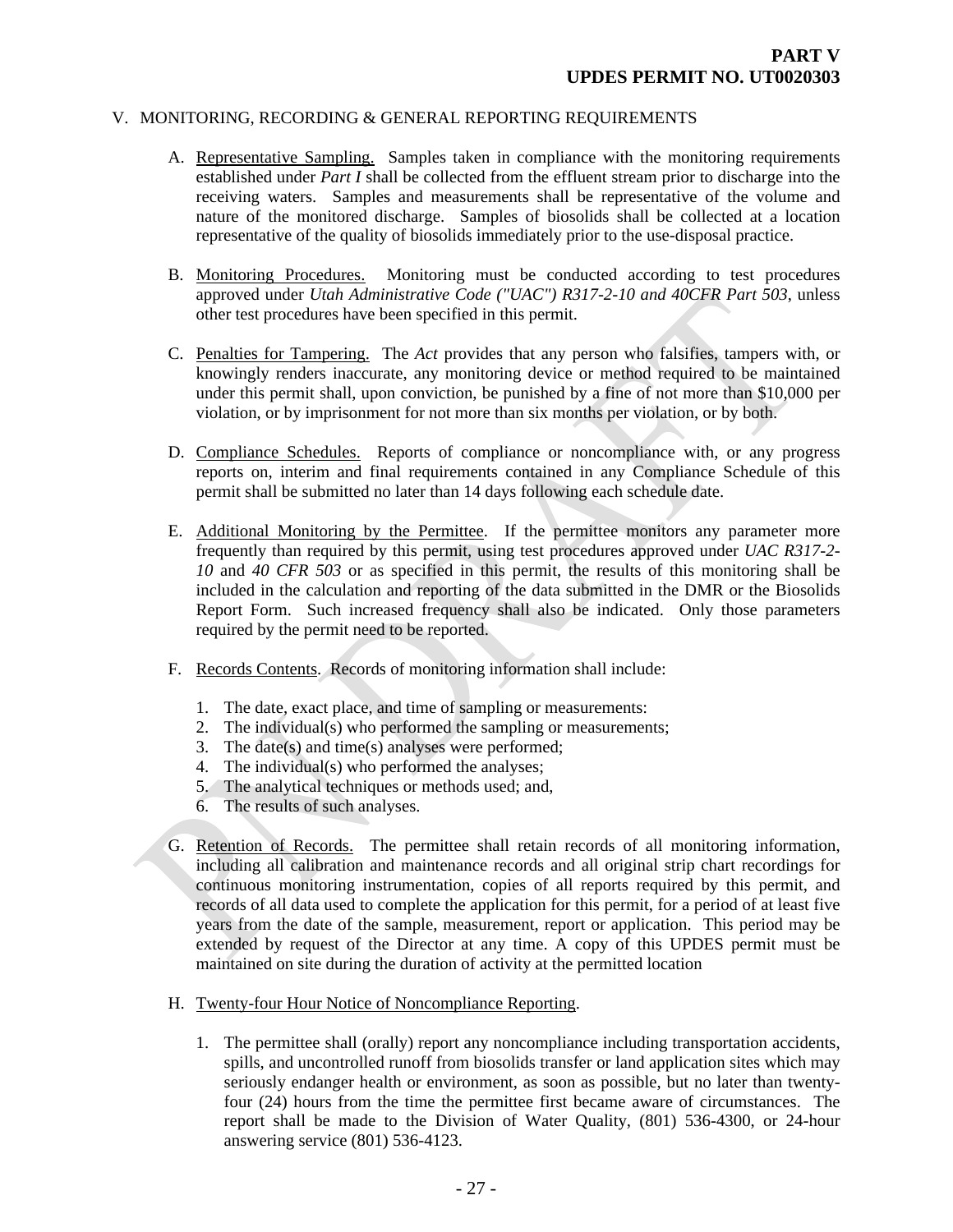- 2. The following occurrences of noncompliance shall be reported by telephone (801) 536- 4300 as soon as possible but no later than 24 hours from the time the permittee becomes aware of the circumstances:
	- a. Any noncompliance which may endanger health or the environment;
	- b. Any unanticipated bypass, which exceeds any effluent limitation in the permit (See *Part VI.G, Bypass of Treatment Facilities.)*;
	- c. Any upset which exceeds any effluent limitation in the permit (See *Part VI.H*, *Upset Conditions*.);
	- d. Violation of a maximum daily discharge limitation for any of the pollutants listed in the permit; or,
	- e. Violation of any of the Table 3 metals limits, the pathogen limits, the vector attraction reduction limits or the management practices for biosolids that have been sold or given away.
- 3. A written submission shall also be provided within five days of the time that the permittee becomes aware of the circumstances. The written submission shall contain:
	- a. A description of the noncompliance and its cause;
	- b. The period of noncompliance, including exact dates and times;
	- c. The estimated time noncompliance is expected to continue if it has not been corrected;
	- d. Steps taken or planned to reduce, eliminate, and prevent reoccurrence of the noncompliance; and,
	- e. Steps taken, if any, to mitigate the adverse impacts on the environment and human health during the noncompliance period.
- 4. The Director may waive the written report on a case-by-case basis if the oral report has been received within 24 hours by the Division of Water Quality, (801) 536-4300.
- <span id="page-30-0"></span>5. Reports shall be submitted to the addresses in *Part I.D*, *Reporting of Monitoring Results*.
- I. Other Noncompliance Reporting. Instances of noncompliance not required to be reported within 24 hours shall be reported at the time that monitoring reports for *Part I.D* are submitted. The reports shall contain the information listed in *Part V.H.3*
- <span id="page-30-1"></span>J. Inspection and Entry The permittee shall allow the Director, or an authorized representative, upon the presentation of credentials and other documents as may be required by law, to:
	- 1. Enter upon the permittee's premises where a regulated facility or activity is located or conducted, or where records must be kept under the conditions of the permit;
	- 2. Have access to and copy, at reasonable times, any records that must be kept under the conditions of this permit;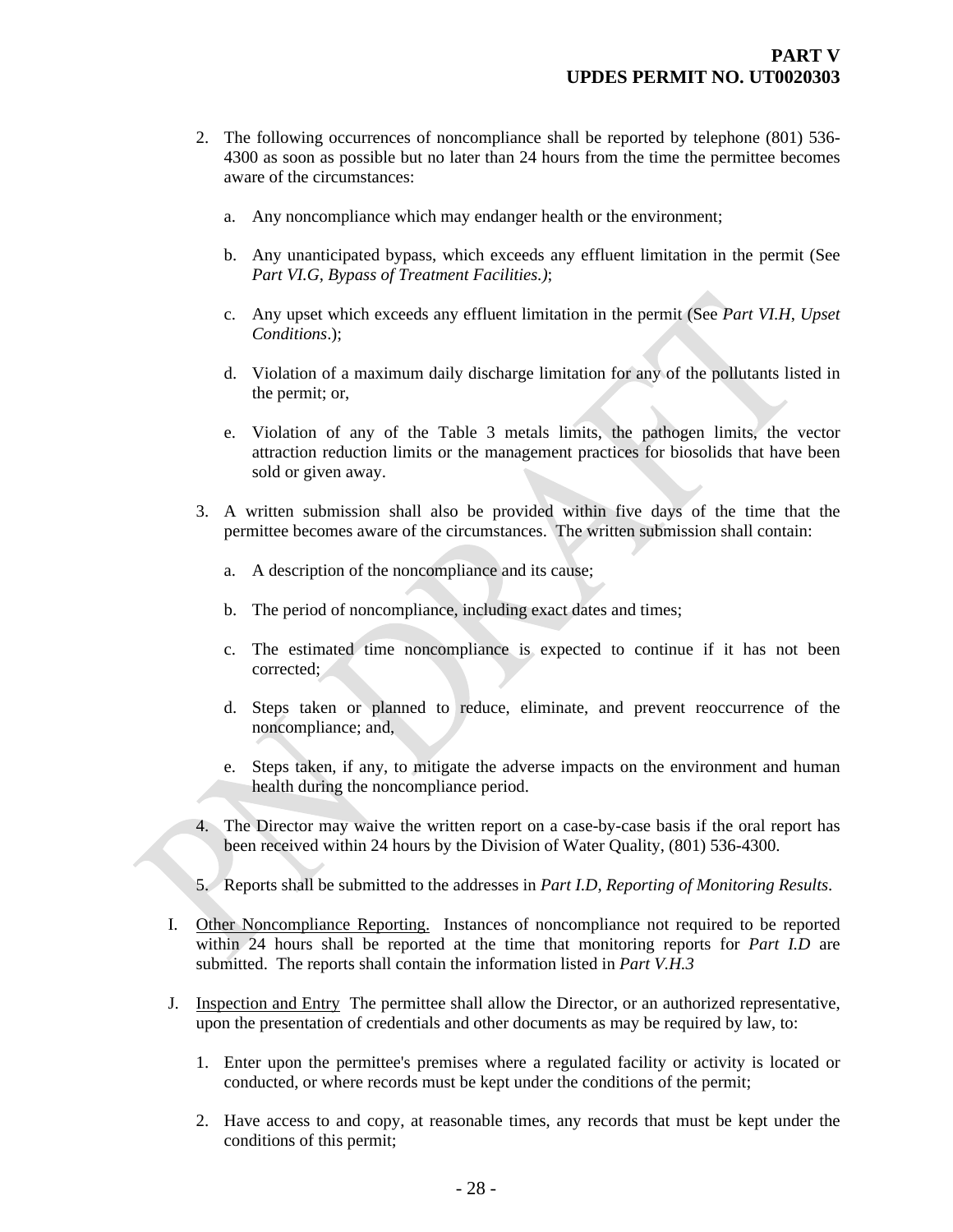- 3. Inspect at reasonable times any facilities, equipment (including monitoring and control equipment), practices, or operations regulated or required under this permit, including but not limited to, biosolids treatment, collection, storage facilities or area, transport vehicles and containers, and land application sites;
- 4. Sample or monitor at reasonable times, for the purpose of assuring permit compliance or as otherwise authorized by the *Act*, any substances or parameters at any location, including, but not limited to, digested biosolids before dewatering, dewatered biosolids, biosolids transfer or staging areas, any ground or surface waters at the land application sites or biosolids, soils, or vegetation on the land application sites; and,
- 5. The permittee shall make the necessary arrangements with the landowner or leaseholder to obtain permission or clearance, the Director, or authorized representative, upon the presentation of credentials and other documents as may be required by law, will be permitted to enter without delay for the purposes of performing their responsibilities.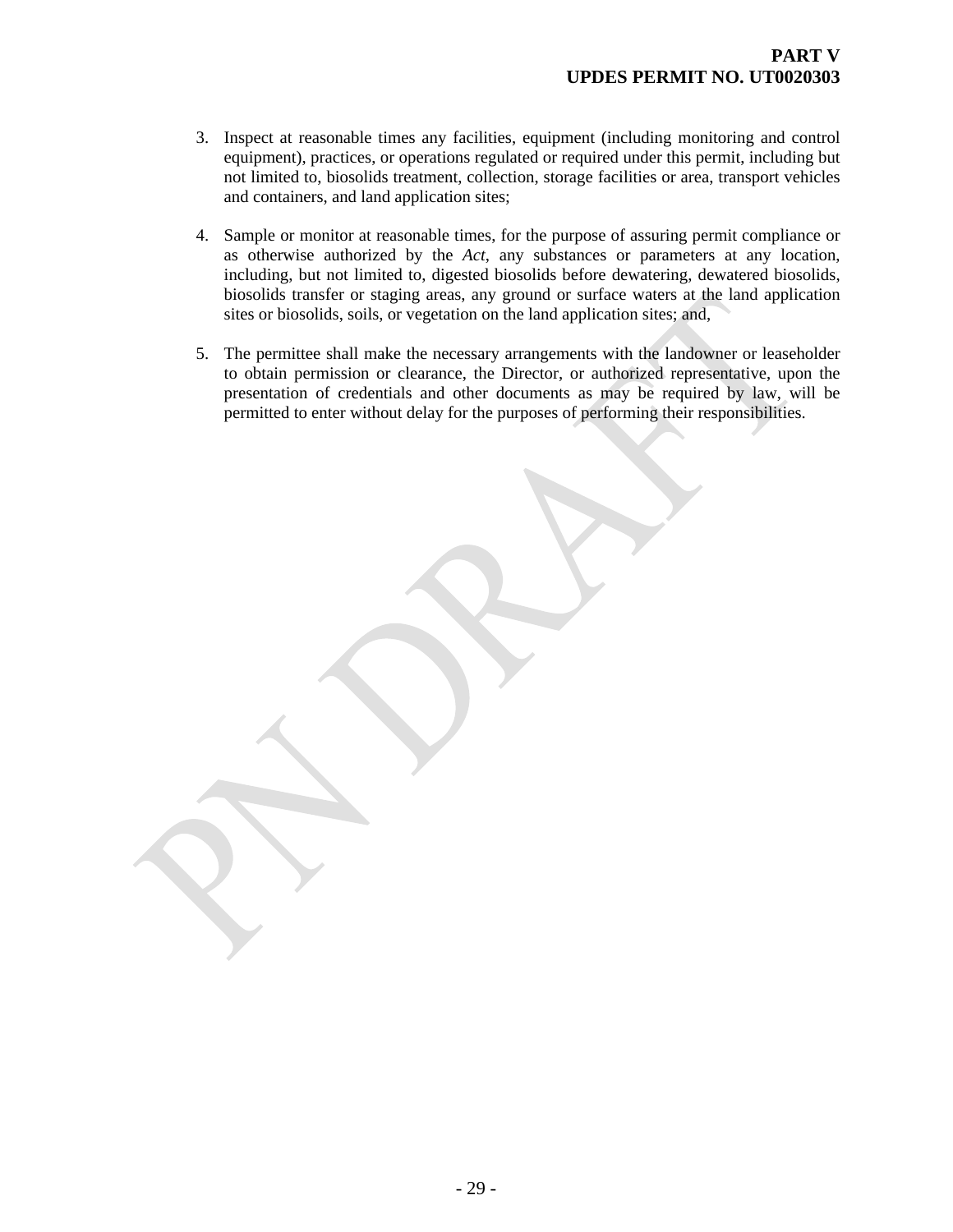# **VI. COMPLIANCE RESPONSIBILITIES**

- <span id="page-32-1"></span><span id="page-32-0"></span>A. Duty to Comply. The permittee must comply with all conditions of this permit. Any permit noncompliance constitutes a violation of the Act and is grounds for enforcement action; for permit termination, revocation and reissuance, or modification; or for denial of a permit renewal application. The permittee shall give advance notice to the Director of any planned changes in the permitted facility or activity, which may result in noncompliance with permit requirements.
- <span id="page-32-2"></span>B. Penalties for Violations of Permit Conditions. The *Act* provides that any person who violates a permit condition implementing provisions of the *Act* is subject to a civil penalty not to exceed \$10,000 per day of such violation. Any person who willfully or negligently violates permit conditions or the Act is subject to a fine not exceeding \$25,000 per day of violation. Any person convicted under *UCA 19-5-115(2)* a second time shall be punished by a fine not exceeding \$50,000 per day. Except as provided at *Part VI.G*, *Bypass of Treatment Facilities* and *Part VI.H*, *Upset Conditions*, nothing in this permit shall be construed to relieve the permittee of the civil or criminal penalties for noncompliance.
- <span id="page-32-3"></span>C. Need to Halt or Reduce Activity not a Defense. It shall not be a defense for a permittee in an enforcement action that it would have been necessary to halt or reduce the permitted activity in order to maintain compliance with the conditions of this permit.
- <span id="page-32-4"></span>D. Duty to Mitigate. The permittee shall take all reasonable steps to minimize or prevent any discharge in violation of this permit, which has a reasonable likelihood of adversely affecting human health or the environment. The permittee shall also take all reasonable steps to minimize or prevent any land application in violation of this permit.
- <span id="page-32-5"></span>E. Proper Operation and Maintenance. The permittee shall at all times properly operate and maintain all facilities and systems of treatment and control (and related appurtenances) which are installed or used by the permittee to achieve compliance with the conditions of this permit. Proper operation and maintenance also includes adequate laboratory controls and quality assurance procedures. This provision requires the operation of back-up or auxiliary facilities or similar systems, which are installed by a permittee only when the operation is necessary to achieve compliance with the conditions of the permit.
- <span id="page-32-6"></span>F. Removed Substances. Collected screening, grit, solids, sludge, or other pollutants removed in the course of treatment shall be disposed of in such a manner so as to prevent any pollutant from entering any waters of the state or creating a health hazard. Sludge/digester supernatant and filter backwash shall not directly enter either the final effluent or waters of the state by any other direct route.
- <span id="page-32-7"></span>G. Bypass of Treatment Facilities.
	- 1. Bypass Not Exceeding Limitations. The permittee may allow any bypass to occur which does not cause effluent limitations to be exceeded, but only if it also is for essential maintenance to assure efficient operation. These bypasses are not subject to paragraph 2 and 3 of this section.
	- 2. Prohibition of Bypass.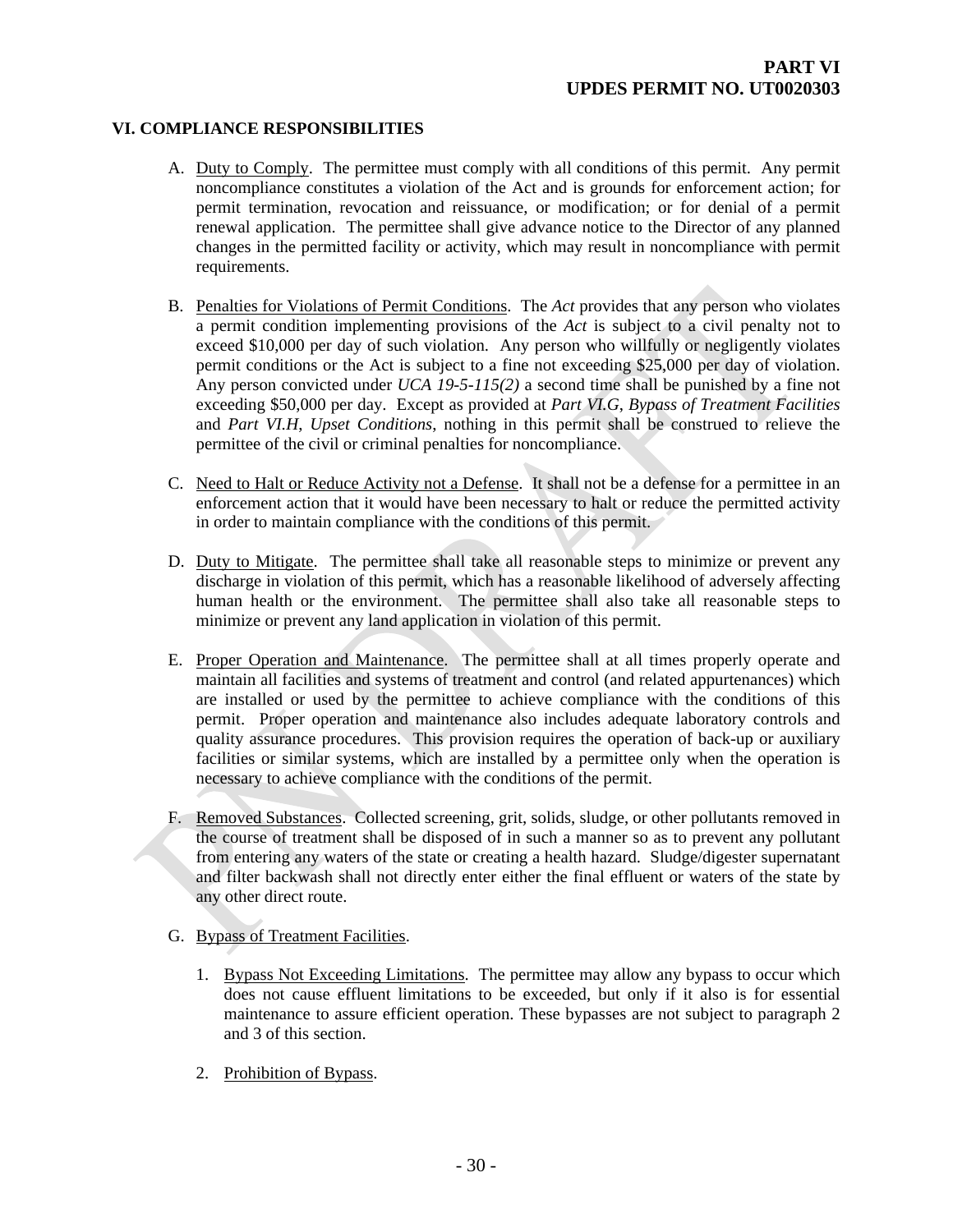- a. Bypass is prohibited, and the Director may take enforcement action against a permittee for bypass, unless:
	- (1) Bypass was unavoidable to prevent loss of human life, personal injury, or severe property damage;
	- (2) There were no feasible alternatives to bypass, such as the use of auxiliary treatment facilities, retention of untreated wastes, or maintenance during normal periods of equipment downtime. This condition is not satisfied if adequate backup equipment should have been installed in the exercise of reasonable engineering judgement to prevent a bypass which occurred during normal periods of equipment downtime or preventive maintenance, and
	- (3) The permittee submitted notices as required under *section VI.G.3*.
- b. The Director may approve an anticipated bypass, after considering its adverse effects, if the Director determines that it will meet the three conditions listed in *sections VI.G.2.a (1), (2) and (3)*.
- 3. Notice.
	- a. *Anticipated bypass*. Except as provided above in *section VI.G.2* and below in *section VI.G.3.b*, if the permittee knows in advance of the need for a bypass, it shall submit prior notice, at least ninety days before the date of bypass. The prior notice shall include the following unless otherwise waived by the Director:
		- (1) Evaluation of alternative to bypass, including cost-benefit analysis containing an assessment of anticipated resource damages:
		- (2) A specific bypass plan describing the work to be performed including scheduled dates and times. The permittee must notify the Director in advance of any changes to the bypass schedule;
		- (3) Description of specific measures to be taken to minimize environmental and public health impacts;
		- (4) A notification plan sufficient to alert all downstream users, the public and others reasonably expected to be impacted by the bypass;
		- (5) A water quality assessment plan to include sufficient monitoring of the receiving water before, during and following the bypass to enable evaluation of public health risks and environmental impacts; and,
		- (6) Any additional information requested by the Director.
	- b. *Emergency Bypass*. Where ninety days advance notice is not possible, the permittee must notify the Director, and the Director of the Department of Natural Resources, as soon as it becomes aware of the need to bypass and provide to the Director the information in *section VI.G.3.a.(1) through (6)* to the extent practicable.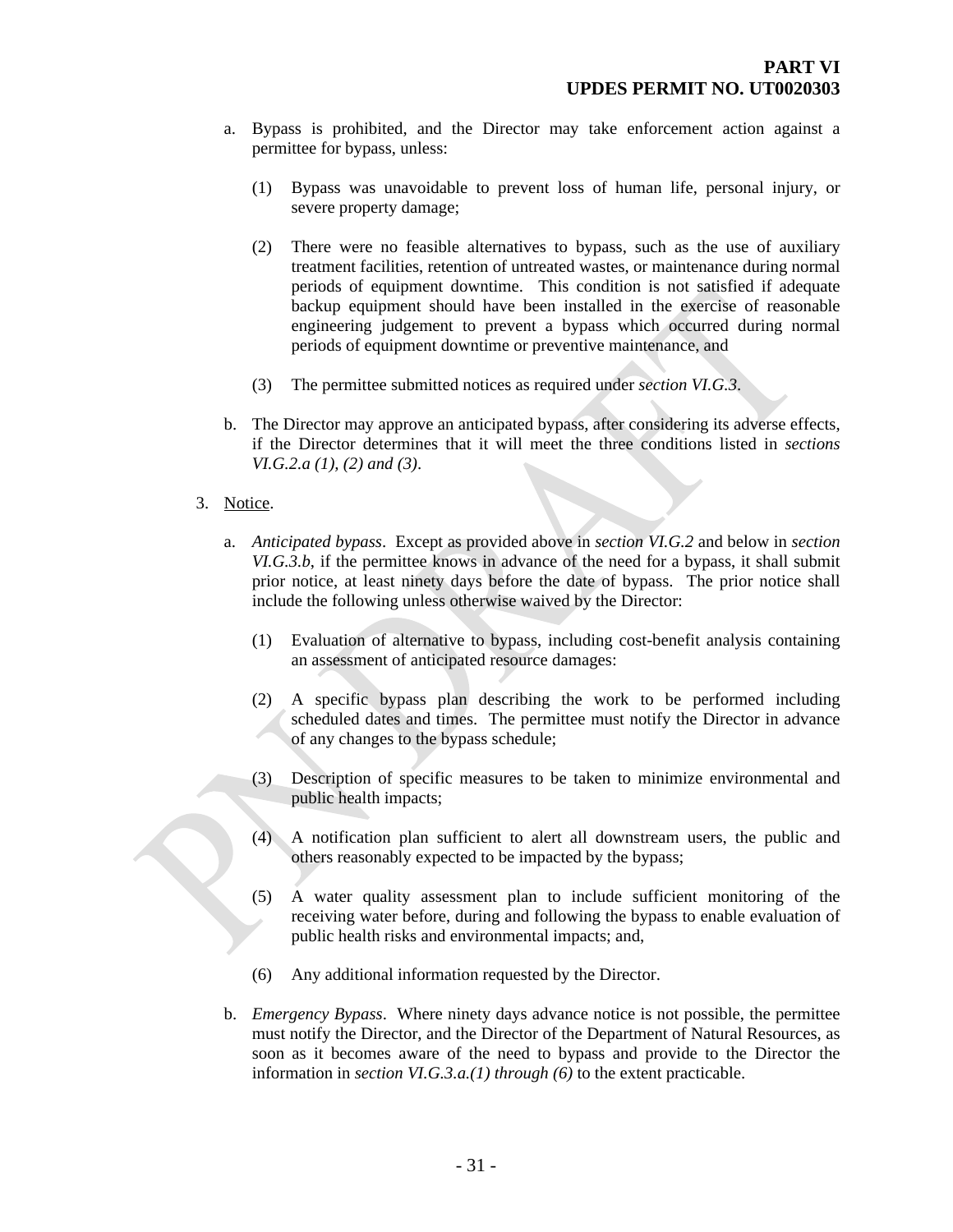- c. *Unanticipated bypass*. The permittee shall submit notice of an unanticipated bypass to the Director as required under *Part IV.H*, Twenty Four Hour Reporting. The permittee shall also immediately notify the Director of the Department of Natural Resources, the public and downstream users and shall implement measures to minimize impacts to public health and environment to the extent practicable.
- <span id="page-34-0"></span>H. Upset Conditions.
	- 1. Effect of an upset. An upset constitutes an affirmative defense to an action brought for noncompliance with technology based permit effluent limitations if the requirements of paragraph 2 of this section are met. Director's administrative determination regarding a claim of upset cannot be judiciously challenged by the permittee until such time as an action is initiated for noncompliance.
	- 2. Conditions necessary for a demonstration of upset. A permittee who wishes to establish the affirmative defense of upset shall demonstrate, through properly signed, contemporaneous operating logs, or other relevant evidence that:
		- a. An upset occurred and that the permittee can identify the cause(s) of the upset;
		- b. The permitted facility was at the time being properly operated;
		- c. The permittee submitted notice of the upset as required under *Part V.H*, *Twenty-four Hour Notice of Noncompliance Reporting*; and,
		- d. The permittee complied with any remedial measures required under *Part VI.D*, *Duty to Mitigate*.
	- 3. Burden of proof. In any enforcement proceeding, the permittee seeking to establish the occurrence of an upset has the burden of proof.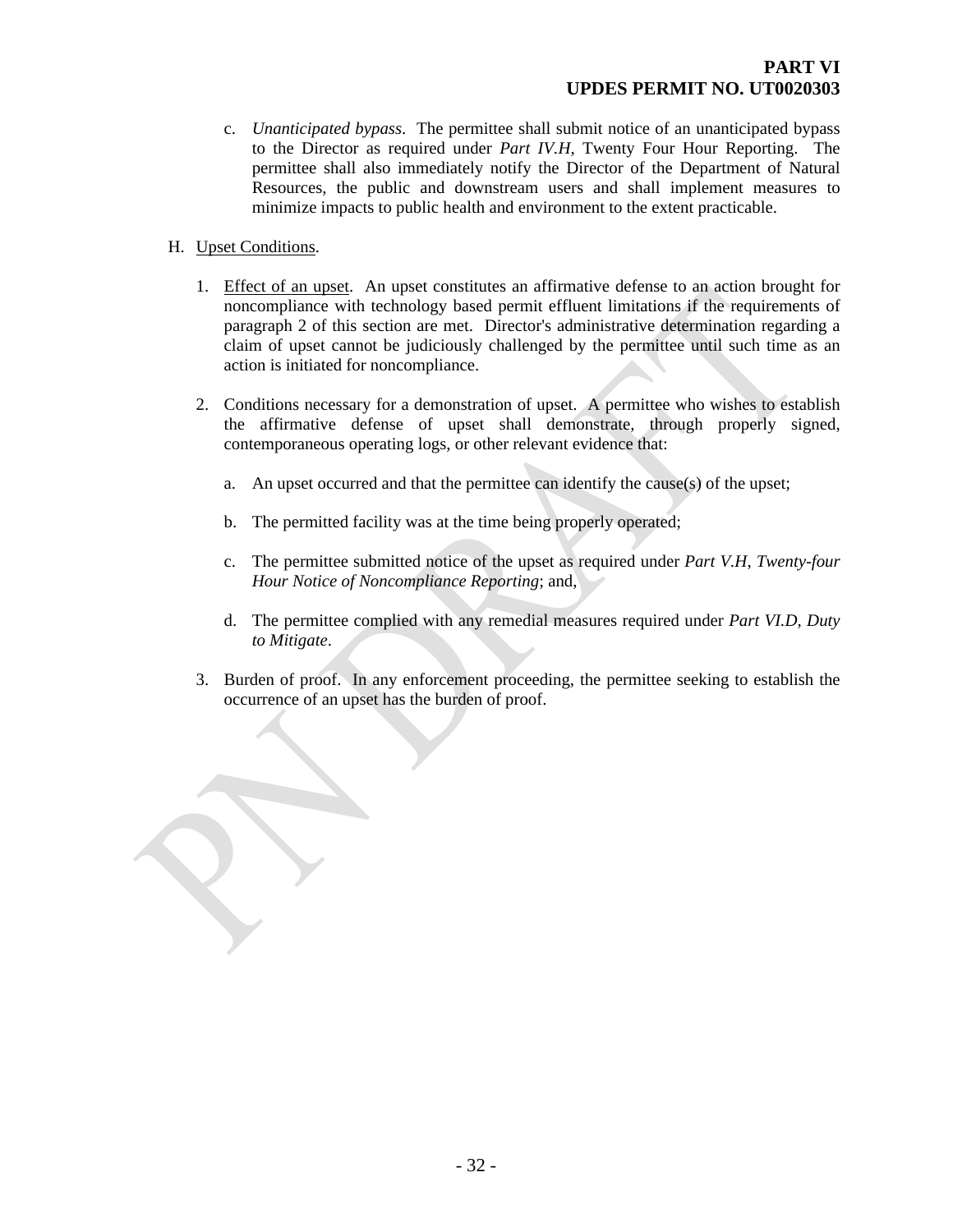## **VII. GENERAL REQUIREMENTS**

- <span id="page-35-1"></span><span id="page-35-0"></span>A. Planned Changes. The permittee shall give notice to the Director as soon as possible of any planned physical alterations or additions to the permitted facility. Notice is required only when the alteration or addition could significantly change the nature or increase the quantity of parameters discharged or pollutant sold or given away. This notification applies to pollutants, which are not subject to effluent limitations in the permit. In addition, if there are any planned substantial changes to the permittee's existing sludge facilities or their manner of operation or to current sludge management practices of storage and disposal, the permittee shall give notice to the Director of any planned changes at least 30 days prior to their implementation.
- <span id="page-35-2"></span>B. Anticipated Noncompliance. The permittee shall give advance notice to the Director of any planned changes in the permitted facility or activity, which may result in noncompliance with permit requirements.
- <span id="page-35-3"></span>C. Permit Actions. This permit may be modified, revoked and reissued, or terminated for cause. The filing of a request by the permittee for a permit modification, revocation and reissuance, or termination, or a notification of planned changes or anticipated noncompliance, does not stay any permit condition.
- <span id="page-35-4"></span>D. Duty to Reapply. If the permittee wishes to continue an activity regulated by this permit after the expiration date of this permit, the permittee shall apply for and obtain a new permit. The application shall be submitted at least 180 days before the expiration date of this permit.
- <span id="page-35-5"></span>E. Duty to Provide Information. The permittee shall furnish to the Director, within a reasonable time, any information which the Director may request to determine whether cause exists for modifying, revoking and reissuing, or terminating this permit, or to determine compliance with this permit. The permittee shall also furnish to the Director, upon request, copies of records required to be kept by this permit.
- <span id="page-35-6"></span>F. Other Information. When the permittee becomes aware that it failed to submit any relevant facts in a permit application, or submitted incorrect information in a permit application or any report to the Director, it shall promptly submit such facts or information.
- <span id="page-35-7"></span>G. Signatory Requirements. All applications, reports or information submitted to the Director shall be signed and certified.
	- 1. All permit applications shall be signed by either a principal executive officer or ranking elected official.
	- 2. All reports required by the permit and other information requested by the Director shall be signed by a person described above or by a duly authorized representative of that person. A person is a duly authorized representative only if:
		- a. The authorization is made in writing by a person described above and submitted to the Director, and,
		- b. The authorization specifies either an individual or a position having responsibility for the overall operation of the regulated facility, such as the position of plant manager, superintendent, position of equivalent responsibility, or an individual or position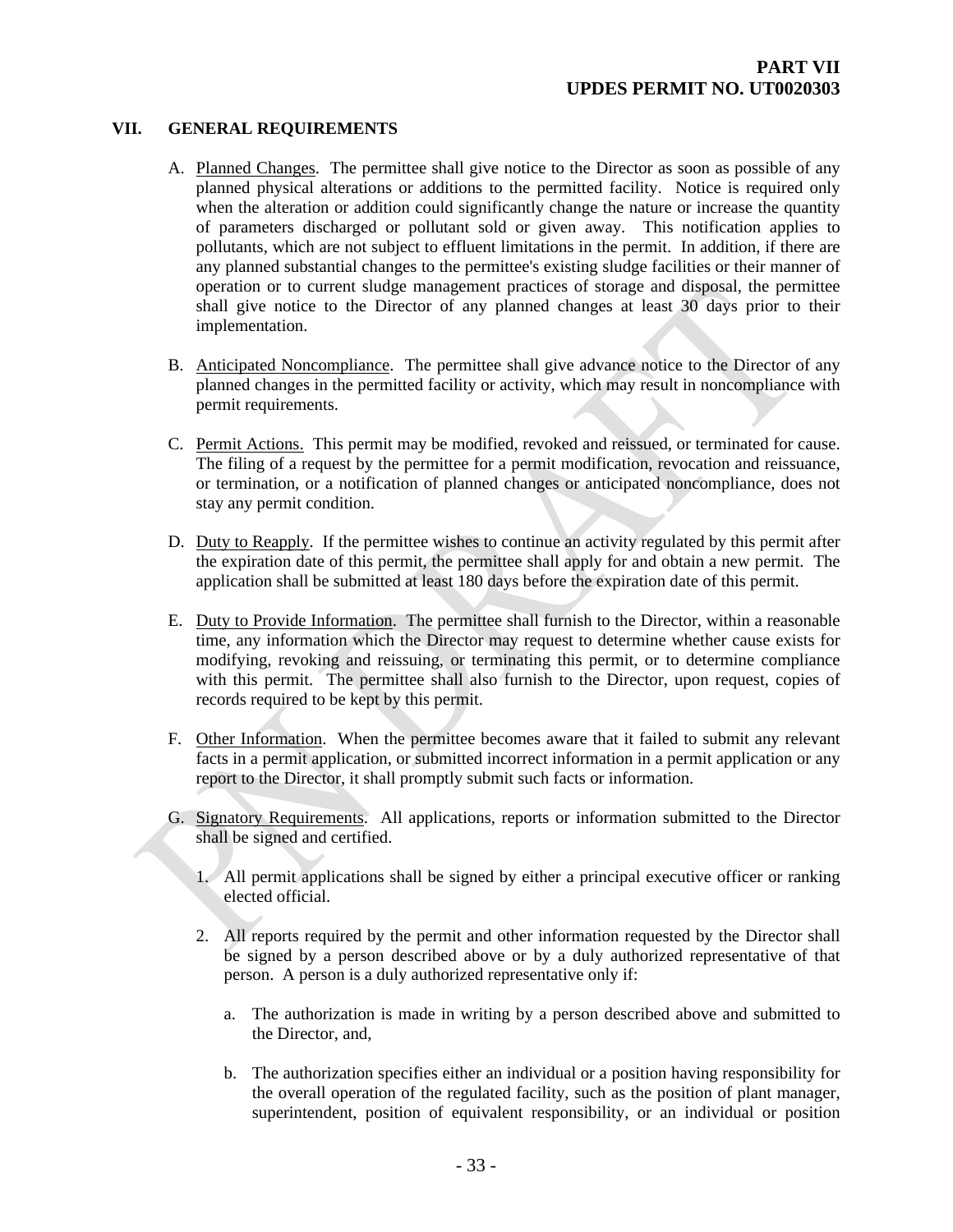having overall responsibility for environmental matters. A duly authorized representative may thus be either a named individual or any individual occupying a named position.

- 3. Changes to authorization. If an authorization under *paragraph VII.G.2* is no longer accurate because a different individual or position has responsibility for the overall operation of the facility, a new authorization satisfying the requirements of *paragraph VII.G.2.* must be submitted to the Director prior to or together with any reports, information, or applications to be signed by an authorized representative.
- 4. Certification. Any person signing a document under this section shall make the following certification:

"I certify under penalty of law that this document and all attachments were prepared under my direction or supervision in accordance with a system designed to assure that qualified personnel properly gather and evaluate the information submitted. Based on my inquiry of the person or persons who manage the system, or those persons directly responsible for gathering the information, the information submitted is, to the best of my knowledge and belief, true, accurate, and complete. I am aware that there are significant penalties for submitting false information, including the possibility of fine and imprisonment for knowing violations."

- <span id="page-36-0"></span>H. Penalties for Falsification of Reports. The *Act* provides that any person who knowingly makes any false statement, representation, or certification in any record or other document submitted or required to be maintained under this permit, including monitoring reports or reports of compliance or noncompliance shall, upon conviction be punished by a fine of not more than \$10,000.00 per violation, or by imprisonment for not more than six months per violation, or by both.
- <span id="page-36-1"></span>I. Availability of Reports. Except for data determined to be confidential under *UAC R317-8- 3.2*, all reports prepared in accordance with the terms of this permit shall be available for public inspection at the office of Director. As required by the *Act*, permit applications, permits and effluent data shall not be considered confidential.
- <span id="page-36-2"></span>J. Oil and Hazardous Substance Liability. Nothing in this permit shall be construed to preclude the permittee of any legal action or relieve the permittee from any responsibilities, liabilities, or penalties to which the permittee is or may be subject under the *Act*.
- <span id="page-36-3"></span>K. Property Rights. The issuance of this permit does not convey any property rights of any sort, or any exclusive privileges, nor does it authorize any injury to private property or any invasion of personal rights, nor any infringement of federal, state or local laws or regulations.
- <span id="page-36-4"></span>L. Severability. The provisions of this permit are severable, and if any provisions of this permit, or the application of any provision of this permit to any circumstance, is held invalid, the application of such provision to other circumstances, and the remainder of this permit, shall not be affected thereby.
- <span id="page-36-5"></span>M. Transfers. This permit may be automatically transferred to a new permittee if:
	- 1. The current permittee notifies the Director at least 20 days in advance of the proposed transfer date;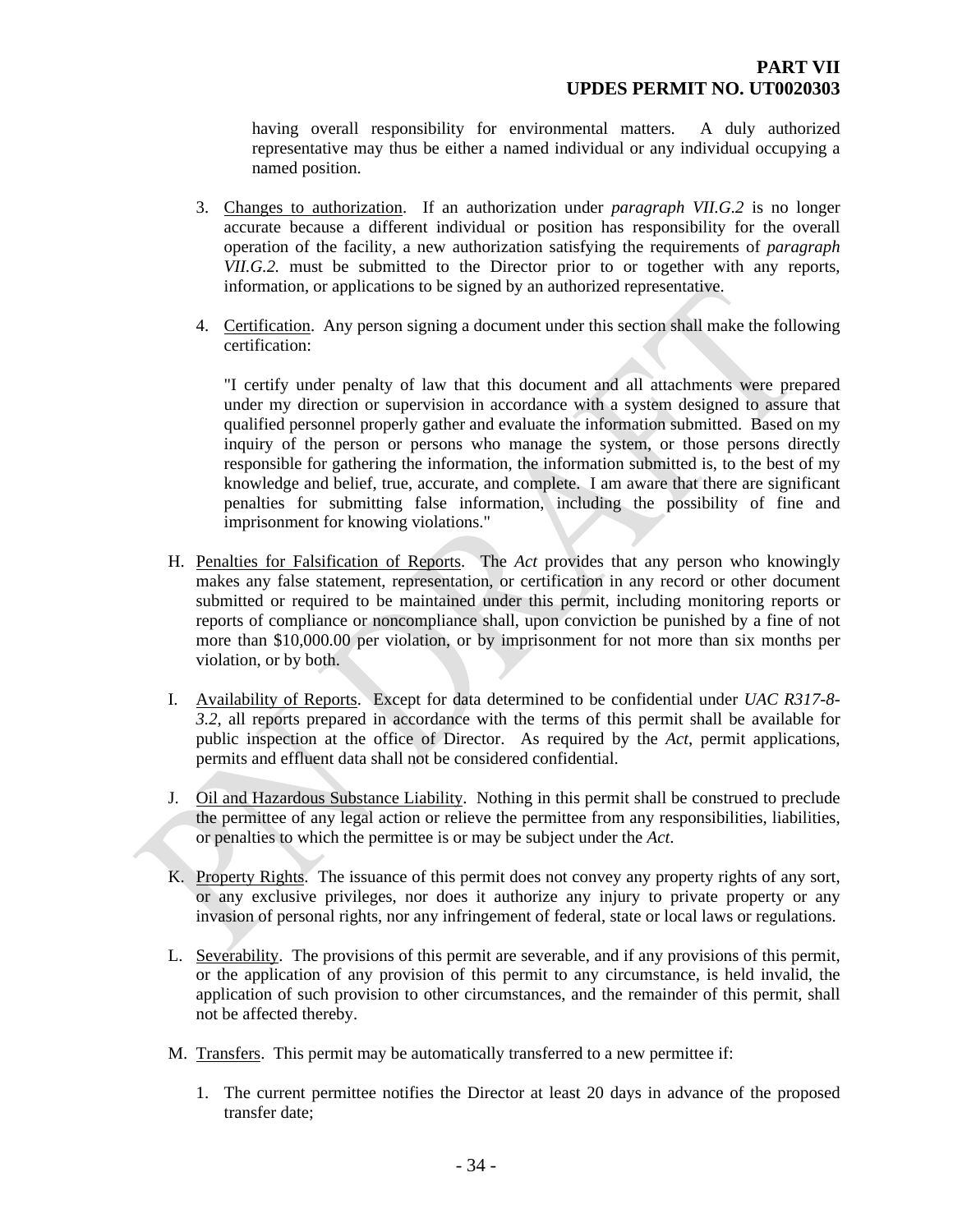- 2. The notice includes a written agreement between the existing and new permittee's containing a specific date for transfer of permit responsibility, coverage, and liability between them; and,
- 3. The Director does not notify the existing permittee and the proposed new permittee of his or her intent to modify, or revoke and reissue the permit. If this notice is not received, the transfer is effective on the date specified in the agreement mentioned in paragraph *2* above.
- <span id="page-37-0"></span>N. State or Federal Laws. Nothing in this permit shall be construed to preclude the institution of any legal action or relieve the permittee from any responsibilities, liabilities, or penalties established pursuant to any applicable state law or regulation under authority preserved by *UCA 19-5-117* and *Section 510* of the *Act* or any applicable Federal or State transportation regulations, such as but not limited to the Department of Transportation regulations.
- <span id="page-37-1"></span>O. Water Quality - Reopener Provision. This permit may be reopened and modified (following proper administrative procedures) to include the appropriate effluent limitations and compliance schedule, if necessary, if one or more of the following events occurs:
	- 1. Water Quality Standards for the receiving water(s) to which the permittee discharges are modified in such a manner as to require different effluent limits than contained in this permit.
	- 2. A final wasteload allocation is developed and approved by the State and/or EPA for incorporation in this permit.
	- 3. Revisions to the current CWA § 208 area wide treatment management plans or promulgations/revisions to TMDLs (40 CFR 130.7) approved by the EPA and adopted by DWQ which calls for different effluent limitations than contained in this permit.
- <span id="page-37-2"></span>P. Biosolids – Reopener Provision. This permit may be reopened and modified (following proper administrative procedures) to include the appropriate biosolids limitations (and compliance schedule, if necessary), management practices, other appropriate requirements to protect public health and the environment, or if there have been substantial changes (or such changes are planned) in biosolids use or disposal practices; applicable management practices or numerical limitations for pollutants in biosolids have been promulgated which are more stringent than the requirements in this permit; and/or it has been determined that the permittees biosolids use or land application practices do not comply with existing applicable state of federal regulations.
- Q. Toxicity Limitation Reopener Provision.

<span id="page-37-3"></span>This permit may be reopened and modified, following proper administrative procedures to include, whole effluent toxicity (WET) limitations, a compliance date, a compliance schedule, a change in the whole effluent toxicity (biomonitoring) protocol, additional or modified numerical limitations, or any other conditions related to the control of toxicants if one or more of the following events occur;

1. Toxicity is detected, as per *Part I.C.4.a* of this permit, during the duration of this permit.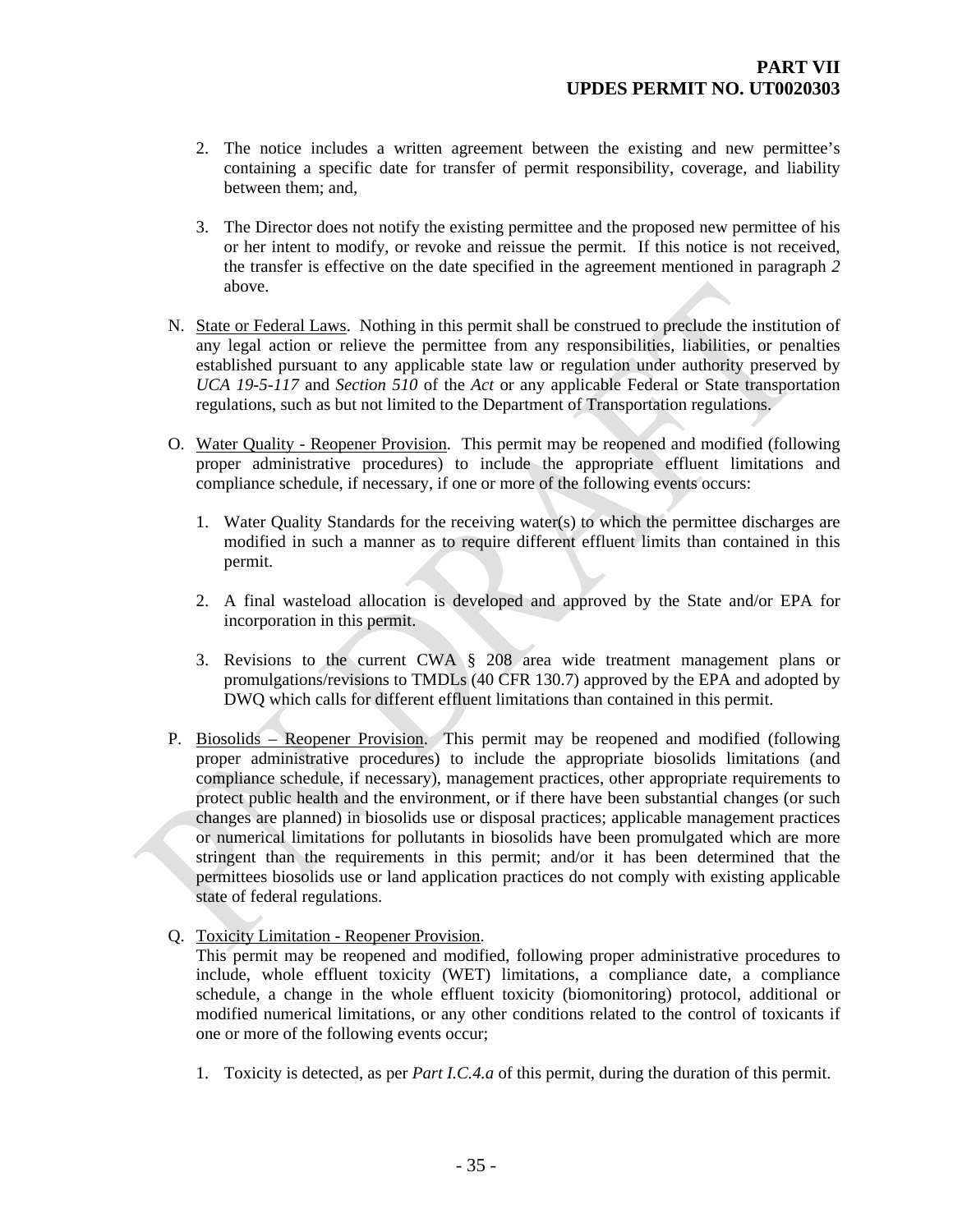- 2. The TRE results indicate that the toxicant(s) represent pollutant(s) or pollutant parameter(s) that may be controlled with specific numerical limits, and the Director concludes that numerical controls are appropriate.
- 3. Following the implementation of numerical control(s) of toxicant(s), the Director agrees that a modified biomonitoring protocol is necessary to compensate for those toxicants that are controlled numerically.
- <span id="page-38-0"></span>4. The TRE reveals other unique conditions or characteristics, which in the opinion of the permit issuing authority justify the incorporation of unanticipated special conditions in the permit.
- R. Storm Water-Reopener Provision. At any time during the duration (life) of this permit, this permit may be reopened and modified (following proper administrative procedures) as per *UAC R317.8*, to include, any applicable storm water provisions and requirements, a storm water pollution prevention plan, a compliance schedule, a compliance date, monitoring and/or reporting requirements, or any other conditions related to the control of storm water discharges to "waters-of-State".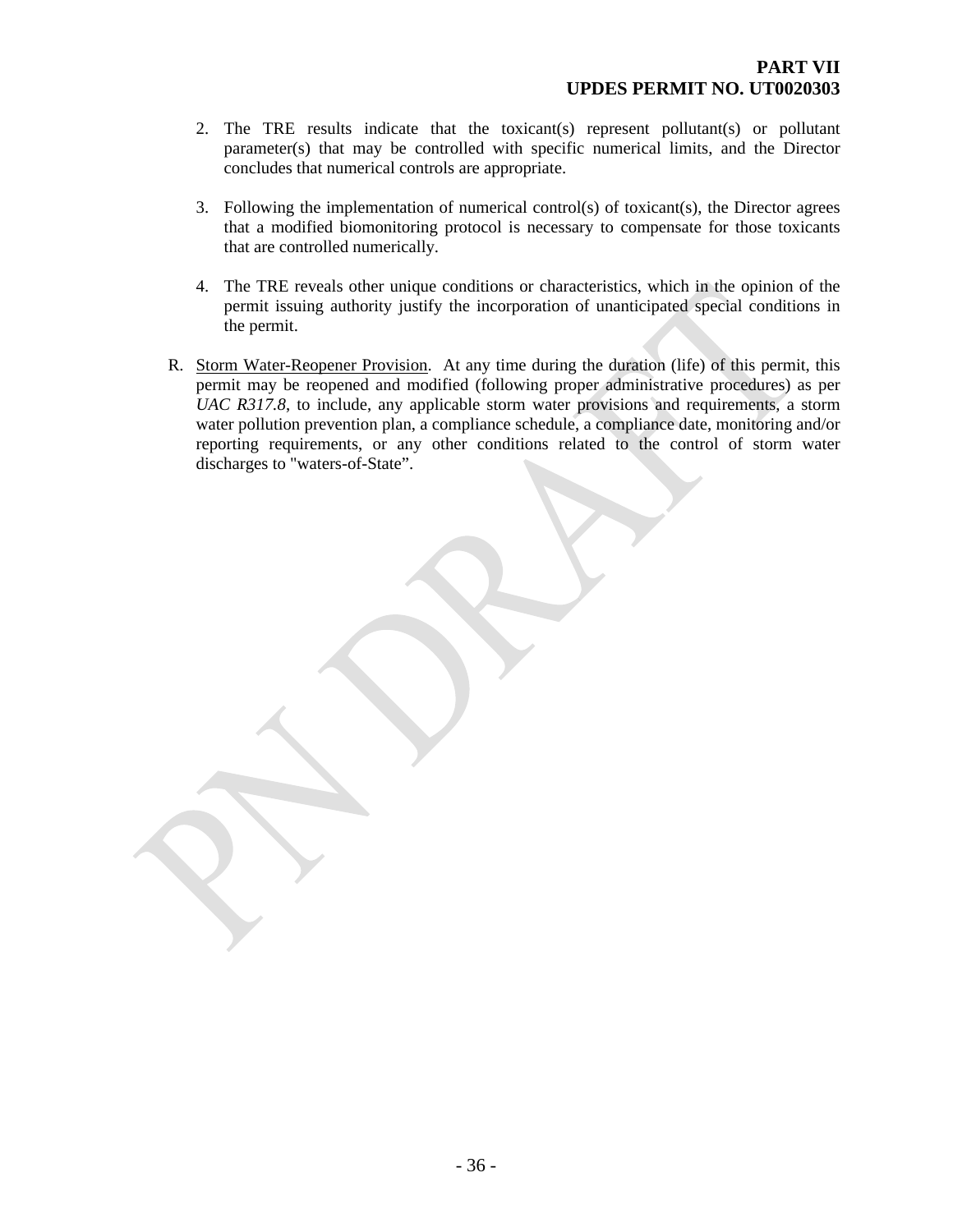#### **VIII. DEFINITIONS**

#### A. Wastewater.

- <span id="page-39-1"></span><span id="page-39-0"></span>1. The "7-day (and weekly) average", other than for *E. coli* bacteria, fecal coliform bacteria, and total coliform bacteria, is the arithmetic average of all samples collected during a consecutive 7-day period or calendar week, whichever is applicable. Geometric means shall be calculated for *E. coli* bacteria, fecal coliform bacteria, and total coliform bacteria. The 7-day and weekly averages are applicable only to those effluent characteristics for which there are 7-day average effluent limitations. The calendar week, which begins on Sunday and ends on Saturday, shall be used for purposes of reporting self-monitoring data on discharge monitoring report forms. Weekly averages shall be calculated for all calendar weeks with Saturdays in the month. If a calendar week overlaps two months (i.e., the Sunday is in one month and the Saturday in the following month), the weekly average calculated for that calendar week shall be included in the data for the month that contains Saturday.
- 2. The "30-day (and monthly) average," other than for *E. coli* bacteria, fecal coliform bacteria and total coliform bacteria, is the arithmetic average of all samples collected during a consecutive 30-day period or calendar month, whichever is applicable. Geometric means shall be calculated for *E. coli* bacteria, fecal coliform bacteria and total coliform bacteria. The calendar month shall be used for purposes of reporting selfmonitoring data on discharge monitoring report forms.
- 3. "Act," means the *Utah Water Quality Act*.
- 4. "Acute toxicity" occurs when 50 percent or more mortality is observed for either test species at any effluent concentration (lethal concentration or  $"LC_{50}"$ ).
- 5. "Bypass," means the diversion of waste streams from any portion of a treatment facility.
- 6. "Composite Samples" shall be flow proportioned. The composite sample shall, as a minimum, contain at least four (4) samples collected over the compositing period. Unless otherwise specified, the time between the collection of the first sample and the last sample shall not be less than six (6) hours nor more than 24 hours. Acceptable methods for preparation of composite samples are as follows:
	- a. Constant time interval between samples, sample volume proportional to flow rate at time of sampling;
	- b. Constant time interval between samples, sample volume proportional to total flow (volume) since last sample. For the first sample, the flow rate at the time the sample was collected may be used;
	- c. Constant sample volume, time interval between samples proportional to flow (i.e., sample taken every "X" gallons of flow); and,
	- d. Continuous sample volume, with sample collection rate proportional to flow rate.
- 7. "CWA," means *The Federal Water Pollution Control Act*, as amended, by *The Clean Water Act of 1987*.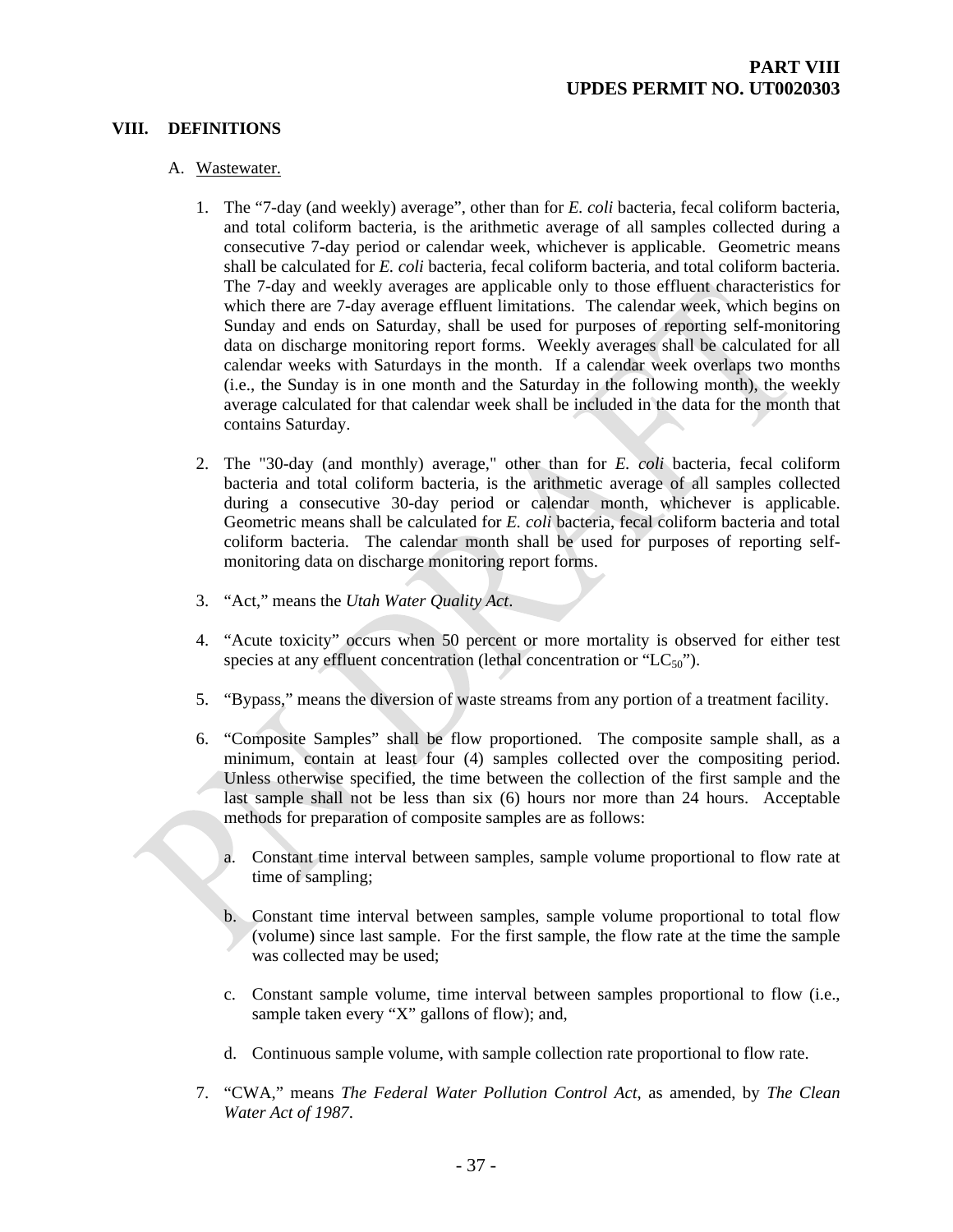- 8. "Daily Maximum" (Daily Max.) is the maximum value allowable in any single sample or instantaneous measurement.
- 9. "EPA," means the United States Environmental Protection Agency.
- 10. "Director," means Director of the Division of Water Quality.
- 11. A "grab" sample, for monitoring requirements, is defined as a single "dip and take" sample collected at a representative point in the discharge stream.
- 12. An "instantaneous" measurement, for monitoring requirements, is defined as a single reading, observation, or measurement.
- 13. "Severe Property Damage," means substantial physical damage to property, damage to the treatment facilities which causes them to become inoperable, or substantial and permanent loss of natural resources which can reasonably be expected to occur in the absence of a bypass. Severe property damage does not mean economic loss caused by delays in production.
- 14. "Upset," means an exceptional incident in which there is unintentional and temporary noncompliance with technology-based permit effluent limitations because of factors beyond the reasonable control of the permittee. An upset does not include noncompliance to the extent caused by operational error, improperly designed treatment facilities, inadequate treatment facilities, lack of preventative maintenance, or careless or improper operation.
- <span id="page-40-0"></span>B. Biosolids.
	- 1. "Biosolids," means any material or material derived from sewage solids that have been biologically treated.
	- 2. "Dry Weight-Basis," means 100 percent solids (i.e. zero percent moisture).
	- 3. "Land Application" is the spraying or spreading of biosolids onto the land surface; the injection of biosolids below the land surface; or the incorporation of biosolids into the land so that the biosolids can either condition the soil or fertilize crops or vegetation grown in the soil. Land application includes distribution and marketing (i.e. the selling or giving away of the biosolids).
	- 4. "Pathogen," means an organism that is capable of producing an infection or disease in a susceptible host.
	- 5. "Pollutant" for the purposes of this permit is an organic substance, an inorganic substance, a combination of organic and inorganic substances, or pathogenic organisms that after discharge and upon exposure, ingestion, inhalation, or assimilation into an organism either directly from the environment or indirectly by ingestion through the food-chain, could on the basis of information available to the Administrator of EPA, cause death, disease, behavioral abnormalities, cancer, genetic mutations, physiological malfunctions (including malfunction in reproduction), or physical deformations in either organisms or offspring of the organisms.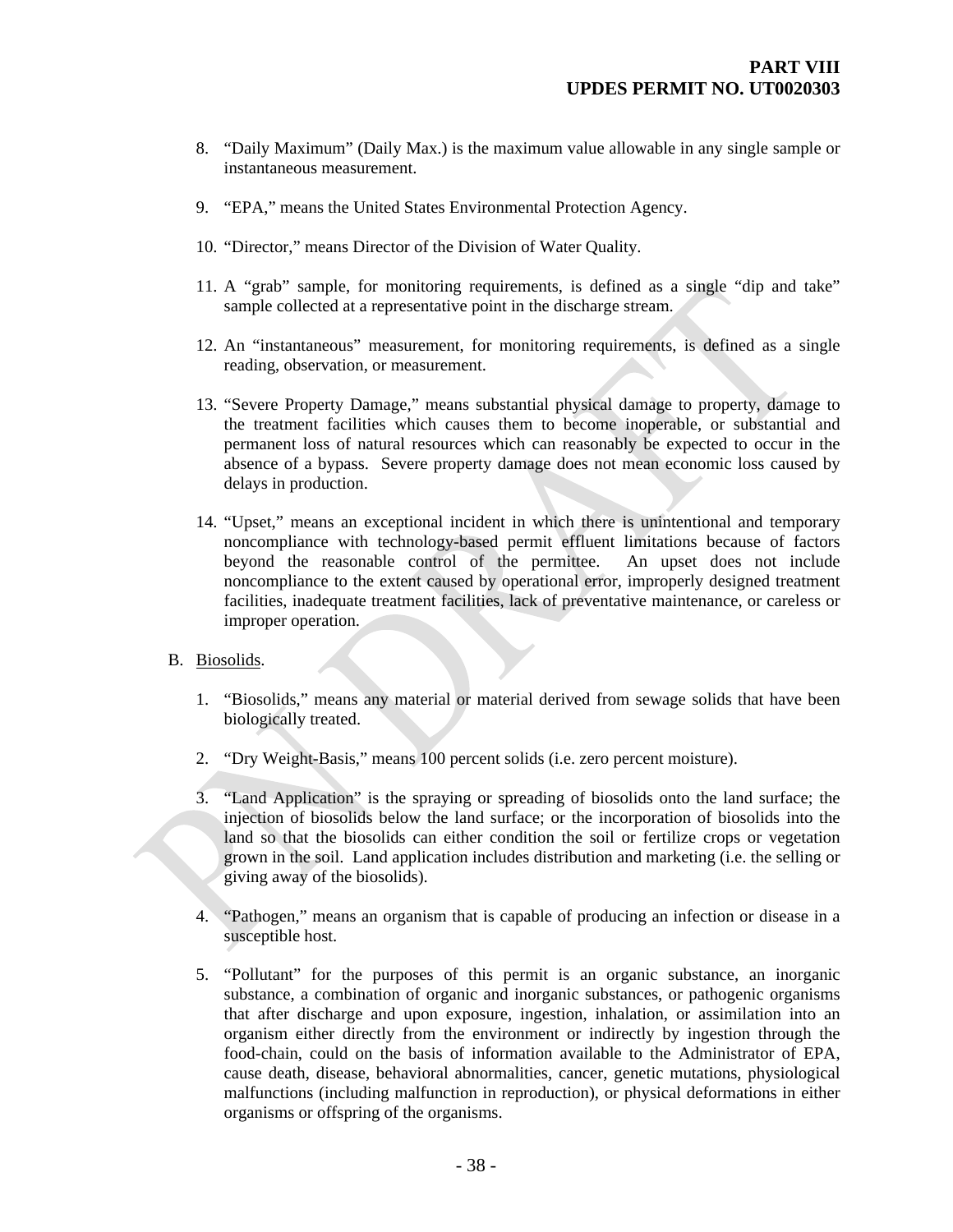- 6. "Runoff" is rainwater, leachate, or other liquid that drains over any part of a land surface and runs off the land surface.
- 7. "Similar Container" is either an open or closed receptacle. This includes, but is not limited to, a bucket, a box, a carton, and a vehicle or trailer with a load capacity of one metric ton or less.
- 8. "Total Solids" are the materials in the biosolids that remain as a residue if the biosolids are dried at 103° or 105° Celsius.
- 9. "Treatment Works" are either Federally owned, publicly owned, or privately owned devices or systems used to treat (including recycling and reclamation) either domestic sewage or a combination of domestic sewage and industrial waste or liquid manure.
- 10. "Vector Attraction" is the characteristic of biosolids that attracts rodents, flies mosquitos or other organisms capable of transporting infectious agents.
- 11. "Animals" for the purpose of this permit are domestic livestock.
- 12. "Annual Whole Sludge Application Rate" is the amount of sewage sludge (dry-weight basis) that can be applied to a unit area of land during a cropping cycle.
- 13. "Agronomic Rate is the whole sludge application rate (dry-weight basis) designed to: (1) provide the amount of nitrogen needed by the crop or vegetation grown on the land; and (2) minimize the amount of nitrogen in the sewage sludge that passes below the root zone of the crop or vegetation grown on the land to the ground water.
- 14. "Annual Pollutant Loading Rate" is the maximum amount of a pollutant (dry-weight basis) that can be applied to a unit area of land during a 365-day period.
- 15. "Application Site or Land Application Site" means all contiguous areas of a users' property intended for sludge application.
- 16. "Cumulative Pollutant Loading Rate" is the maximum amount of an inorganic pollutant (dry-weight basis) that can be applied to a unit area of land.
- 17. "Grit and Screenings" are sand, gravel, cinders, other materials with a high specific gravity and relatively large materials such as rags generated during preliminary treatment of domestic sewage at a treatment works and shall be disposed of according to *40 CFR 258*.
- 18. "High Potential for Public Contact Site" is land with a high potential for contact by the public. This includes, but is not limited to, public parks, ball fields, cemeteries, plant nurseries, turf farms, and golf courses.
- 19. "Low Potential for Public Contact Site" is the land with a low potential for contact by the public. This includes, but is not limited to, farms, ranches, reclamation areas, and other lands which are private lands, restricted public lands, or lands which are not generally accessible to or used by the public.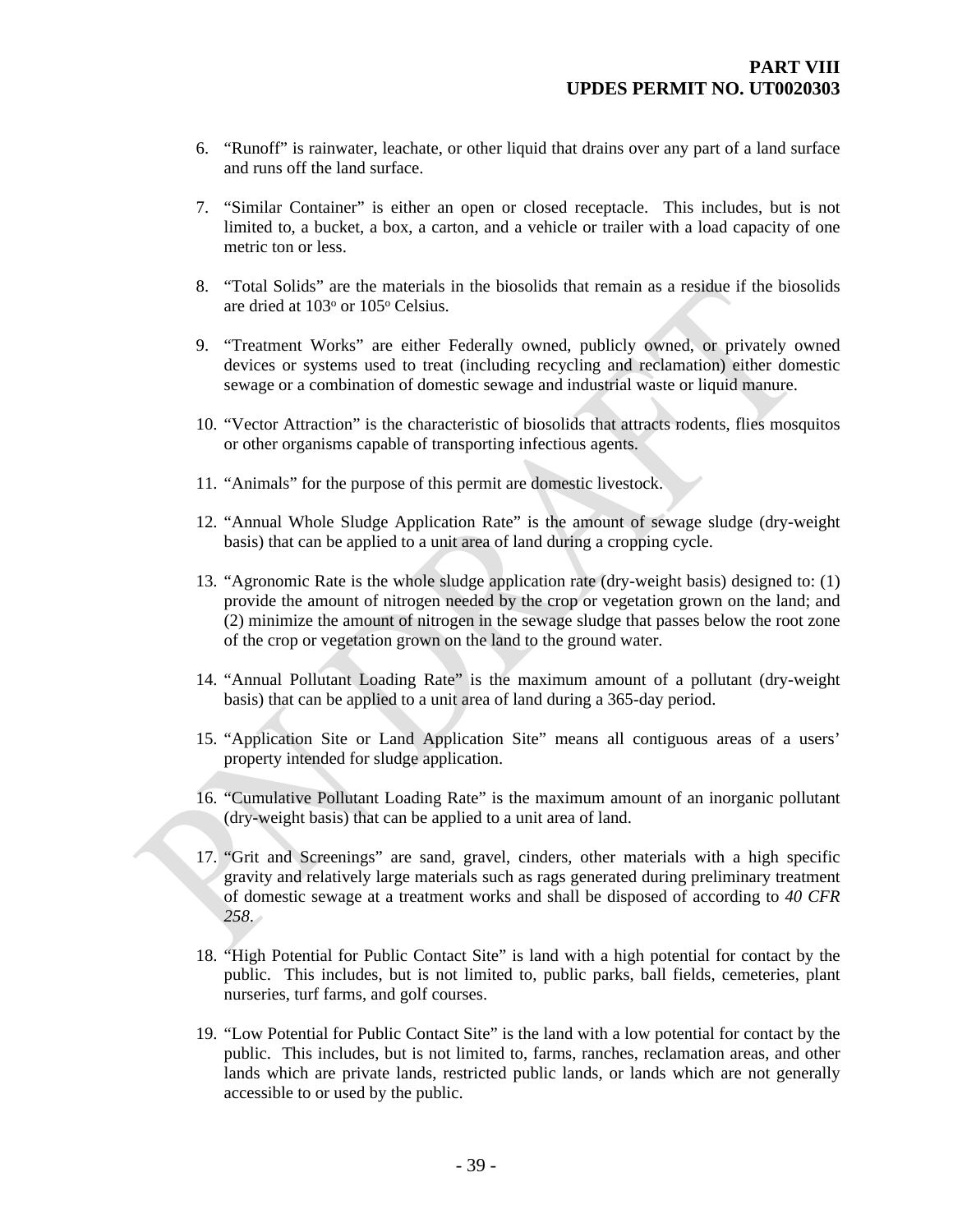- 20. "Monthly Average" is the arithmetic mean of all measurements taken during the month.
- <span id="page-42-0"></span>21. "Volatile Solids" is the amount of the total solids in sewage sludge lost when the sludge is combusted at 550 degrees Celsius for 15-20 minutes in the presence of excess air.
- C. Storm Water.
	- 1. "Best Management Practices" ("BMPs") means schedules of activities, prohibitions of practices, maintenance procedures, and other management practices to prevent or reduce the pollution of waters of the State. BMPs also include treatment requirements, operating procedures, and practices to control facility site runoff, spillage or leaks, sludge or waste disposal, or drainage from raw material storage.
	- 2. "Co-located industrial activity" means when a facility has industrial activities being conducted onsite that are described under more than one of the coverage sections of *Appendix II* in the General Multi-Sector Permit for Storm Water Discharges Associated with Industrial Activity. Facilities with co-located industrial activities shall comply with all applicable monitoring and pollution prevention plan requirements of each section in which a co-located industrial activity is described.
	- 3. "Commercial Treatment and Disposal Facilities" means facilities that receive, on a commercial basis, any produced hazardous waste (not their own) and treat or dispose of those wastes as a service to the generators. Such facilities treating and/or disposing exclusively residential hazardous wastes are not included in this definition.
	- 4. "Landfill" means an area of land or an excavation in which wastes are placed for permanent disposal, and that is not a land application unit, surface impoundment, injection well, or waste pile.
	- 5. "Land application unit" means an area where wastes are applied onto or incorporated into the soil surface (excluding manure spreading operations) for treatment or disposal.
	- 6. "Municipal separate storm sewer system" (large and/or medium) means all municipal separate storm sewers that are either:
		- a. Located in an incorporated place (city) with a population of 100,000 or more as determined by the latest Decennial Census by the Bureau of Census (at the issuance date of this permit, Salt Lake City is the only city in Utah that falls in this category); or
		- b. Located in the counties with unincorporated urbanized populations of 100,000 or more, except municipal separate storm sewers that are located in the incorporated places, townships or towns within such counties (at the issuance date of this permit Salt Lake County is the only county that falls in this category); or
		- c. Owned or operated by a municipality other than those described in paragraph *a.* or *b.* (above) and that are designated by the *Director* as part of the large or medium municipal separate storm sewer system.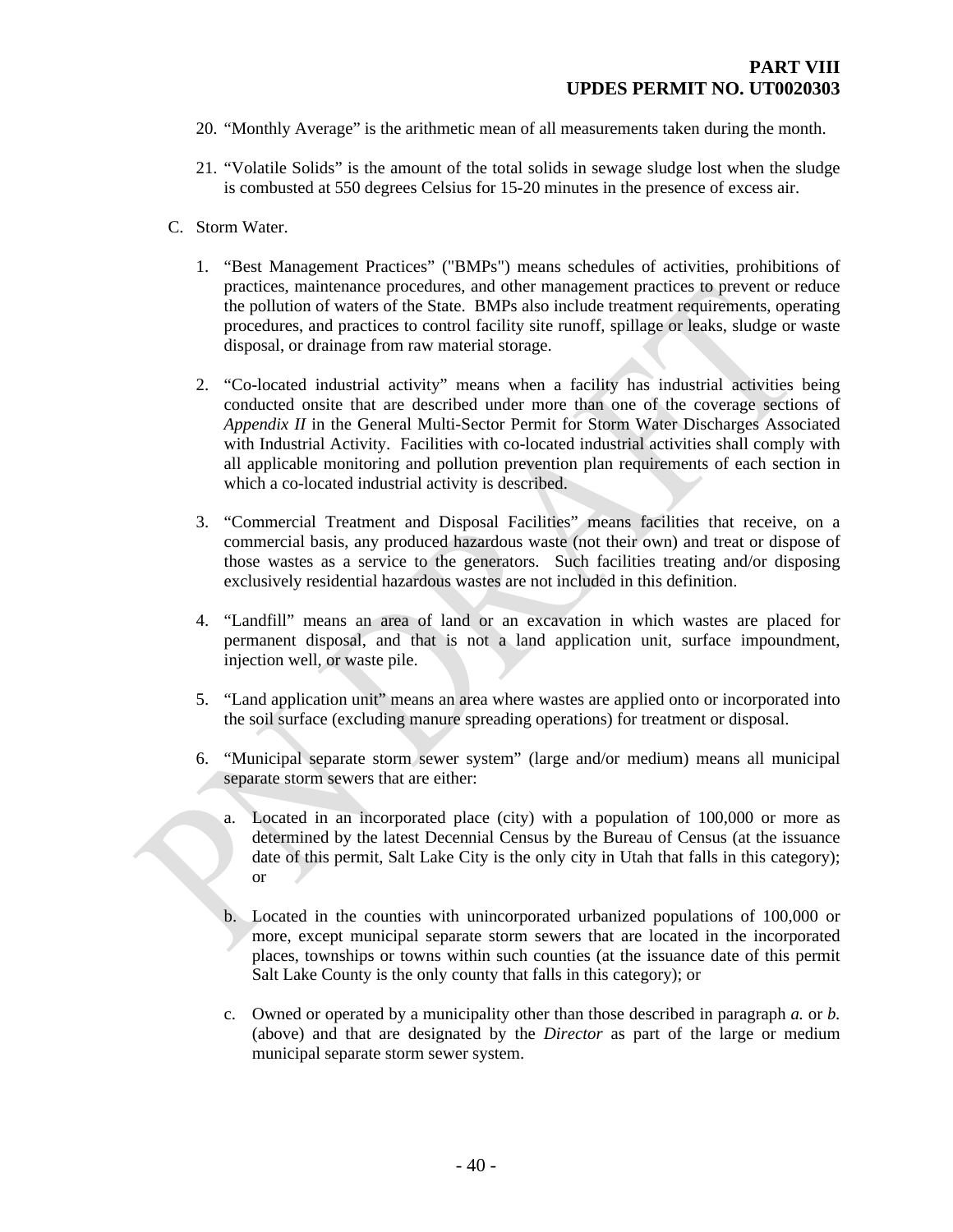- 7. "NOI" means "notice of intent", it is an application form that is used to obtain coverage under the General Multi-Sector Permit for Storm Water Discharges Associated with Industrial Activity.
- 8. "NOT" means "notice of termination", it is a form used to terminate coverage under the General Multi-Sector Permit for Storm Water Discharges Associated with Industrial Activity.
- 9. "Point source" means any discernible, confined, and discrete conveyance, including but not limited to, any pipe, ditch, channel, tunnel, conduit, well, discrete fissure, container, rolling stock, concentrated animal feeding operation, landfill leachate collection system, vessel or other floating craft from which pollutants are or may be discharged. This term does not include return flows from irrigated agriculture or agricultural storm water runoff.
- 10. "Section 313 water priority chemical" means a chemical or chemical categories that:
	- a. Are listed at *40 CFR 372.65* pursuant to *Section 313* of the *Emergency Planning and Community Right-to-Know Act* (*EPCRA*) (also known as *Title III of the Superfund Amendments and Reauthorization Act* (*SARA*) of 1986);
	- b. Are present at or above threshold levels at a facility subject to *EPCRA Section 313* reporting requirements; and
	- c. Meet at least one of the following criteria:
		- (1) Are listed in *Appendix D* of *40 CFR Part 122* on either Table II (organic priority pollutants), Table III (certain metals, cyanides, and phenols) or Table V (certain toxic pollutants and hazardous substances);
		- (2) Are listed as a hazardous substance pursuant to *Section 311(b)(2)(A)* of the *CWA* at *40 CFR 116.4*; or
		- (3) Are pollutants for which EPA has published acute or chronic water quality criteria. See *Appendix III* of this permit. This appendix was revised based on final rulemaking EPA published in the *Federal Register* November 30, 1994.
- 11. "Significant materials" includes, but is not limited to: raw materials; fuels; materials such as solvents, detergents, and plastic pellets; finished materials such as metallic products; raw materials used in food processing or production; hazardous substances designated under *Section 101(14)* of *CERCLA*; any chemical the facility is required to report pursuant to *EPCRA Section 313*; fertilizers; pesticides; and waste products such as ashes, slag and sludge that have the potential to be released with storm water discharges.
- 12. "Significant spills" includes, but is not limited to: releases of oil or hazardous substances in excess of reportable quantities under *Section 311 of the Clean Water Act* (see *40 CFR 110.10* and *CFR 117.21*) or *Section 102* of *CERCLA* (see *40 CFR 302.4*).
- 13. "Storm water" means storm water runoff, snowmelt runoff, and surface runoff and drainage.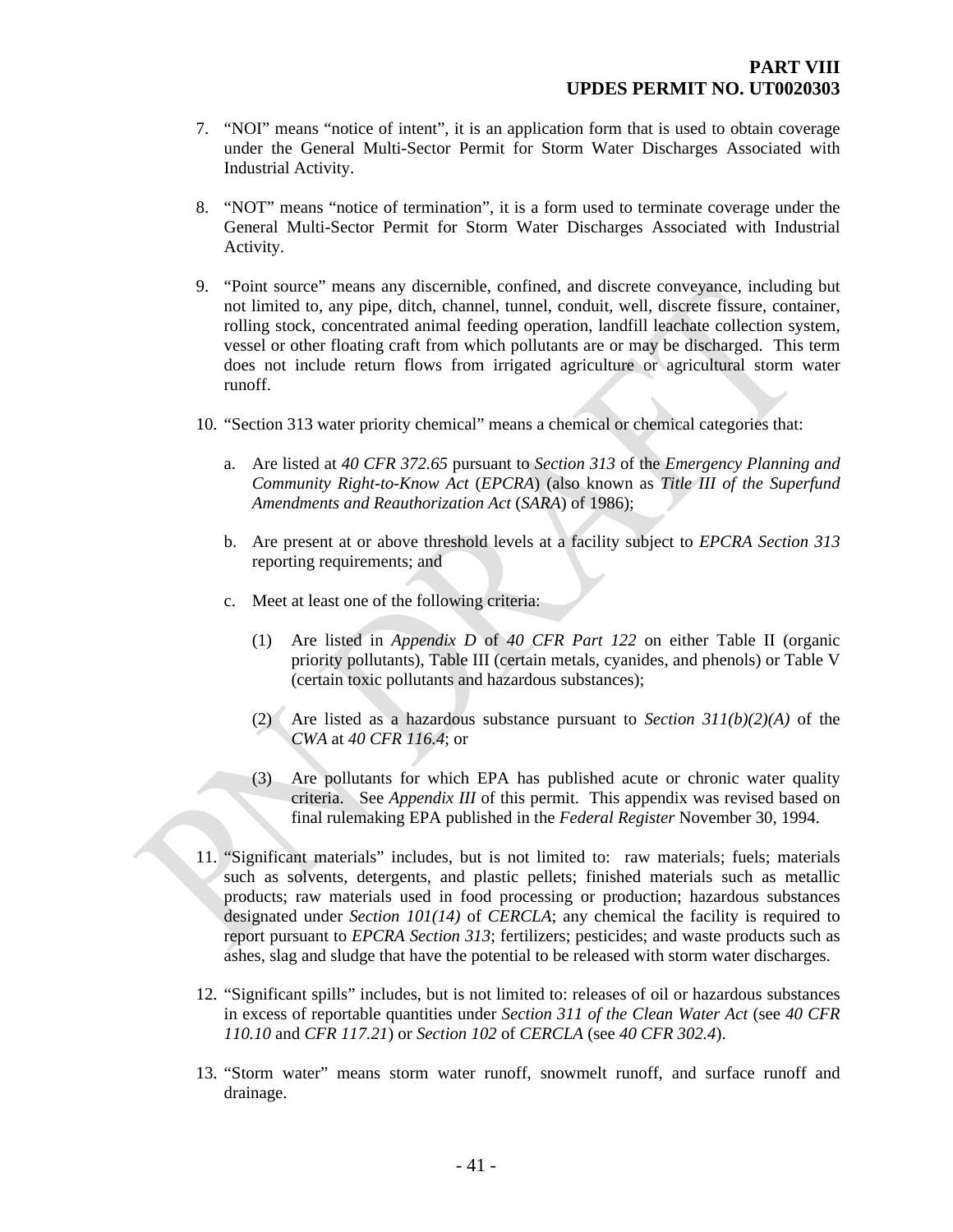- 14. "SWDMR" means "storm water discharge monitoring report", a report of the results of storm water monitoring required by the permit. The Division of Water Quality provides the storm water discharge monitoring report form.
- 15. "Storm water associated with industrial activity" (*UAC R317-8-3.8(6)(c) & (d)*) means the discharge from any conveyance that is used for collecting and conveying storm water and that is directly related to manufacturing, processing or raw materials storage areas at an industrial plant. The term does not include discharges from facilities or activities excluded from the *UPDES* program. For the categories of industries identified in paragraphs *(a)* through *(j)* of this definition, the term includes, but is not limited to, storm water discharges from industrial plant yards; immediate access roads and rail lines used or traveled by carriers of raw materials, manufactured products, waste material, or byproducts used or created by the facility; material handling sites; refuse sites; sites used for the application or disposal of process waste waters (as defined in *40 CFR Part 401*); sites used for the storage and maintenance of material handling equipment; sites used for residual treatment, storage, or disposal; shipping and receiving areas; manufacturing buildings; storage areas (including tank farms) for raw materials, and intermediate and finished products; and areas where industrial activity has taken place in the past and significant materials remain and are exposed to storm water. For the categories of industries identified in paragraph *(k)* of this definition, the term includes only storm water discharges from all areas (except access roads and rail lines) listed in the previous sentence where material handling equipment or activities, raw materials, intermediate products, final products, waste materials, by-products, or industrial machinery are exposed to storm water. For the purposes of this paragraph, material handling activities include the storage, loading and unloading, transportation, or conveyance of any raw material, intermediate product, finished product, by-product or waste product. The term excludes areas located on plant lands separate from the plant's industrial activities, such as office buildings and accompanying parking lots as long as the drainage from the excluded areas is not mixed with storm water drained from the above described areas. Industrial facilities (including industrial facilities that are Federally, State, or municipally owned or operated that meet the description of the facilities listed in paragraphs *(a)* to *(k)* of this definition) include those facilities designated under *UAC R317-8-3.8(1)(a)5.* The following categories of facilities are considered to be engaging in "industrial activity" for purposes of this subsection:
	- a. Facilities subject to storm water effluent limitations guidelines, new source performance standards, or toxic pollutant effluent standards under *40 CFR Subchapter N* (except facilities with toxic pollutant effluent standards that are exempted under category (k) of this definition);
	- b. Facilities classified as Standard Industrial Classifications 24 (except 2434), 26 (except 265 and 267), 28 (except 283 and 285), 29, 311, 32 (except 323), 33, 3441, 373;
	- c. Facilities classified as Standard Industrial Classifications 10 through 14 (mineral industry) including active or inactive mining operations (except for areas of coal mining operations no longer meeting the definition of a reclamation area under *40 CFR 434.11(l)* because the performance bond issued to the facility by the appropriate SMCRA authority has been released, or except for areas of non-coal mining operations that have been released from applicable State or Federal reclamation requirements after December 17, 1990) and oil and gas exploration, production,